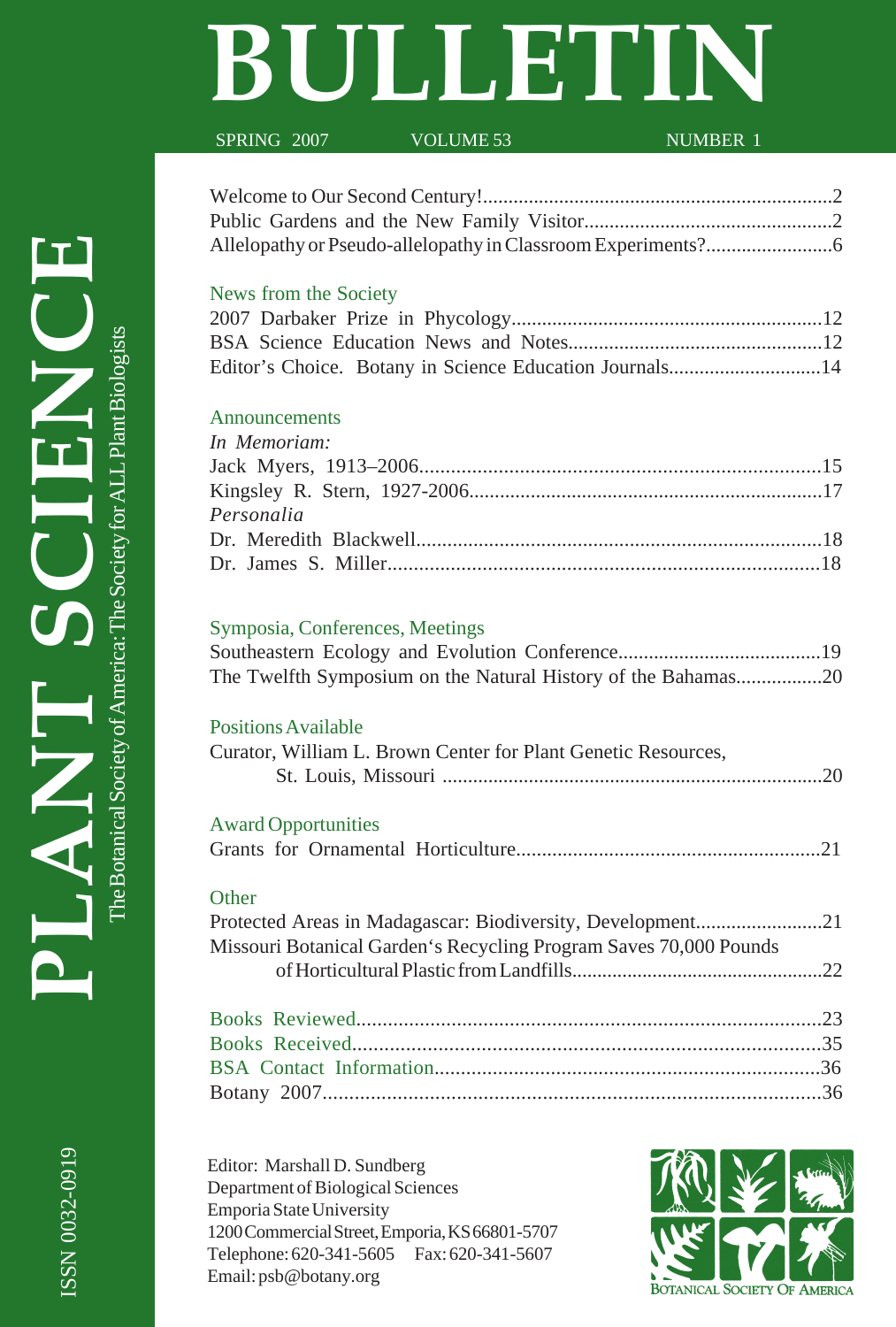## **Welcome to Our Second Century!**

What could be better than celebrating the 100<sup>th</sup> anniversary of the Botanical Society of America? Why, starting off in our second century of course! And what a way to begin. This year, for the first time in three decades we will be meeting jointly with one of our offspring societies, the American Society of Plant Biologists (the last time we met together they were the American Society of Plant Physiologists). This will be the largest gathering of botanical scientists in North America since the 16<sup>th</sup> International Botanical Congress in St. Louis in 1999 and it promises to be the most exciting.

Chicago is our host city and there are plenty of botanical attractions to take advantage of before, during, or after the meetings. One of these is the Morton Arboretum in Lisle, Illinois, half and hour west of the city. In our lead article, Katherine Johnson introduces some of the programs introduced at the Arboretum to attract more of the general public and educate them about the importance of plants.

Of course most of the excitement will center on the meetings themselves and for botanical educators there will be a wealth of workshops and presentations from many of the leading science educators in biology. Many of us realize that one of the greatest problems we face in the classroom is having to overcome some deeply ingrained alternative conceptions (misconceptions) students bring with them to our classrooms. In our second article David Hershey elaborates on some of the misconceptions involving allelopathy that have found their way into textbooks and laboratory manuals. In doing so he provides he provides lots of ideas for authentic inquiry that can be done in the classroom.

I hope these articles will whet your appetite for the meetings this summer. Register now and I'll look forward to seeing you there.

-Editor

**Public Gardens and the New Family Visitor**

Public Gardens and arboreta have an important  $mission - and a huge challenge - facing them.$ Teaching the "general public" about the importance of trees and other plants was never more difficult than in today's world with shifting demographics, stiffer competition for leisure time activities, declining connection with nature, and changes in



Dr. Gerard T. Donnelly

our audience's need for safety and structured activities.

We have always drawn an audience who appreciates nature. These people already

## *PLANT SCIENCE BULLETIN*

ISSN 0032-0919

Published quarterly by Botanical Society of America, Inc., 4475 Castleman Avenue, St. Louis, MO 63166-0299. The yearly subscription rate of \$15 is included in the membership dues of the Botanical Society of America, Inc. Periodical postage paid at St. Louis,MO and additional mailing office.

POSTMASTER: Send address changes to: Botanical Society of America Business Office P.O. Box 299 St. Louis, MO 63166-0299 E-mail: bsa-manager@botany.org

Address Editorial Matters (only) to: Marsh Sundberg, Editor Dept. Biol. Sci., Emporia State Univ. 1200 Commercial St. Emporia, KS 66801-5057 Phone 620-341-5605 E-mail: psb@botany.org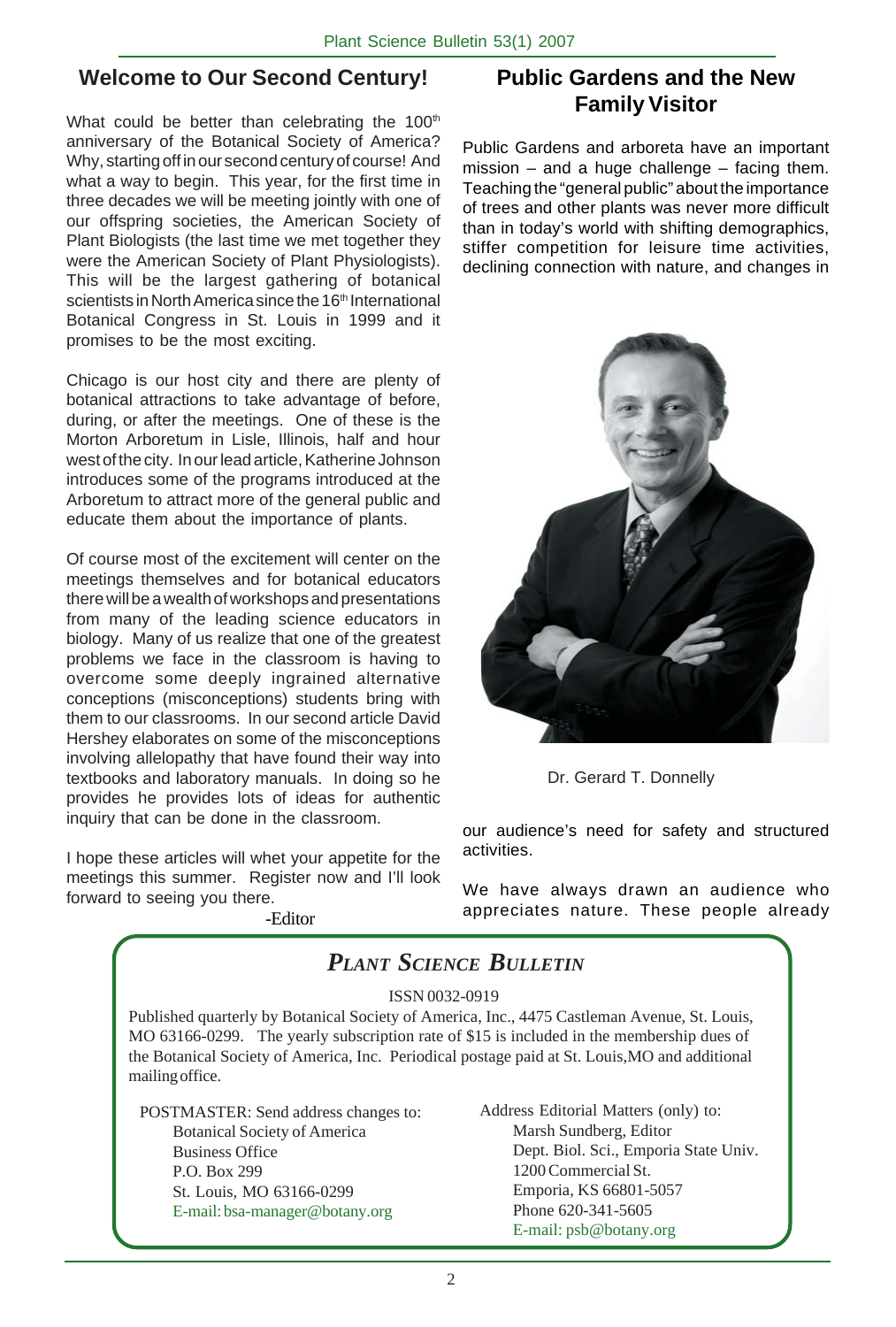

Children's Garden

understand the value of plants. They visit our institutions for many reasons: to find respite around the greenery, to admire the gardens, to watch birds, or to hike along native landscapes. Unfortunately, these visitors represent only a fraction of our potential audience. For our institutions to fulfill our missions, we need to attract the growing number of families who, unlike traditional public garden visitors, do not feel drawn to nature and our institutions.

Young families today have had fewer opportunities for quality outdoor experiences, and they are less familiar with nature than their parents and grandparents. They often have structured lives with scheduled play dates, soccer practice, and programmed activities of every sort. Parents may not be prepared to lead their children on an adventure around a public garden because they lack an understanding of nature, having not played outside much as children themselves. To attract these families, we must appeal to their preference for structured activities and their need for more interpretation of what they encounter. We must introduce them to the wonders of nature and sustain their interest on a long-term basis.

#### **New Facilities to Attract New Families**

Ten years ago, the leadership of The Morton Arboretum, under the direction of Dr. Gerard T. Donnelly, President, began addressing how to attract families to the Arboretum by initiating major improvements to the site. Plans included building a larger visitor center, an ecologically friendly parking lot, an intriguing one-acre Maze Garden, and a fouracre state-of-the art Children's Garden.

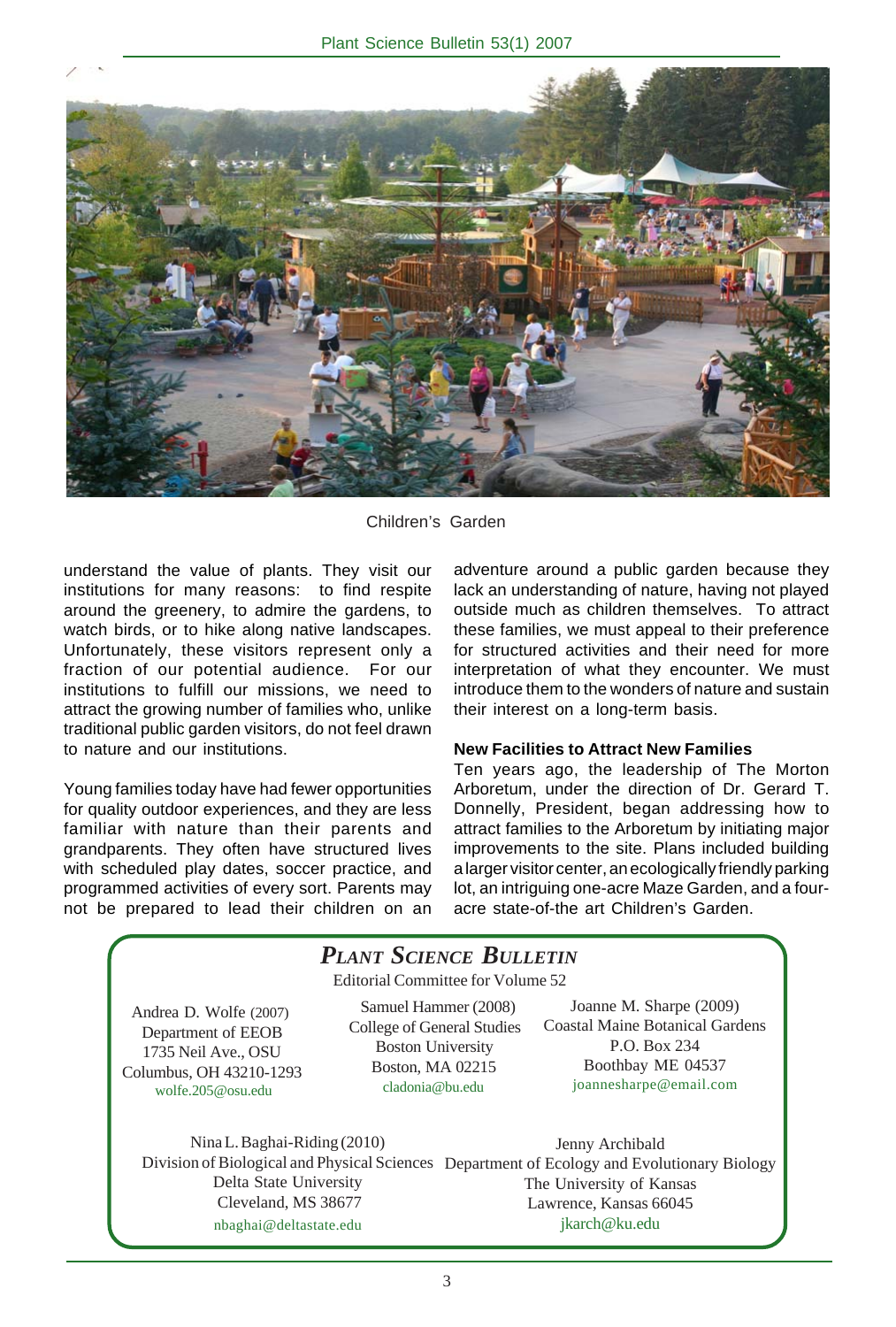The transformation of the site took several years. Meanwhile, staff worked to produce programming geared to this audience, experimenting with family concerts, temporary exhibitions such as tree houses, winter recreational activities, and other events in order to spark new interest and bring in new visitors. These special programs succeeded in boosting attendance figures on specific days but did not lead to a daily increase in numbers. That took building the permanent Children's Garden to accomplish.

#### **Appealing to Family Needs**

In the five years before opening the Children's Garden, some questioned if we were turning The Morton Arboretum into a Disney-like amusement park by building a garden with colorful exhibits and playground equipment. Some people argued that this type of garden deprives children, as well as adults, of "real" natural experiences. They expressed concern that we might plan to build similar exhibit gardens all over the Arboretum grounds.

Fears were put to rest when the garden opened to members on Labor Day weekend 2005 and then to the general public a week later. Skeptics could see that the manufactured garden elements did not eclipse the rich diversity of plants, but did indeed enhance a child's garden experience, as intended. Families praised the garden and membership soared. Because the Children's Garden sits on only four of The Morton Arboretum's 1,700 acres, plenty of natural areas remain for those seeking solitude.

More importantly, many parents have told us that they never would have considered visiting The Morton Arboretum before the Children's Garden was built because "there was nothing to do" on our site. Clearly we needed this garden to attract and grow our audience!

Part of our Children Garden's success stems from parents' needs for a safe, interactive place to bring children. When surveyed, a majority of parents rate "safety" as a main concern in any experience designed for children. Fears of serious injury or abduction compel parents to watch their children closely and favor structured activities over unsupervised play. Parents must enjoy the experience of bringing their children and be able to relax themselves, or it will not be worth the effort.

Moreover, if parents perceive a woodland trail as boring, so will their children. If parents' unfamiliarity with the surroundings makes them feel uncomfortable, they will pass along their fears and never bring the family. Attracting today's families may require taking a few lessons from Disney by

building family-centered garden spaces where structured activities and botanical display receive equal emphasis.

#### **Testing and Measuring Success**

In the summer months before the Children's Garden opened to the public, we hired a team of professional exhibit evaluators to conduct a formative study of the garden. We wanted to gain insight into how families would move through the space, what areas held the most and least interest, and what things we might need to change in order to ensure a safe and attractive garden.

The study revealed that by offering a variety of things to do, the Children's Garden succeeded in engaging a wide age range of children. Toddlers delight in playing with musical flowers and sliding down a giant tree root while older children gravitate to climbing structures. Wide age appeal is especially beneficial to families with multiple children because the garden provides something for everyone to do. Especially important were the study's findings that families understood our messages about plants and nature. The study also assured us that this environment would serve families well.

Because of this pre-opening trial, we knew that families would love the garden. We knew that



Children's Garden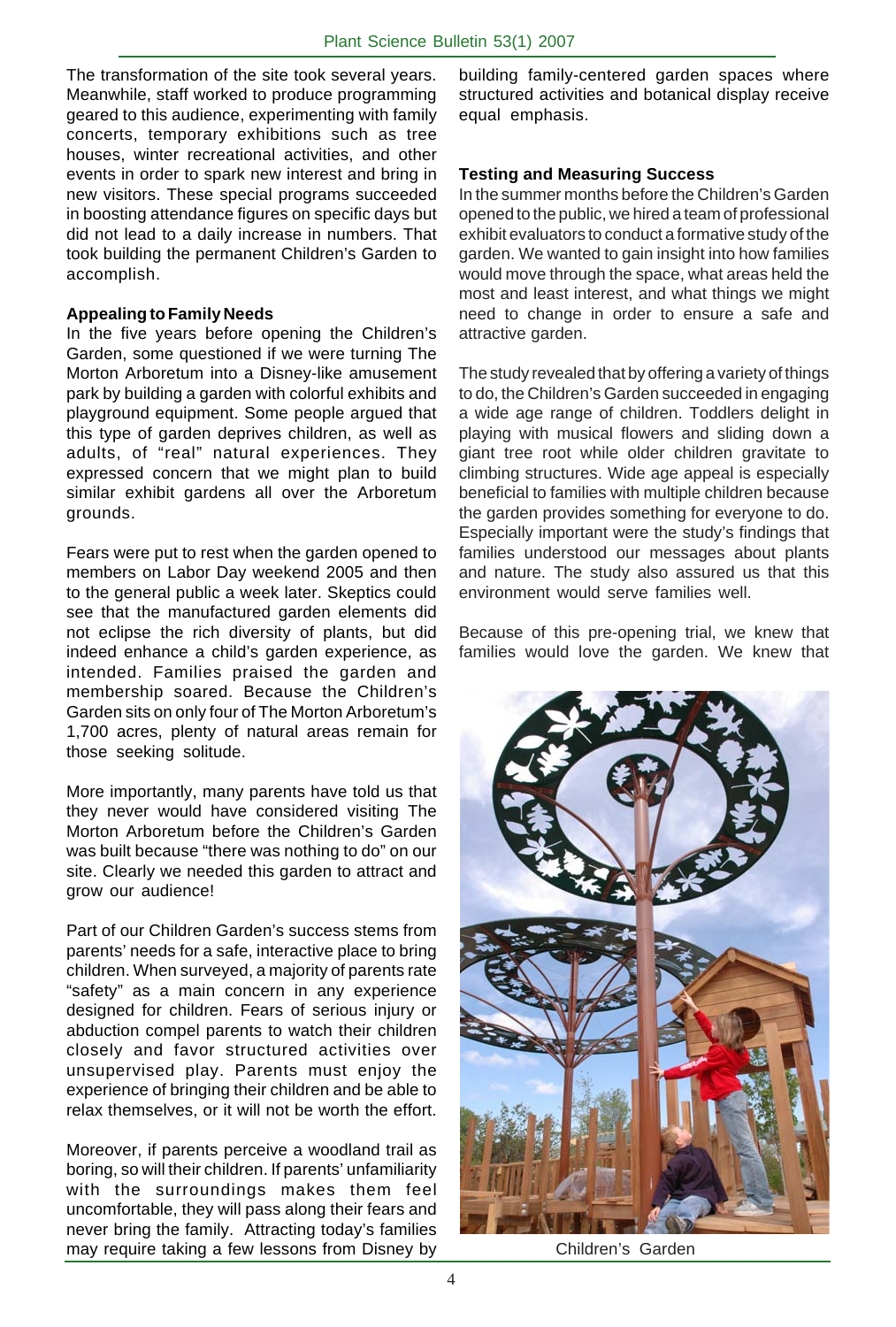children quickly developed a sense of ownership of the garden, which allowed parents to let their children take more of the lead in deciding where to go. This freedom to explore is exactly what young children need to develop a personal connection to nature. It is what will encourage them to return and foster a profound appreciation for nature.

The physical and programmatic enhancements to The Morton Arboretum, especially the Children's Garden, along with new marketing strategies, have indeed attracted new families to our site. Attendance figures over the first 12 months since the Children's Garden opened exceeded the previous year's numbers by 55-percent. An overwhelming number of visitors immediately decided to become members because they planned to return many times. Our membership total at the end of August 2006, one year after the Children's Garden opened, was 50 percent higher than the year before.

#### **Challenges of a Changing Audience**

However valuable that pre-opening evaluation proved, no visitor study could have helped us anticipate some of the challenges we faced after the Children's Garden became a regular attraction when strong visitorship became a daily occurrence and the character of our general audience changed. We are learning to address three types of challenges: the practical issues of serving a large "stroller" audience, the need to introduce appropriate behavioral guidelines to a large group of new members, and the need to teach two generations about the wonders of nature.

#### **Serving a Large Stroller Crowd**

The first challenge crept up on us. At lunchtime on a fair weather day, our new, expanded cafeteria was burgeoning with young families. The noise level disturbed patrons who had come to enjoy a quiet lunch with friends. As a result, some visitors were discouraged from dining in our restaurant. Patrons crammed strollers into restrooms, which required more frequent servicing.

Building spaces filled and so did programs. Waiting lists for some children's classes were twice as long as the enrollment limit. As can be expected with any supply and demand imbalance, customers complained about not being able to get into programs and threatened to drop their memberships.

Meeting the challenge of increasing attendance has required ramped-up services and new ideas such as satellite cafeteria stations to relieve the crowds inside. We also embraced customer service training so that all front line staff would be equipped to handle complaints with poise.



Macguvers (Morton Arboretum Children's Garden Youth Volunteers)

#### **Introducing Behavioral Guidelines**

Our second challenge has been to accept that we are attracting a greater number of people who do not understand how an arboretum differs from a park. Families arrive in bathing suits to play in our stepping stone pond as if it were a water park. They bring footballs to toss around. We have always needed to explain why people cannot climb trees on our site, but now there are more people who need to be told why we cannot allow them to hang on our tree collections, run through plant beds, and pick the foliage.

While frustrating to horticulturists and program staff alike, this challenge has proved a little easier to master. Parents genuinely want to know what they may and may not do and abide by the rules. Initially, we resisted posting rules and signs announcing restrictions but now recognize that parents find these guidelines comforting because they remove ambiguity and make expectations universal.

#### **Teaching Two Generations About Nature**

Our third challenge is related to the second and should be viewed more as an opportunity than a problem. Just as some families do not know how to behave appropriately at a public garden, an alarming number of them display a lack of general knowledge of plants and animals. Nearly every day in August, visitors asked where the tadpoles from our pond had gone. They were disappointed not to find them because there had been so many in spring. Families were astonished that there was a connection between the huge pink lotus blossom and those conical brown things with the holes (the seed pods). When a turtle took up residence in the pond, it was frequently misidentified as a frog.

The simple solution to this third challenge is more interpretation, especially by trained guides who interact with visitors and help correct misconceptions. We have armed our volunteer staff with "pocket topics" that they carry around the garden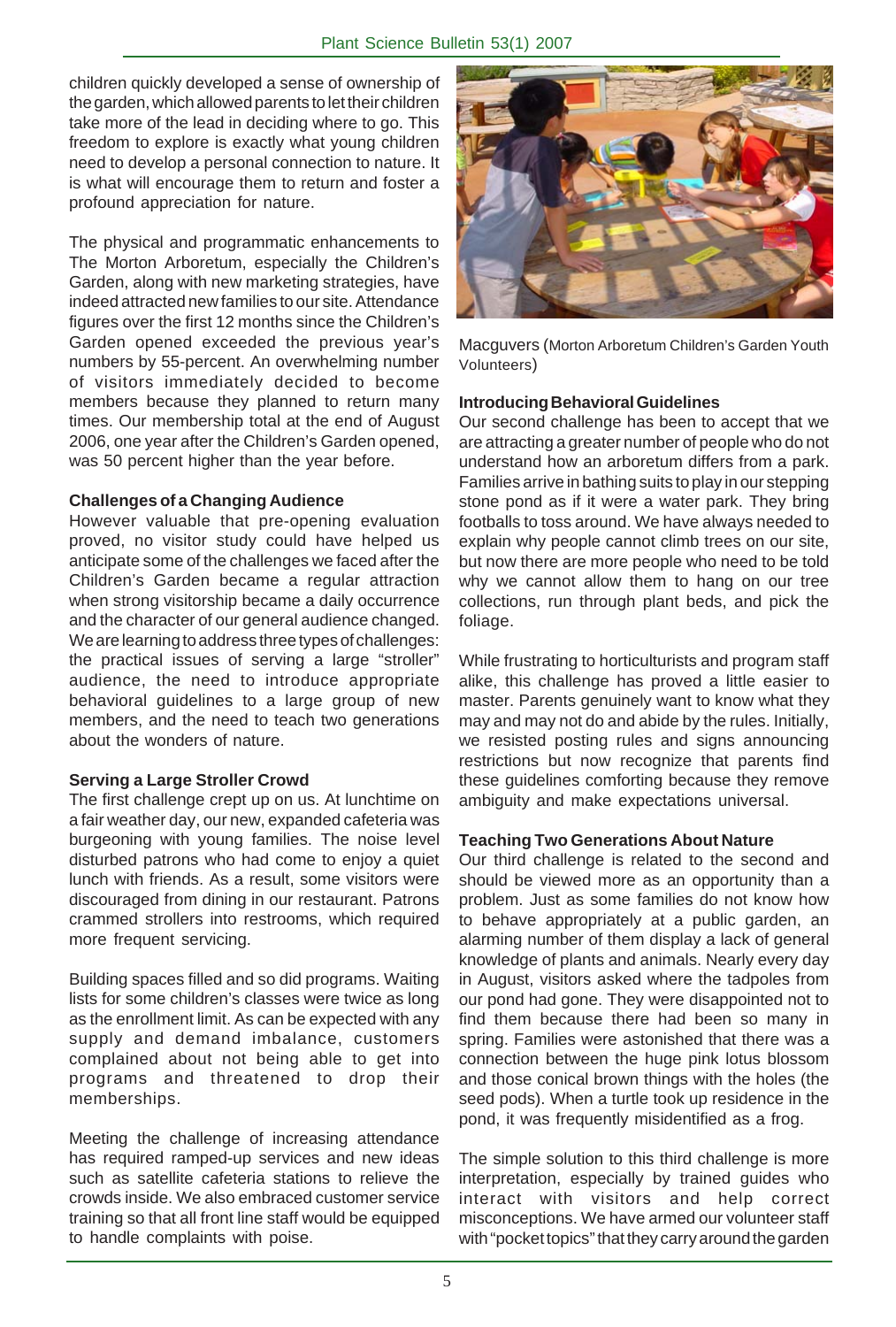to teach visitors basic facts about the plants, insects, and wildlife that inhabit the garden. The opportunity to share new information with visitors this way has energized many of our volunteers. Now they play an essential role in fulfilling our mission: sparking interest and curiosity in nature for a new audience. We are also running a training program for teens called "Macgyvers" – which stands for Morton Arboretum Children's Garden Youth Volunteers. These teens lead educational activities for children aged  $3 - 7$ . The little children learn more about nature, while the highly-trained Macgyvers gain presentational and other skills.

No matter how dynamic and exciting our Children's Garden may be, we know that it will not hold a person's attention forever. Eventually, novelty will wear off and many families will pursue the next exciting thing at the nearby zoo or children's museum. We anticipate some attrition with our membership and are planning ways to hold on to as many of the new members as possible.

We always intended to use the Children's Garden as a springboard to the rest of the Arboretum, but we have found that most families never venture beyond the central area that includes the Children's Garden, Visitor Center, and Maze Garden. We've seen plenty of parents dragging children out of these gardens, kicking and screaming because they don't want to leave, attempting to console them with promises that they'll return another day. Getting families who are attached to the new attractions to explore other parts of the Arboretum will take some effort and creative programming.

Over the first summer of operation, we offered families a booklet that suggested six other places to visit at the Arboretum. To pique their interest, each destination was linked to one of the areas of the Children's Garden. The brochures proved popular, and parents expressed appreciation for the additional opportunities for things to do with their families. A simple follow-up survey revealed that the great majority families had not visited any of the six areas, but that most planned to do so some time in the future. We plan to explore a variation of this idea next year.

#### **Conclusion**

Our society is changing in terms of its connection to nature. We have a population of young people, children and adults, who have learned more about plant life cycles and monarch migration from watching the Discovery channel than from playing outdoors. Our challenge is to draw them away from electronic entertainment long enough to capture their interest in the action off screen. If we succeed in showing them first hand what they have learned

at a desk at school or on television, then we can go a long way to fostering appreciation for the natural world and our public gardens as institutions that preserve nature.

Katherine Johnson is Children's Garden Manager at The Morton Arboretum in Lisle, Illinois, and can be contacted at kjohnson@mortonarb.org

## **Allelopathy or Pseudo-allelopathy in Classroom Experiments?**

There are numerous plant misconceptions in the biology teaching literature (Hershey 2004-2005). Allelopathy is one popular lab activity particularly fraught with misconceptions. Allelopathy is defined as a plant naturally releasing an organic chemical, termed an allelochemical, that inhibits or promotes growth of another plant growing nearby. Allelopathy was included in many textbooks as an important factor in plant ecology largely because of claims in a *Science* cover article. Muller *et al.* (1964) observed grass-free zones around three native California shrubs, (*Salvia leucophylla, S. apiana,* and *Artemisia californica*), and claimed that the bare zones were caused by allelopathy. This conclusion was supported by lab experiments that showed that volatile terpenes from the shrubs inhibited cucumber and oat seedling root growth in the lab.

Muller's photo of bare zones around the shrubs was published in many biology and botany textbooks as a classic example of allelopathy. Muller (1953) went from being a strong critic of allelopathy claims to being a leading allelopathy supporter (Muller *et al.* 1964, Muller 1966). Yet, some of Muller's (1953) criticisms of allelopathy research applied to his later allelopathy experiments, e.g. "**The production of toxic material capable of killing seedlings of other species under experimental conditions does not in fact relieve the shrub of competition and thus constitute an advantage of survival value. The failure of this toxic principle to be effective in the natural habitat is possibly attributable to the activity of the microflora in breaking down the toxin or to its adsorption by colloidal components of the desert loams.**" Bartholomew (1970) seriously undermined Muller's allelopathy hypothesis when he found that fencing sections of the bare zone allowed grass to grow there. Bartholomew's conclusion was that the bare zone was caused by rodents, rabbits and birds using the shrubs as protection from predators while feeding on nearby grass seedlings.

Halsey (2004) provided a valuable historical analysis of Muller's allelopathy research and Muller's vigorous defense against its critics. As is often the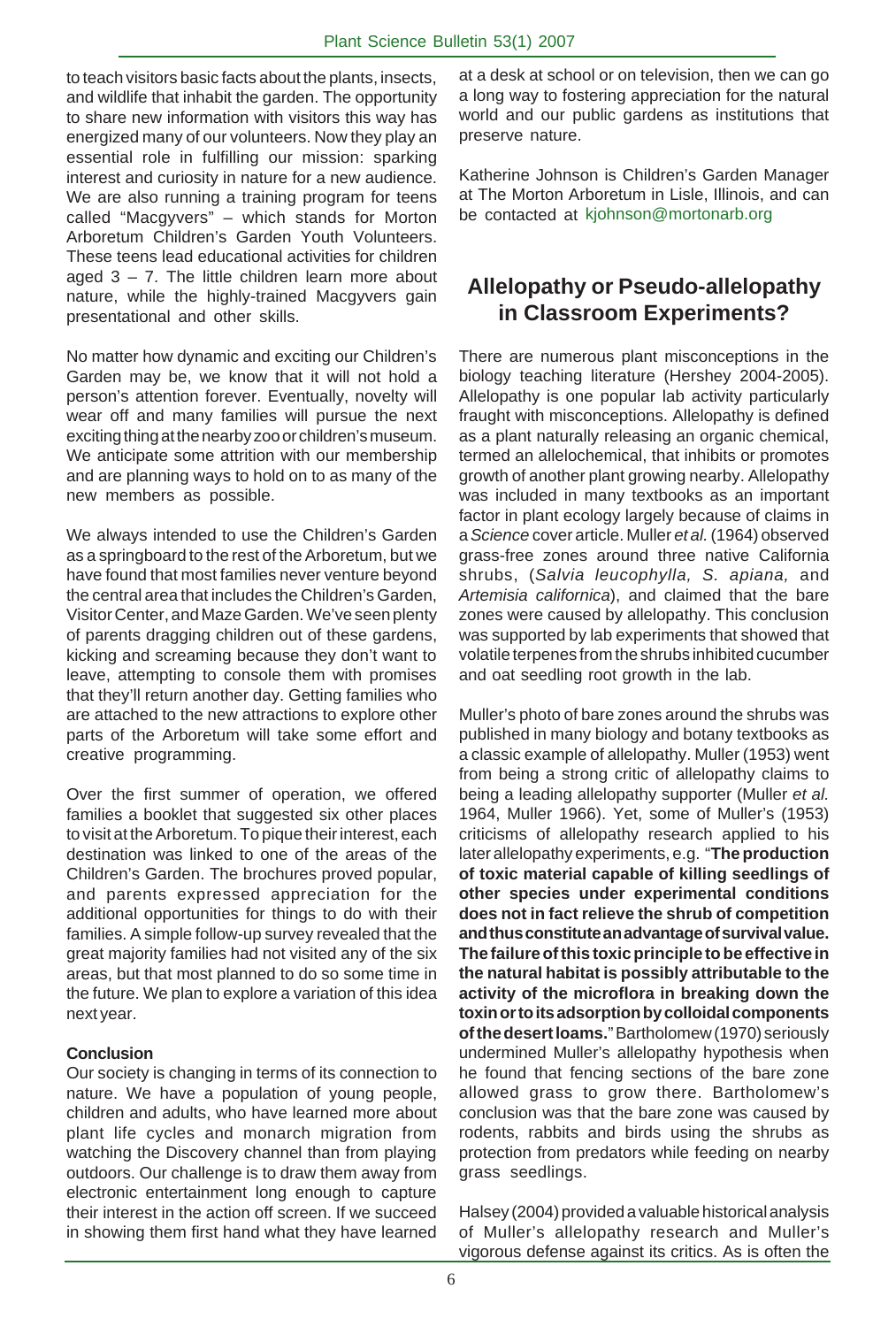case, once a misconception gets into the teaching literature, it is difficult to eliminate (Hershey, 2004b). Allelopathy usually is presented as established fact in biology textbooks but its existence and importance in nature remain uncertain. Halsey (2004) concluded that "**Allelopathy remains a controversial topic today despite hundreds of investigations because of the difficulty in isolating all the possible variables affecting plant growth.**" Even leading allelopathy researchers admit that allelopathy has a bad reputation because of artificial experiments and unwarranted extrapolations (Mallik, 2005).

#### "Allelopathy" Teaching Experiments

There have been several allelopathy teaching labs recommended in the last twenty years. Yet, all have some of the same major flaws as older allelopathy research articles. In addition, they often mislead students into thinking that allelopathy is an uncontroversial subject and is easy to demonstrate with artificial lab experiments. Claims of allelopathy are often controversial because it may be impossible to separate allelopathic effects from other effects on plant growth (Inderjit and del Moral, 1997).

Hibbs and Shumaker (1987) recommended classroom experiments on intraspecific allelopathy of devil's backbone (*Kalanchoe daigremonatiana*). In one experiment, a large plant was planted in a flat of perlite or potting soil, and adventitious plantlets from that plant were placed in a grid pattern on the medium surface. A photo showed that the plantlets beneath the large plant remained small while those beyond the canopy of the large plant grew much bigger. However, the large plant shaded the plantlets beneath it and competed with nearby plantlets for mineral nutrients and water. The large plant may also have altered the rootzone pH to the detriment of the plantlets. No measurements were made to determine if an allelochemical was naturally being released from the large plant.

Hibbs and Shumaker (1987) also grew adventitious plantlets in flats of perlite with and without an aqueous extract of 200 g macerated *K. daigremonatiana* tissue per liter. Plantlet growth was inhibited but that technique was extremely artificial. In nature, plants do not macerate themselves as part of an allelopathic defense. Inderjit and Nilsen (2003) emphasized that grinding plant tissues to extract allelochemicals, or "grind and find," must be avoided in allelopathy research. A realistic treatment might have been to apply rainwater to shoots of an intact plant, catch the runoff and irrigate plantlets with the runoff to determine if allelochemicals leach from shoots. Perlite is an unrealistic medium for allelopathic experiments

because it is chemically and biologically inert compared to soil (Bunt 1988). Soil or soil microbes may inactivate allelochemicals (Muller 1953).

Marcus and Burz (1994) claimed that radish seedlings were allelopathic to lettuce seedlings in classroom experiments yet their results could not be confirmed (Santaniello and Koning, 1996). A photo in Marcus and Burz (1994) had the caption "**Lettuce seeds when placed in Petri dishes with radish seeds failed to germinate.**" Yet the photo showed several lettuce seedlings in the Petri dish! (Hershey 1994a) No data were presented, just the photos. Even if radish partly inhibited lettuce germination or growth, it would not necessarily be due to allelopathy. It could be due to plant competition for light, water and mineral nutrients. Marcus and Burz (1994) cited Choesin and Boerner (1991) to support their claim that allelochemicals from some Brassicaceae inhibit seed germination. However, Choesin and Boerner (1991) concluded that "**Under our experimental conditions,** *Brassica napus* **showed no indication of being allelopathic ...**"

Latto and Wright (1995) found an inhibition of seed germination that might have been due to allelopathy in just one of nine treatments. Their technique of collecting supposed allelochemicals from seeds germinated on filter paper and then reusing the filter paper to germinate other seeds was problematic. Changes in the chemical, physical or biological properties of the filter paper itself may have affected germination of a second batch of seeds (Hershey, 1996).

. Frame (1998) might have inadvertently been testing Frame (1998) also germinated seeds in Petri dishes. The test seeds were treated with leachate from alfalfa sprouts. Fives grams of alfalfa sprouts were submerged in 25 ml of distilled water for 48 hours. That was artificial because under natural conditions any leachate is from rain or overhead irrigation on intact plants. Submerging alfalfa seedlings for 48 hours might be long enough for them to start to decay and for substantial microbial growth to occur. the effects of a microbe or microbial toxin on seed germination.

Teaching experiments on allelopathy often germinate seeds in a Petri dish on filter paper wetted with tap or distilled water. That is not the best technique because a Petri dish is a very stressful and artificial environment. Seeds and seedlings will be deficient in most mineral nutrients and possibly rootzone oxygen if the filter paper is overwetted. Seeds or seedlings may also be subject to periodic drought as there are minimal moisture reserves in the filter paper, and most of the water may evaporate from the filter paper and condense on the Petri dish lid. Seeds germinated on filter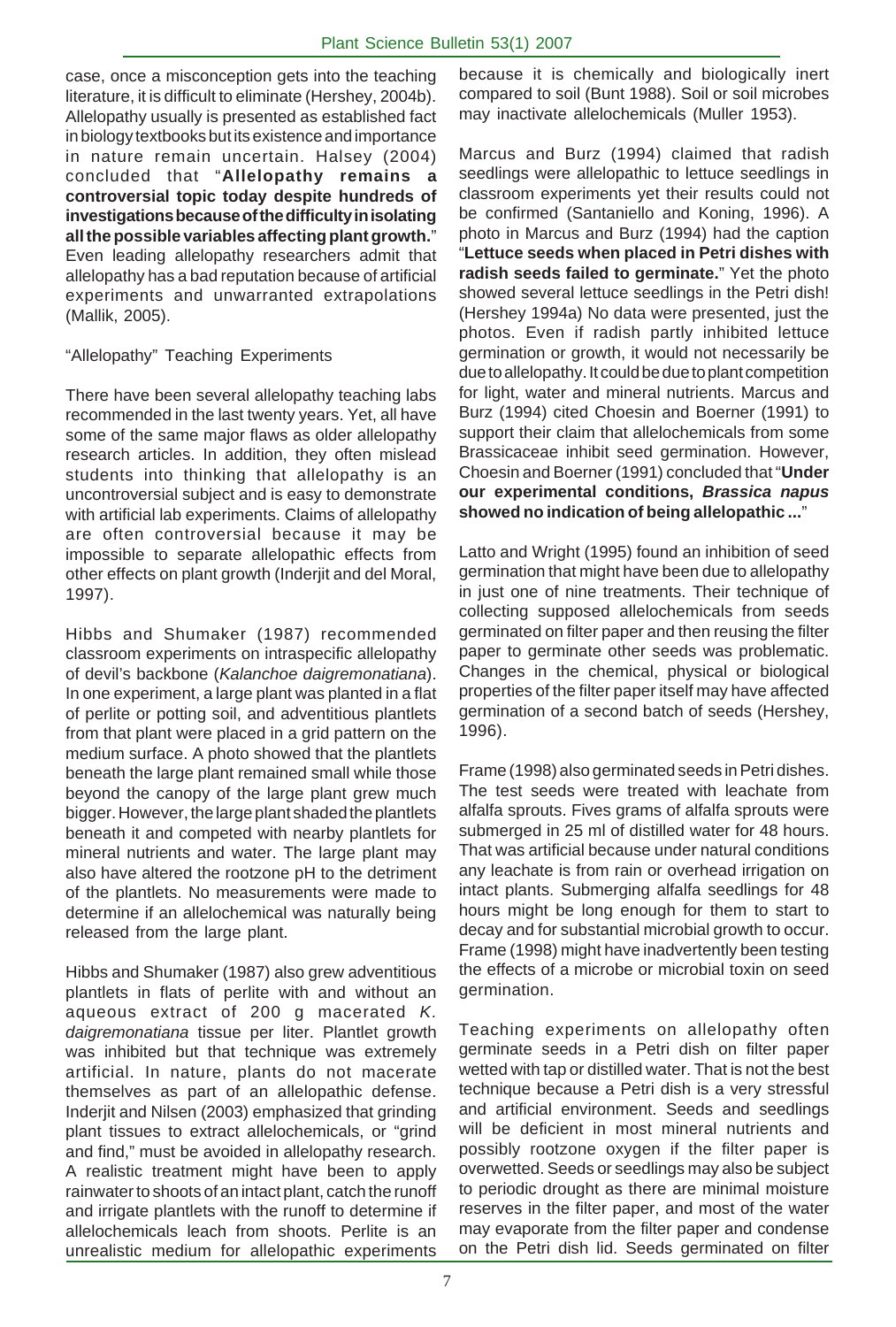paper with distilled water may experience drastic changes in rootzone pH due to lack of buffering.

Use of distilled water for seed germination should be avoided. The harmful effects of distilled water on plants has long been recognized (True, 1914; Hibbard, 1915). Calcium and boron are of special concern because both are required external to the root for normal root functioning (Bohnsack, 1991; Lauchli and Epstein, 1970). Roots without calcium in the bathing solution have "leaky" cell membranes. Such "leaky" roots may cause artifacts in allelopathy experiments by allowing entry of chemicals that normal roots might exclude.

#### Garlic "Allelopathy" Experiments

Shimabukuro and Haberman (2006) recommended allelopathy experiments with garlic (*Allium sativum* ) but did not cite any literature that claimed garlic was possibly allelopathic. They used the same basic lab technique as Muller *et al.* (1964) by examining inhibitory effects of a volatile chemical on seed germination and seedling root growth. Even Muller (1982) later referred to his 1964 technique as "contrived." The "contrived" technique in Shimabukuro and Haberman (2006) produced a nearly complete inhibition of lettuce seed germination supposedly due to volatile chemicals from crushed garlic in sealed Petri dishes. However, the experiment was extremely artificial because the seeds were in a sealed Petri dish, the garlic was crushed, and there was no soil, just filter paper and distilled water. Under natural conditions, any garlic volatiles

1. would have come from uncrushed garlic plants so would have differed in chemical composition, e.g. the volatile chemical, allicin, is formed enzymatically when garlic is crushed,

2. would have been present at a lower concentration, 3. would not have been concentrated around the seeds in a sealed Petri dish but could have diffused away,

4. might have been inactivated by adsorption to soil particles or by the action of soil microbes.

The garlic experiments failed to avoid some of the problems mentioned by Shimabukuro and Haberman (2006) in their introduction, i.e. **"Often unrealistically high doses of the active chemicals are used and the experiments are conducted in the absence of soil."** A more realistic experiment would have been to place an uncrushed garlic clove in a pot of potting soil used to germinate lettuce seeds. Detrimental effects of chemicals released by artificially crushing plant parts on the growth of other plants is not true allelopathy. Allelopathy involves a plant naturally releasing allelochemicals. Inderjit and Nilsen (2003) recommended against

lettuce as a test species in allelopathy experiments because it is an "artificially sensitive species."

"The Dose Makes the Poison"

In an attempt to determine if garlic was allelopathic under field conditions, Shimabukuro and Haberman (2006) also grew lettuce seedlings in a pot containing 10 g crushed garlic and 18 g of dry potting soil. However, that was an unrealistically high dose as the following calculations indicate. Organic potting soils usually have a bulk density of about 0.1 g/ml (Bunt 1988) so the bulk volume of the potting soil was about 180 ml or 0.00018 cubic meter. Ten grams or 0.01 kg of crushed garlic per 0.00018 cubic meter equals 56 kg/cubic meter.

The volume of a hectare furrow slice is 15 cm (0.15 m) times 10,000 square meters or 1500 cubic meters. Thus, there would be 1500 times 56 kg or 84,000 kg crushed garlic per hectare. A high average garlic yield was reported to be 11,200 kg/hectare (Rosen *et al.* 1999). The application rate for the teaching experiment was the equivalent of plowing under 7.5 crops of garlic bulbs at once. That is unrealistic. Plowing under a single crop would be equivalent to about 1.3 g crushed garlic per 18 g of dry potting soil. Even that would be unrealistic because the point of growing garlic is to harvest the bulbs for sale, not plow them under.

Some gardeners do spray plants with crushed garlic in water to repel insects and prevent diseases. Thus, a relevant classroom experiment could examine if a garlic spray might inadvertently inhibit the growth of plants it was meant to protect. Such a realistic and relevant experiment may not produce the dramatic results of the artificial experiments in Shimabukuro and Haberman (2006) but it is much preferable.

Competition for Resources or Allelopathy?

A major problem with allelopathy research is that it is very difficult, if not impossible, to separate effects of plants competing for resources from allelopathic effects (Inderjit and del Moral, 1997). Classroom allelopathy experiments should address this problem so that students do not get the misimpression that allelopathy is easy to recognize in real situations.

Simple and unequivocal classroom demonstrations of allelopathy with intact plants may one day be possible by genetically engineering suspected allelopathic plants so they do not produce an allelochemical. One experimental treatment would then involve growing the normally allelopathic species A in the same pot with species B. The control treatment would involve growing species A,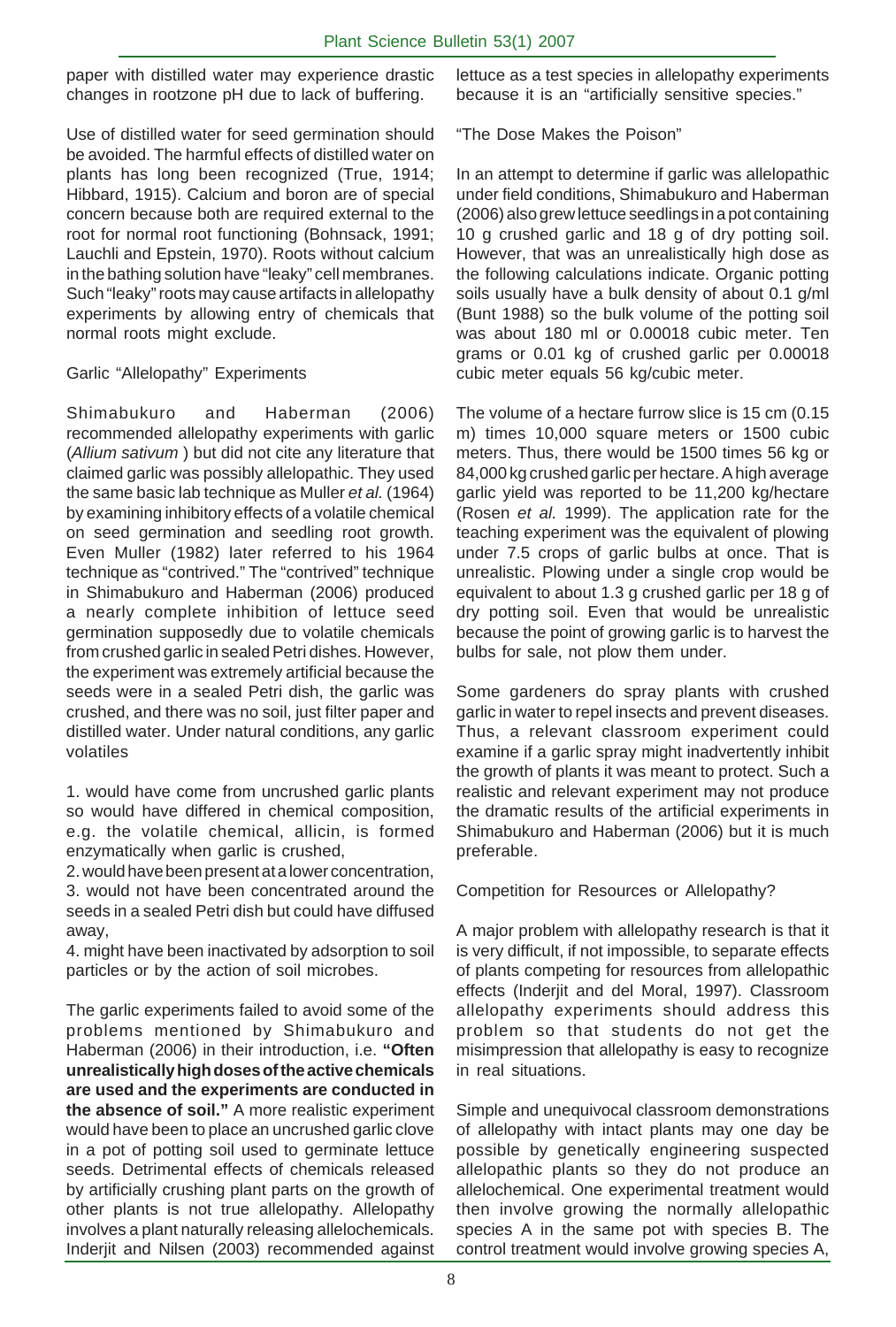engineered so it could not produce the allelochemical, in the same pot with species B. The effects of species A competing with species B for resources (water, mineral nutrients, light, etc.) could then be separated from allelopathic effects. Such an approach has already been applied to tobacco to demonstrate that nicotine functions to protect the plant from insects (Steppuhn *et al.*, 2004). A tobacco engineered so it produced very little nicotine suffered about three times more leaf area loss to insects than tobacco producing normal nicotine levels.

#### Pseudo-allelopathy

Many of the research and classroom experiments that claimed to demonstrate allelopathy did not truly examine allelopathy because two plant species were not grown together. Instead, there was an artificial (human-caused) release of toxic chemicals, often at unrealistically high doses. Harper (1994) stated "**Almost all species can, by appropriate digestion, extraction and concentration, be persuaded to yield a product that is toxic to one species or another.**" The teaching experiments discussed above add support for Harper's claim because most did not use a species considered allelopathic under natural conditions.

Situations where people artificially cause release of toxic chemicals from one plant that damage another plant should not be considered allelopathy. To differentiate between them, the term pseudoallelopathy could be used for situations where an artificial release of chemicals from one plant harms or benefits another plant. Pseudo-allelopathy occurs in agriculture and horticulture. Some types of fresh, ground tree bark used as mulch or in potting media are toxic to seedlings (Bunt 1988).

Plants often produce secondary compounds that function in defense against animals or microbes. High doses of these chemicals may also be detrimental to plants in pseudo-allelopathy experiments but that does not necessarily mean they act as allelochemicals under natural conditions. For example, tobacco plants produce nicotine for defense against herbivores. Nicotine is also used as a commercial pesticide. An overdose of nicotine pesticide can also damage the plant it was meant to protect.

#### Better Classroom Experiments

Alternatives to classroom allelopathy experiments that also deal with effects of chemicals on plant growth involve plant mineral nutrition, a fundamental but often underemphasized topic in biology (Hershey 1993). Plant mineral nutrient deficiencies and toxicities are straightforward classroom experiments (Hershey 1994b). Unlike the

controversy of many purported allelopathic effects, there is no controversy that plants will become deficient when they do not get enough of an essential mineral nutrient. Rootzone pH effects on plant growth are also easy for students to study (Hershey 1992). Few student labs have the equipment required to identify or quantify an allelochemical, yet students can easily and cheaply measure pH. The detrimental effects of the lack of calcium and boron in solutions bathing roots can be detected quickly. When placed in a solution lacking boron, squash (*Cucurbita pepo*) root elongation was measurably reduced in three hours (Bohnsack and Albert 1977; Bohnsack 1991). Corn (*Zea mays*) seedling roots placed in a solution lacking calcium begin to leak potassium within 30 minutes (Lauchli and Epstein 1970).

Other relevant classroom experiments on chemicals affecting plants are those on salinity, plant hormones and herbicides. Molisch, who coined the term allelopathy in 1937, considered the plant hormone, ethylene, from apple fruit to be an allelochemical (Mallik, 2005). Especially relevant are experiments with herbicides created because of purported allelochemicals. Mesotrione, tradename Callisto, is an herbicide that controls crabgrass in lawns and broadleaf weeds in corn (Cornes 2005). It is an analog of leptospermone, a purported allelochemical in lemon bottlebrush (*Callistemon citrinus*).

A simple and relevant classroom pseudoallelopathy experiment consists of daffodil flowers in a vase with tulip flowers. Cut daffodil flowers release a toxic alkaloid(s) from the cut end of the flower stalk into the vase solution. It reduced tulip vase life from 7 to 4 days (Van Doorn 1998). The alkaloid(s) also caused yellowing of tulip leaves when it was placed directly on them. Daffodil plants growing in soil are not considered allelopathic so the alkaloid probably does not function as an allelochemical under natural conditions. The fact that cut daffodils release a toxic alkaloid(s) that harms neighboring cut flowers but daffodil plants do not release enough alkaloid(s) to harm neighboring plants provides an excellent illustration of the danger of extrapolating lab experiments to the field.

If classroom allelopathy experiments are conducted, it would be most relevant to use a species that research has suggested might be allelopathic under natural conditions, such as black walnut (*Juglans nigra*), spotted knapweed (*Centaurea maculosa*) and garlic mustard (*Alliaria petiolata*) (Bais *et al*. 2003; de Scisciolo *et al*. 1990; Stinson *et al*. 2006). Both allelopathic and non-allelopathic factors that can affect plant growth should be considered (Murray and Winnett-Murray 2004). The test species should be one that normally grows near the suspected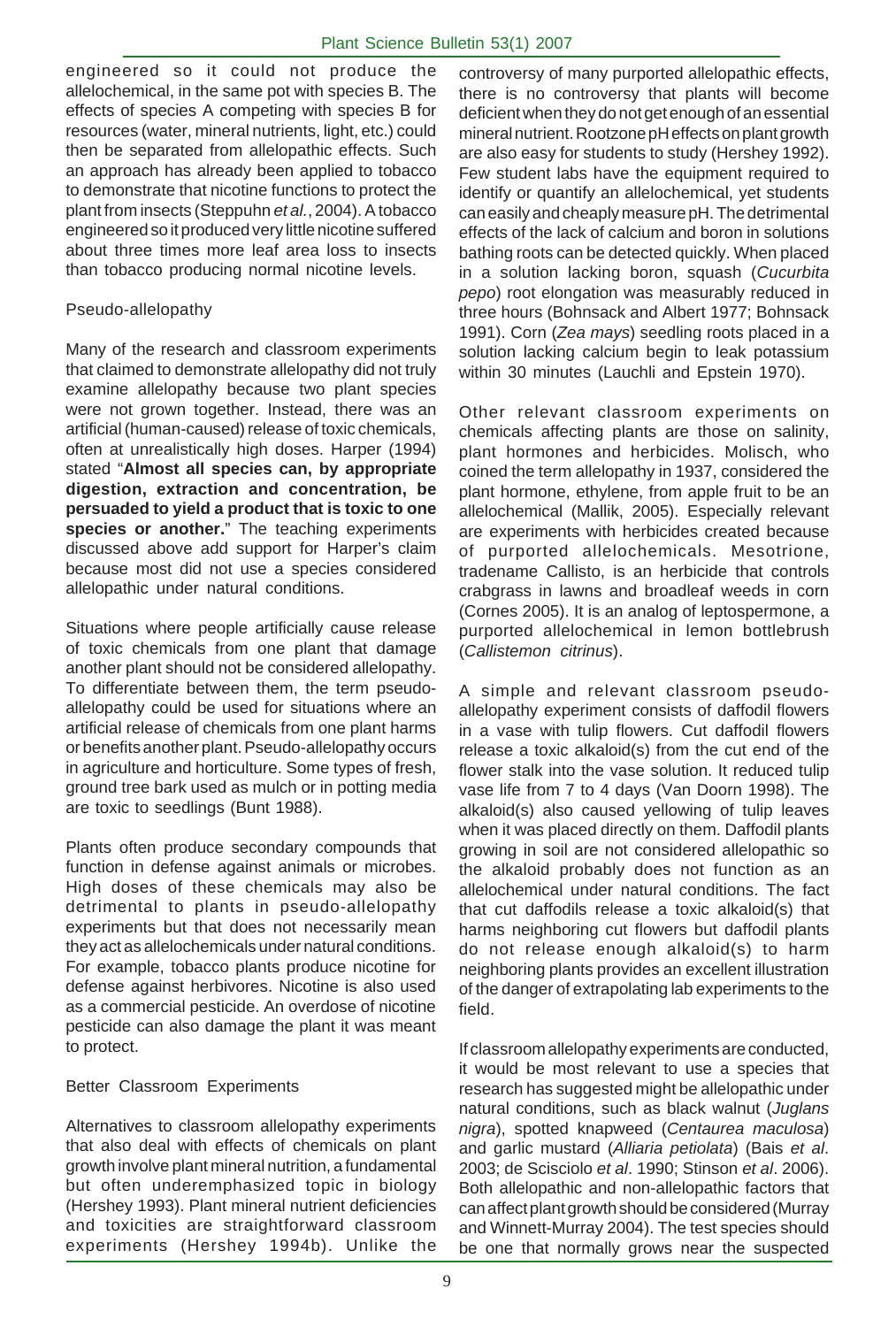allelopathic species. Research using readily available cultivated plants as test species, such as lettuce or sunflower, is often inconclusive because different species can vary widely in their response to the same purported allelochemical.

Rather than seed germination on filter paper in a Petri dish, a more realistic classroom allelopathy experiment would grow a suspected allelopathic species and a test species together and attempt to eliminate competition for water, mineral nutrients and light. To eliminate competition for light, the suspected allelopath could be planted in a hole in the side of the pot, and the allelopath shoots prevented from shading the test species planted in the pot. Competition for water and mineral nutrients could be eliminated by frequent irrigation with a complete mineral nutrient solution. In one treatment, activated charcoal would be added to the soil to adsorb any allelochemicals excreted by the roots of the allelopath (Inderjit and Callaway, 2003). There would be four treatments total:

1. Control with test species alone in pot

2. Test species and suspected allelopath in pot

3. Control with test species alone in pot plus activated charcoal

4. Test species and suspected allelopath in pot plus activated charcoal

#### Bioassay Misuse

Another misconception promoted by allelopathy research and teaching experiments is misuse of the term bioassay. A bioassay was originally defined as quantification of a specific chemical using a living organism. It required the creation and use of a standard curve. For one IAA (indole acetic acid) bioassay, the standard curve was a graph of IAA concentration versus the length of *Avena* coleoptiles (Nitsch and Nitsch 1956). A plant extract was then applied to other *Avena* coleoptiles, their length measured and the standard curve used to estimate the IAA concentration in the extract. Bioassays were once the basis of most plant hormone research. Plant hormone bioassays are still useful in teaching experiments, e.g. the hypocotyl elongation bioassay for gibberellic acid (Reiss 1994).

Shimabukuro and Haberman (2006) started with a correct definition for bioassay but, despite their claim, none of their garlic experiments was a bioassay because none created a standard curve or quantified a specific chemical. Unfortunately, the definition of bioassay has been expanded by some to include almost any experiment that studies the effect of a chemical on a living organism (Inderjit and Nilsen, 2003; Rice and Maness, 2004).

#### **Conclusions**

Classroom allelopathy experiments in teaching journals are often poor models for student research. They should be approached with caution or avoided so students are not misinformed about the significance of allelopathy, where a plant naturally releases allelochemicals that harm or benefit another plant. Halsey (2004) should be essential reading before students or teachers attempt allelopathy experiments. There are more realistic classroom experiments on allelopathy than those determining the effect of unnaturally high doses of plant extracts on the germination of seeds on filter paper in Petri dishes. Classroom allelopathy experiments should also be based on a real observation from natural or agricultural ecosystems where one plant seems to be allelopathic to another.

David R. Hershey **Email:** dh321z@yahoo.com

#### Literature Cited

Bais, H.P., Vepachedu, R., Gilroy,S., Callaway, R.M. and Vivano, J.M. 2003. Allelopathy and exotic plant invasion: Frommolecules and genes to species interactions. *Science* 301: 1377-1380 http//www.sciencemag.org/cgi/content/ abstract/sci;301/5638/1377

Bartholomew, B. 1970. Bare zone between California shrub andgrassland communities: The role of animals. *Science* 170: 1210-1212. http://www.sciencemag.org/ cgi/content/abstract/170/3963/1210

Bohnsack, C.W. 1991. Investigating the boron requirement of plants. *American Biology Teacher* 53: 486-488.

Bohnsack, C.W. and Albert, L.S. 1977. Early effects ofboron deficiency on indoleacetic acid oxidase levels of squash root tips. *Plant Physiology* 59: 1047-1050. ttp://www.pubmedcentral.gov/ articlerender.fcgi?tool=pmcentrez&artid=542503

Bunt, A.C. 1988. *Media and Mixes for Container-grown Plants*. London: Unwin Hyman.

Choesin, D.N. and Boerner, R.E.J. 1991. Allyl isothiocyanate release and the allelopathic poential of *Brassica napus* (Brassicaceae) *American Journal of Botany* 78: 1083- 1090. http://links.jstor.orgsici?sici=0002- 9122(199108)78:8%3C1083:AIRATA%3E2.0.CO;2-P

Cornes, D. 2005. Callisto: a very successful maize herbicide nspired by allelochemistry. *Proceedings of the Fourth World Congress on Allelopathy* http://www.regional.org.au/au/allelopathy/2005/2/7/ 2636\_cornesd.htm

de Scisciolo, B., Leopold, D.J. and Walton, D.C. 1990. Seasonal patterns of juglone in soil beneath *Juglans nigra* (black walnut) and influence of *J. nigra* on understory vegetation. *Journal of Chemical Ecology* 16: 1111-1130. http://www.springerlink.com/ (yt0ph345h5gxpsj4nyd40vax)/app/home/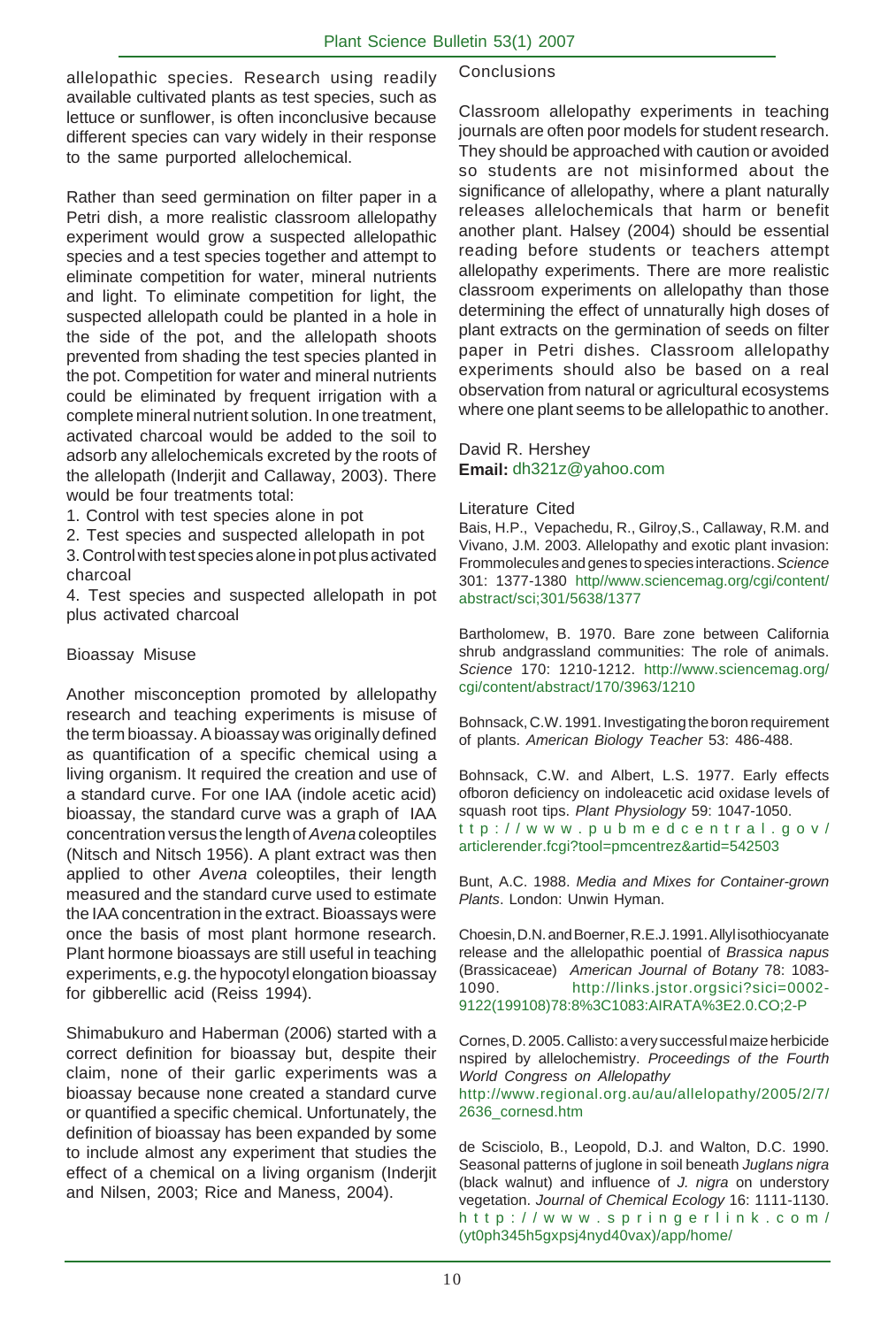contribution.asp?referrer=parent&backto=issue,9,32;journal,196,333; linkingpublicationresults,1:104273,1

Frame, K. 1998. Involving your students in cutting-edge biological research. *Proceedings of the Association for Biology Laboratory Education* 19: 351-355. http://www.zoo.utoronto.ca/able/volumes/vol-19/ mini.10.frame.pdf

Halsey, R.W. 2004. In search of allelopathy: An ecohistorical view of the investigation of chemical inhibition in California coastal sage scrub and chamise chaparral. *Journal of the Torrey Botanical Society* 131: 343-367. http://www.findarticles.com/p/articles/mi\_qa4017/ is\_200410/ai\_n11850358

Harper, J.L. 1994. *Population Biology of Plants*. New York: Academic Press.

Hershey, D.R. 1992. Plant nutrient solution pH changes. *Journal of Biological Education* 26:107-111.

Hershey, D.R. 1993. Plant mineral nutrition in precollege education. *Journal of Plant Nutrition* 16: 203-218.

Hershey, D.R. 1994a. Allelopathy misconceptions. *American Biology Teacher* 56: 261-262. http://www.angelfire.com/ab6/hershey/ABTallelo.pdf

Hershey, D.R. 1994b. Solution culture hydroponics: history and inexpensive equipment. *American Biology Teacher* 56:111-118.

Hershey, D.R. 1996. Allelopathy experiment pitfalls. *Journal of Biological Education* 30: 13-14.

Hershey, D.R. 2004a. Avoid misconceptions when teaching about plants. Actionbioscience.org original article. [August] http://www.actionbioscience.org/education/hershey.html

Hershey, D.R. 2004b. The widespread misconception that the tambalacoque or calvaria tree absolutely required the dodo bird for its seeds to germinate. *Plant Science Bulletin* 50: 105-108.

http://www.botany.org/PlantScienceBulletin/psb-2004- 50-4.php#Dodo

Hershey, D.R. 2005a. Plant content in the National Science Education Standards Actionbioscience.org original article. [February].

http://www.actionbioscience.org/education/ hershey2.html

Hershey, D.R. 2005b. More misconceptions to avoid when teaching about plants. Actionbioscience.org original article. [October]

http://www.actionbioscience.org/education/ hershey3.html

Hibbard, R.P. 1915. The question of the toxicity of distilled water. *American Journal of Botany* 2: 389-401. http://links.jstor.org/sici?sici=0002- 9122(191510)2:8%3C389:TQOTTO%3E2.0.CO;2-S

Hibbs, E.T. and Shumaker, C.A. 1987. Intraspecific allelopathy. *American Biology Teacher* 49: 27-30.

Inderjit and Callaway, R.M. 2003. Experimental designs for the study of allelopathy. *Plant and Soil* 256: 1-11. http://plantecology.dbs.umt.edu/ Full%20text%20papers%20and%20abstracts/ 2003%20papers/PlantandSoil20031to11.pdf

Inderjit and del Moral, R. 1997. Is separating resource competition from allelopathy realistic? *Botanical Review* 63: 221-230.

Inderjit and Nilsen, E.T. 2003. Bioassays and field studies for allelopathy in terrestrial plants: Progress and problems. *Critical Reviews in Plant Science* 22: 221-238. http://www.biol.vt.edu/faculty/nilsen/Publications/ Inderjit%20and%20Nilsen%202003.pdf

Latto, J. and Wright, H. 1995. Allelopathy in seeds. *Journal of Biological Education* 29: 123-128.

Lauchli, A. and Epstein, E. 1970. Transport of potassium and rubidium in plant roots: the significance of calcium. *Plant Physiology* 45: 639-641.

http://www.pubmedcentral.nih.gov/ articlerender.fcgi?artid=396481

Mallik, A. 2005. Allelopathy: Advances, challenges and opportunities. *Proceedings of the Fourth World Congress on Allelopathy*

http://www.regional.org.au/au/allelopathy/2005/opening/ 2572\_mallik.htm

Marcus, B.A. and Burz, J. 1994. A simple demonstration of allelopathy. *American Biology Teacher* 56: 180-181.

Muller, C. H. 1953. The association of desert annuals with shrubs. *American Journal of Botany* 40: 53-60.

http://links.jstor.org/sici?sici=0002- 9122(195302)40:2%3C53:TAODAW%3E2.0.CO;2-D

Muller, C.H. 1966. The role of chemical inhibition (allelopathy) in vegetational composition. *Bulletin of the Torrey Botanical Club* 93: 332-351.

http://links.jstor.org/sici?sici=0040- 9618(196609%2F10)93%3A5%3C332%3ATROCI(%3E2.0.CO%3B2- L

Muller, C.H. 1982. This week's citation classic. *Current Contents* 45: 20.

http://www.garfield.library.upenn.edu/classics1982/ A1982PM89700001.pdf

Muller, C.H., Muller, W.H. and Haines, B.L. 1964. Volatile growth inhibitors produced by aromatic shrubs. *Science* 143: 471-473.

http://www.sciencemag.org/cgi/content/abstract/143/ 3605/471

Murray, G. and Winnett-Murray, K. 2004. Effects of Eastern hemlock (*Tsuga canadensis*) on the establishment of interspecific seedlings. *Teaching Issues and Experiments in Ecology*

http://tiee.ecoed.net/vol/v1/experiments/hemlock/ hemlock.html

Nitsch, J.P. and Nitsch, C. 1956. Studies on the growth of coleoptile and first internode sections: A new, sensitive, straight-growth test for auxin. *Plant Physiology* 31: 94-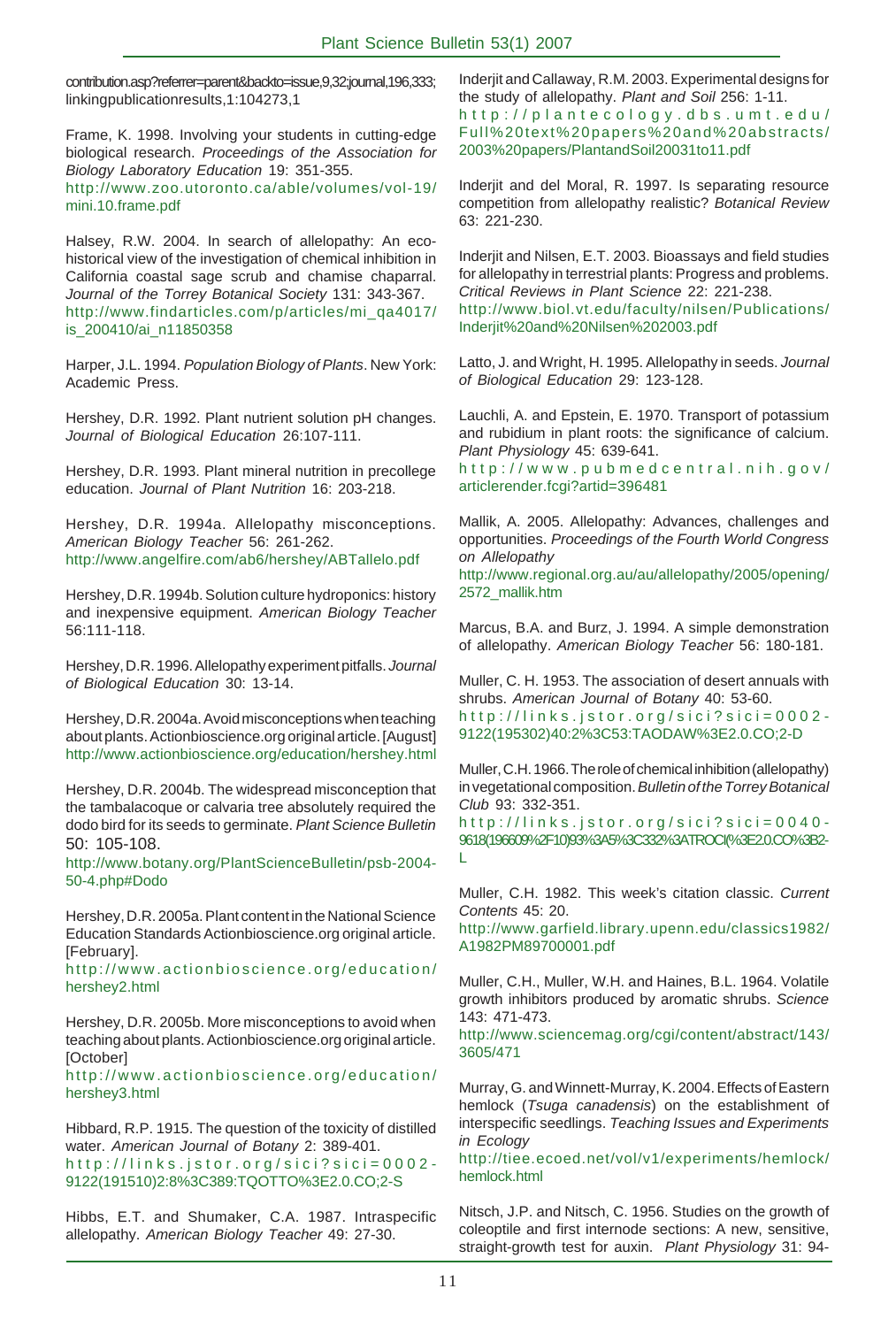#### 111.

http://www.pubmedcentral.gov/ articlerender.fcgi?tool=pmcentrez&artid=540740

Reiss, C. 1994. *Experiments in Plant Physiology*. Englewood Cliffs, NJ: Prentice Hall.

Rice, S.A. and Maness, I.B. 2004. Brine shrimp bioassays: A useful technique in biological investigations. *American Biology Teacher* 66: 208-215.

Rosen, C. *et al.* 1999. *Growing Garlic in Minnesota*. University of Minnesota Extension Publication WW-07317. http://www.extension.umn.edu/distribution/cropsystems/ DC7317.html

Santaniello, C.M. and Koning, R. E. 1996. Are radishes really allelopathic to lettuce? *American Biology Teacher* 58: 102-103. http://plantphys.info/research/abt.58.102.3.html

Shimabukuro, M.A. and Haberman, V. 2006. An aromatic adventure with allelopathy: Using garlic to study allelopathy in the classroom. *American Biology Teacher* 68: 242-247.

Steppuhn, A., Gase, K., Krock, B., Halitschke, R., and Baldwin, I.T. 2004. Nicotine's defensive function in nature. *PLoS Biol* 2(8): e217.

http://biology.plosjournals.org/perlserv/?request=getdocument&doi=10.1371/journal.pbio.0020217

Stinson, K.A., Campbell, S.A., Powell, J.R., Wolfe, B.E., Callaway, R.M., Thelen, G.C., Hallett, S.G., Prati, D., and Klironomos, J.N. 2006. Invasive plant suppresses the growth of native tree seedlings by disrupting belowground mutualisms. *PLoS Biology*

http://biology.plosjournals.org/perlserv/?request=getdocument&doi=10.1371/journal.pbio.0040140

True, R.H. 1914. The harmful action of distilled water. *American Journal of Botany* 1: 255-273. http://links.jstor.org/sici?sici=0002- 9122(191406)1:6%3C255:THAODW%3E2.0.CO;2-H

Van Doorn, W.G. 1998. Effects of daffodil flowers on the water relations and vase life of roses and tulips. *Journal of the American Society for Horticultural Science* 123: 146-149.



## **News from the Society**

## **2007 Darbaker Prize in Phycology**

The Botanical Society of America is accepting nominations for the 2007 Darbaker Prize in Phycology. This award is presented for meritorious work in the study of microscopic algae, based on papers published by the nominee during the last two full calendar years (2005-2006). The award is limited to residents of North America, and only papers published in the English language are considered.

Nominations for the 2007 award should include a list of all of the nominee's work to be considered for the 2005-2006 period, and a statement of the nominee's merits addressed to the committee.

Nominations for the 2007 Darbaker Award should be sent by April 30, 2007 to the chair of the Darbaker Award Committee, Dr. Martha Cook, Department of Biological Sciences, Campus Box 4120, Illinois State University, Normal IL, 61790-4120; email mecook1@ilstu.edu. E-mail nominations preferred.

# **BSA Science Education News and Notes**

BSA Science Education News and Notes is a quarterly update about the BSA's education efforts and the broader education scene. We invite you to submit news items or ideas for future features. Contact: Claire Hemingway, BSA Education Director, at chemingway@botany.org or Marshall Sundberg, PSB Editor, at psb@botany.org.

#### *PlantingScience* **—***BSA-led student research and science mentoring program*

A hearty thank you to the BSA scientist mentors who made 2006 a wonderful year for the students and teachers participating in the PlantingScience project! We would love to recognize each of you by name, but hope you do not mind if we refer readers to your shining faces instead: http:// www.plantingscience.org/index.php?module=pagesetter &tid=5&filter=sipscientist:eq:1&tpl=scientists

Spring, and the Spring PlantingScience Session, are coming this February-March. In addition to hosting the spring session, we will be active at national meetings. Will you be in St. Louis for the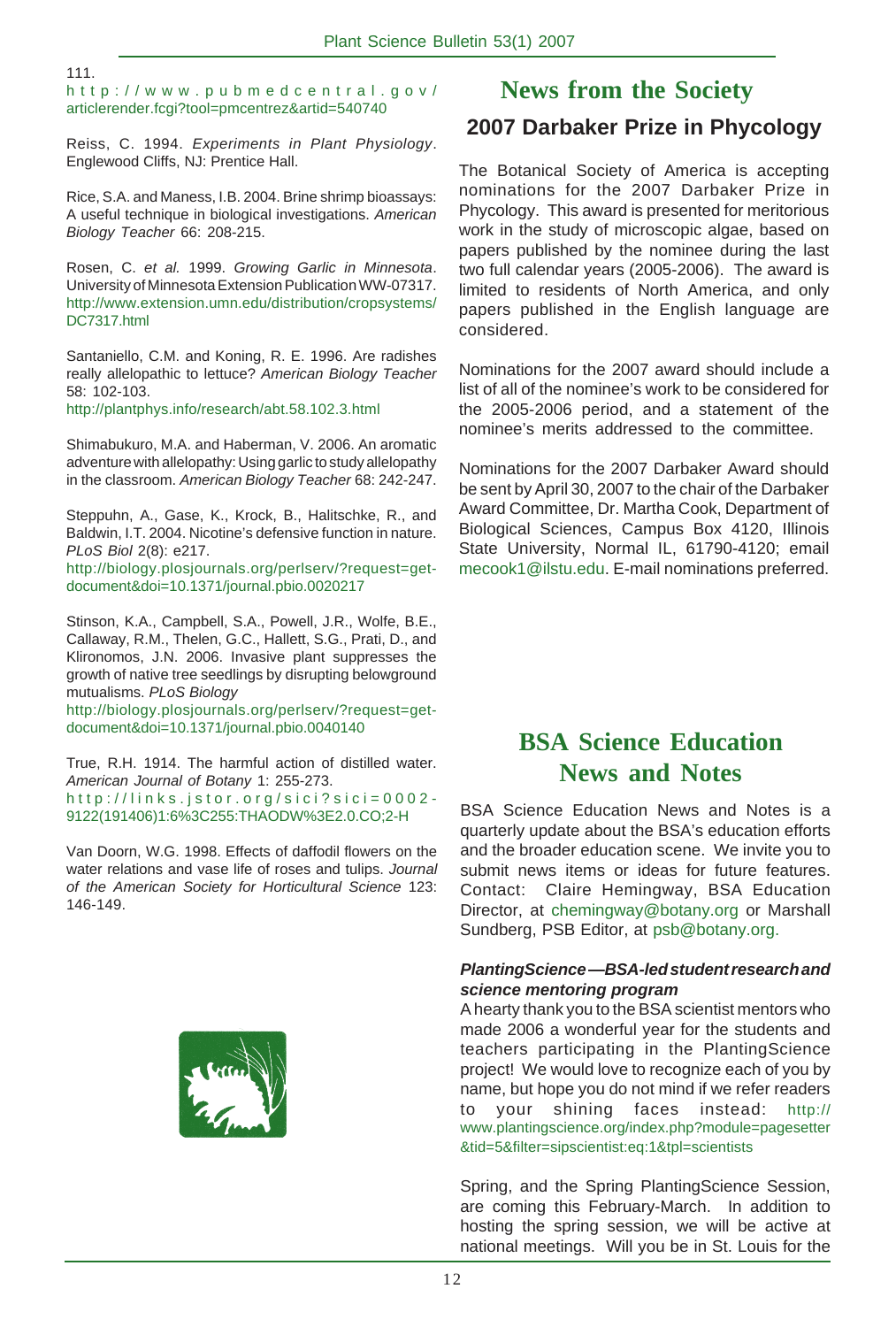National Science Teachers Association meetings? If so, please join us on April 1 for a PlantingScience workshop. Carol Stuessy will present an analysis of student-scientist dialogs at the National Association of Research in Science Teaching meeting in New Orleans.

And, of course, there is much more going on behind the scenes, particularly grant-writing and partnership-building. In late April we are looking forward to productive Steering Committee meeting, including representatives of the American Society of Plant Biologists, who have officially accepted the BSA's invitation to partner in this project. Please email chemingway@botany.org if you have questions/comments about the online inquiry and mentorship program, or would like to know how to become more involved.

#### **BSA Collaboration with AAAS BioSciEdNet (BEN) Digital Libraries Portal**

The BSA has been a BEN collaborator since 2003, and our involvement this year stepped up. BSA IT Manager Rob Brandt participated in the December Technical Committee Meeting. Gordon Uno, representing the AIBS, and Claire Hemingway, representing the BSA, joined the BEN Advisory Board. Over 900 images from the BSA Online Image Collection can be accessed through the portal and that number will increase soon as additional images from our collection are annotated and harvested . With help from BSA members, Rob is testing new BEN portal tools for contributing and reviewing resources. If you haven't taken advantage of this great resource, peruse the possibilities at http://www.biosciednet.org/portal/.

#### **Spotlight on BSA Member Contributions to Science Education**

Hot off the press, with glowing reviews! Rice, Stanley A. 2006. *Encyclopedia of Evolution*. New York: Facts on File.

**Stanley Rice**, associate professor of biology at the Department of Biological Sciences at Southeastern Oklahoma State University in Durant, OK, has an impressive track record of contributing to the BSA Teaching Section, as well as the Oklahoma Academy of Sciences, the National Association of Biology Teachers, and Project Kaleidoscope. His recently published (nearly 500 page) compendium covers current understandings, historical developments, biographical sketches, major misconceptions, and thought-provoking essays. Consider this review: "Rice's masterful, unique work serves student, educator, and citizen alike."—Lynn Margulis, Ph.D., Distinguished University Professor, University of Massachusetts-Amherst

(note: this book is listed in the books received for review in this issue of PSB.)

#### **Science Education in the National News**

*Enrollment increases projected to continue*—Have you noticed your classes filling to overflowing? Over the last 14 years, enrollment in elementary and secondary schools increased by 18%, enrollment in colleges and universities increased by a whopping 25%. By 2015, enrollment is projected to increase another 6% for precolleges and 15% for colleges.

Hussar. W.J. and Bailey, T.M. 2006. Projections of Education Statistics to 2015 (NCES 2006-084). U.S. Department of Education, National Center for Education Statistics. Washington, DC: U.S. Government Printing Office.

http://nces.ed.gov/pubsearch/ pubsinfo.asp?pubid=2006084

*Stating the case for reform across education levels*— Several recent reports, all available online, cover the gamut from city public school performance indicators to international college completion rankings. The findings are mixed, with improvements in some areas and much work yet to do in many others. A few highlights are noted below.

Although the US ranks  $4<sup>th</sup>$  in the world in number of students enrolled in college, the rank drops to  $17<sup>th</sup>$ for students completing college degrees. This international perspective sets the stage for National Report Card on Higher Education prepared by the National Center for Public Policy and Higher Education. State-by-state summaries are available on measures of preparation, participation, affordability, completion, benefits, and learning.

Measuring Up 2006, The National Report Card on Higher Education

http://measuringup.highereducation.org/about/

Students living in 10 major cities demonstrate poorer understanding of science compared to the national average. The percentage of  $4<sup>th</sup>$  graders in urban districts demonstrating a basic understanding ranged from 35-60% versus 66% nationally, and that of 8<sup>th</sup> graders was lower yet (22-52% versus 57% nationally). Test questions included understanding of both content and process of science. Of great concern are indications that students lack of the skills and reasoning needed to learn science, and could not read simple charts or follow elementary experiments. The National Assessment of Education Progress (NEAP) conducted this study on urban public school districts in 2005 as part of the Nation's Report Card on academic achievement of elementary and secondary students in the US.

The Nation's Report Card, Science Report for the Trial Urban District Assessment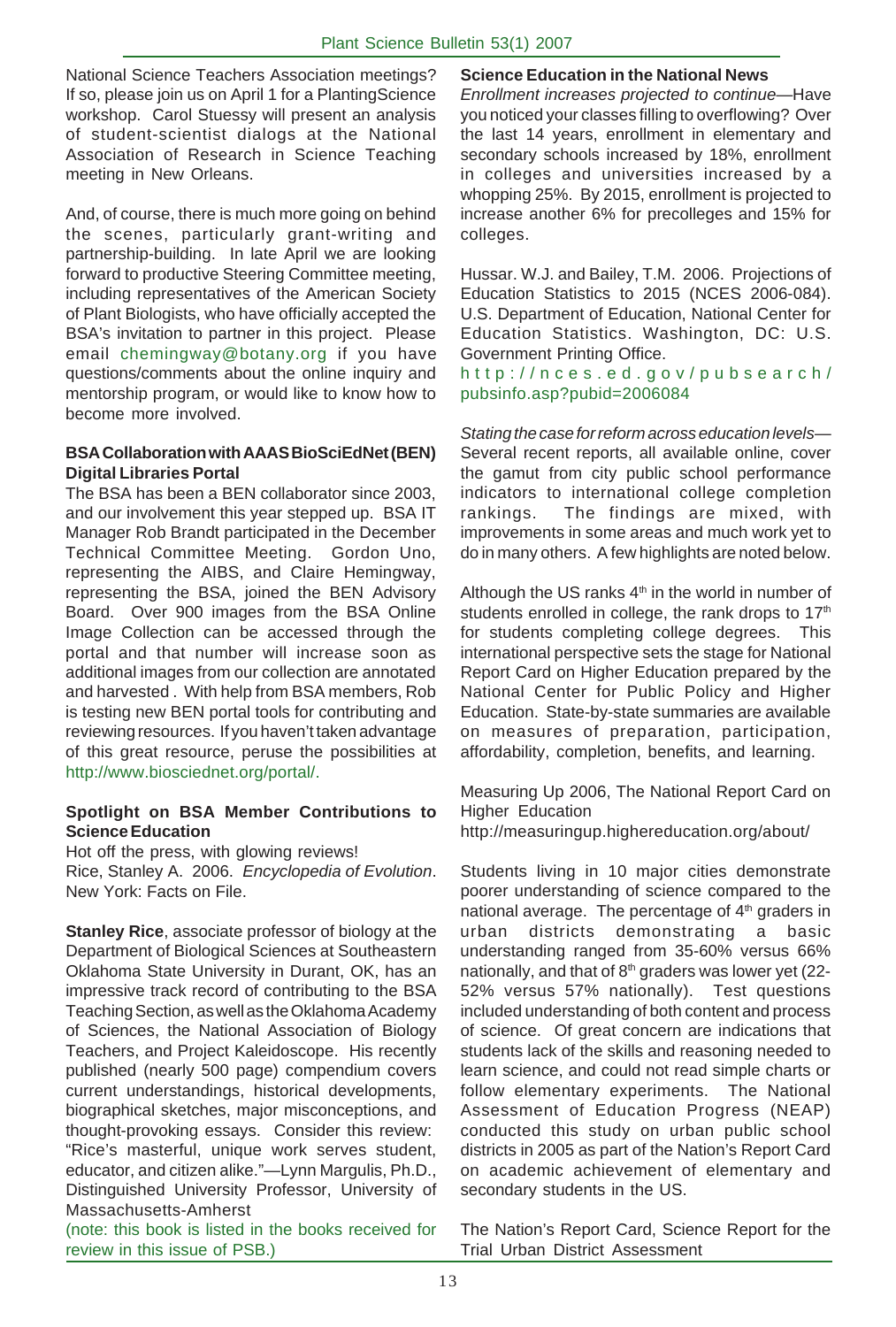#### http://nationsreportcard.gov/tuda\_science/

According to the Education Week's annual report, which tracks state K-12 performance and policies regarding student readiness, states appear to be tackling college-preparedness. Although only 11 states have formal definitions of college readiness, 26 have joined the American Diploma Project network, which seeks to better align high school graduation requirements with college readiness standards.

Quality Counts 2007 From Cradle to Career: Connecting American Education from Birth to Adulthood

http://www.edweek.org/ew/articles/2007/01/04/ 17execsum.h26.html

## **Editor's Choice. Botany in Science Education Journals**

**Boyd, Amy.** Plants and Perpetrators: Forensic Investigation in the Biology Classroom. *American Biology Teacher Online* http://www.nabt/sites/S1/ File/pdf/068-09-0025.pdf Students become sleuths as they apply their knowledge of plant anatomy and morphology to solve a murder mystery.

**Zheng, Zhi-Liang.** Use of the *g11* Mutant and the *CArop2* Transgenic Plants of *Arabidopsis thaliana* in the Biology Laboratory Course. *American Biology Teacher Online* http://www.nabt/sites/S1/File/pdf/ 068-09-0026.pdf Provide students with a real research environment while teaching genetics laboratory techniques and analytical skills.

**Kevan, Peter G., Franco DiGiovanni, Rong H. Ho, Hiasatomo Taki, Kriastyn A Ferguson, and Agata K. Pawlowski**. 2006. A Simple Method for Collecting Airborne Pollen. *Journal of Biological Education* 40(4):181-183. What perfect timing to have the instructions for constructing and using a simple "megastigma" for trapping airborne pollen now that many anemophilous trees, with their inconspicuous flowers, are coming into bloom. Though not hi-tech (spring clothes pins, plastic plant labels and clear sticky tape) the authors describe some quantitative results that students can obtain to monitor pollen rain.

**Newell, Sandra, J.** Does Herbicide Resistance Have a Cost in Brassica rapa? *American Biology Teacher* 68(9):530-535. Bring the ecology of transgenic plants into the classroom with an inquiry into the competitive abilities of herbicide-resistant and susceptible strains of *Brassica rapa*.

**Ross, Paulinen, Diedre Tronson and Raymond J. Ritchie**. 2006. Modelling Photosynthesis to Increase Conceptual Understanding. *Journal of Biological Education* 40(2):84-88. Photosynthesis has long been recognized as one of the most conceptually difficult subjects to teach in introductory courses with many deeply engrained misconceptions. The methodology of this paper supplements the traditional lecture with physical model building, a diagramming assignment, and role-playing targeted to particular misconceptions.

**Teplitski, Max and McMahon, Margaret J**. Problem-Based Learning and Creative Instructional Approaches for Laboratory Exercises in Introductory Crop Science. *Journal of Natural Resources and Life Science Education* Winter 2006. The implementation of problem-based learning (PBL) and other inquiry-driven educational techniques is often resisted by both faculty and students, who may not be comfortable with this learning/ instructional style. We present here a hybrid approach, which combines elements of expository education with inquiry-driven laboratory exercises and educational games...

**Weck, Robert and Robb VanPutte**. 2006. A Simple & Rapid ELISA for Detecting Aflatoxin Contamination in Corn. *The American Biology Teacher* 68(8):492-495. For about \$3.00 per student group you can introduce the ELISA technique for a evaluation of the presence or absence of fungal aflatoxin in corn, peanuts, or other whole fruits. Sensitivity of the assay can be adjusted from 20 to 200 ppb which covers the range from acceptable for food or feed (<20ppm) to subject to confiscation (>100 ppm). The authors provide several examples of further discussion or analysis that can proceed from student results.

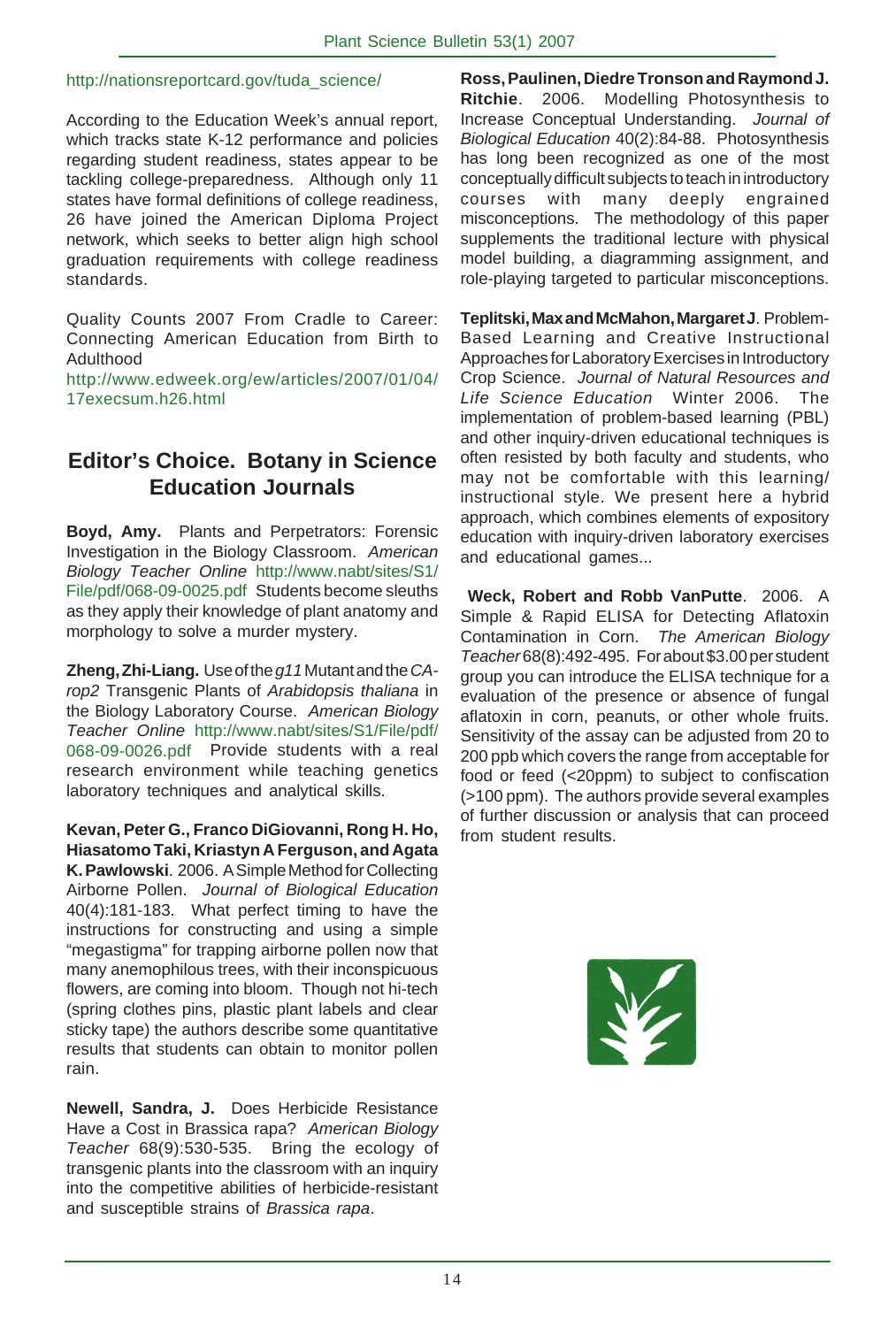## **Announcements**

# *In Memoriam:*

## **Jack Myers, 1913–2006**

Jack Edgar Myers, whose career featured the unusual combination of serving science education and research, and serving children as science editor of *Highlights* magazine, died of cancer on December 28 in his Austin, Texas apartment at Westminster Manor. He was 93.

Myers, a member of the Botanical Society of American who wasnamed to the prestigious National Academy of Sciences in 1975, earned numerous other honors for contributing to the understanding of photosynthesis, phototrophic growth, and the physiology of algae, including the Charles F. Kettering Award from the American Society of Plant Physiologists. In the presentation of the Kettering Award, Myers' wide influence on the field was emphasized, along with recognition that his "career shows in an exemplary manner how wide ranging scientific achievement can be combined with humanism, modesty, and wisdom." In 1998, the American Society of Gravitational and Space Biology awarded Myers their highest honor, the Founders Award, for his seminal work that provided the foundation for practical applications of algae as a source of food in the closed environments needed for space exploration.

Following his appointment to the University of Texas faculty in 1941, he spent 58 years there, taking emeritus status in 1980 but continuing to occupy his lab and actively conduct research until 1999. He authored more than one hundred papers for scientific journals and publications.

Myers called himself lucky for being able to "work as a scientist…there was always another challenge because there was always another question."

That approach and a devotion to the scientific process guided Myers' work at Highlights for Children, Inc., an educational publishing company founded sixty years ago by his parents, Garry Cleveland and Caroline Clark Myers. Writing for children, Jack Myers later recalled, was "a challenge I hadn't counted on, but my Pop was of a mind that, 'You can do this. You're a scientist, aren't you?'"

His duties as science editor began in 1958. To author articles, he sought out scientists "who have a great insight into their subjects. The limitation is that it is hard to find people who will write in the language that kids will find sufficiently easy to be interesting." In a typical reaction to a submitted piece, he once wrote: "I think the author was trying to teach about a tidal marsh – not tell a story and make it an exciting place…If we're going to have a 'muddy adventure,' something has to happen. And we really can't have an adventure if we must catalog all the kinds of things that can happen in a marsh."

*Highlights* magazine editor Christine French Clark noted that "Uncle Jack," as everyone at the magazine office called him, had everyone's "great respect as a scientist and an editor and a writer who speaks to kids in a very honest, forthright way."



Jack Myers in the 1990's

As part of his *Highlights* job, Myers responded to as many as 400 letters a year from young readers who asked him virtually everything from the difference between frogs and toads to why human skin wrinkles in water. His answers often were disarming. When a child asked why "every dog I know goes around and around in circles before lying down," Myers answered, "I have heard the idea that the circling…is a behavior inherited from wild ancestors. That sounds reasonable enough though I cannot be sure it is the best explanation. If you find a better explanation, please let me know."

For Myers, science was "the search for understanding of our world. All the fun and excitement is in the search. That's where the action is." He decried the teaching of science "as a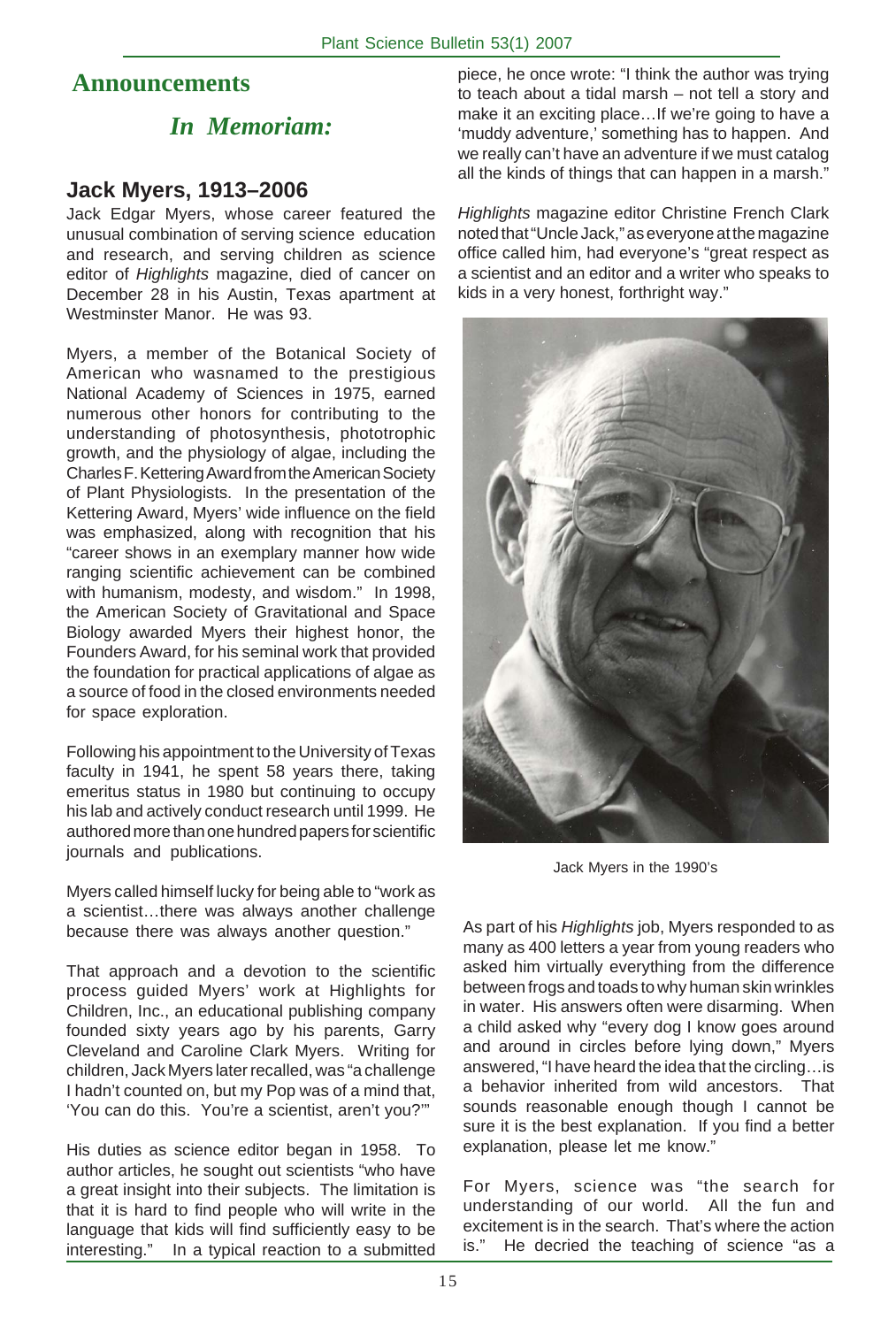collection of facts….When it becomes a bunch of facts, it is a sterile and rather unexciting subject. But the real fact is that science is an open-ended endeavor and never deals in certainty. Kids do not get much exposure to how we know. I think it makes science a lot more fun, and it does a lot more useful service for *Highlights* to treat the question: How do you find something out?"

Jack Myers was born on July 10, 1913, in Boyd's Mills, Pennsylvania, one of three children. He recalled having been a "mediocre student" until ninth grade, when he was "fired up" by his teachers of English, mathematics, and general science, the last having had, in Myers' words, "a remarkable ability to stimulate real interest in science among his students."

Myers attended Juniata College in Huntingdon, Pennsylvania, for his undergraduate work, which included a major in chemistry. He earned a master's degree in 1935 from Montana State University, and then chose the University of Minnesota for his doctoral work, concentrating on plant photosynthesis and achieving degree status in 1939.

He had chosen Minnesota in part because Evelyn De Turck, a friend from undergraduate days, had taken a job in Minneapolis, with plans to do graduate studies at the university. "By 1937," said Myers, "we decided to get married. We pooled our incomes. Mine was \$66 a month and hers was \$33. Depression days! You could do it then on that amount of money." They had four daughters and he was devoted to his wife and children. Mrs. Myers died in 1997.

In 1960, when his younger brother, Garry Cleveland Myers, Jr. and his wife Mary died in a plane crash, Jack, Evelyn and their daughters expanded their family to include five additional children. Garry Myers, Jr. was the senior business executive of Highlights for Children, Inc. from 1949 until his death. As a result of this tragedy, Jack Myers also stepped into a leadership role on the Highlights corporate Board of Directors. He served as a mentor to his nephews, Garry Cleveland Myers, III, longtime executive who was CEO of Highlights for Children from 1981 through his death in 2005, and Kent L. Brown, Jr., who started in the editorial offices in 1971 and is now Editor-in-Chief, and to his grand-nephew, Kent S. Johnson, who is the current CEO of the company. Myers' influence extended to four generations of the entire Myers family: he combined a great sense of humor, personal ethics, wisdom, humility, and softspoken thoughtfulness to lead through intergenerational transitions, always nurturing a strong commitment to family unity and to stewardship of the Highlights corporation.

In 1939, Myers was awarded a National Research Council postdoctoral fellowship and joined the staff of the Smithsonian Institution in Washington, D.C., to concentrate on his studies in photosynthesis.

The University of Texas recruited him in 1941 as an assistant professor of zoology. Promotions followed: to associate professor in 1946 and professor in 1948. In 1956, his title expanded to professor of botany and zoology. During his years at the University of Texas, he earned honors for teaching and, in 1959, won a Guggenheim Fellowship.

In 1993, the College of Natural Sciences at the University of Texas named Myers to its Hall of Honor. A colleague wrote: "Jack Myers has been, and continues to be, a true hands-on research scientist – a molecular biologist 50 years before this discipline became a recognizable field of research. He is the consummate faculty member in the best sense of the word, and one who has a pure interest in the learning enjoyed by others as well as by himself." In 2006, Norman Hackerman, chemistry professor emeritus and former President of The University of Texas at Austin, described Myers "as a pure scientist, very interested in understanding nature better – and he was a good guy besides."

Along with his academic papers and the countless articles he wrote for *Highlights*, Myers had a number of books published which focused on young readers and the scientific process, these include: *Can Birds Get Lost?, What Makes Popcorn Pop?,* and *What Happened to the Mammoths?*

In the 1990's Myers devoted considerable time to training, inspiring and mentoring young science and nature writers with an interest in writing for children. Much of that work was done at the annual conferences of the Highlights Foundation Writers Workshop held in Chautauqua, NY.

Myers is survived by his four daughters and their husbands: Shirley and Fred Wendlandt of Mullin, Texas; Jacquelyn and Jim Leonard of Lakeway, Texas; Linda and Allan Anderson of Ashland, Oregon, and Kathleen and Steve Holland of Spicewood, Texas, as well as ten grandchildren and seven great-grandchildren.

Myers is also survived by four of his brother's five children and their spouses: Tom Myers of Austin; Fred and Jennifer Myers of Austin; Patricia and John Mikelson of Columbus, Ohio, and Marie Jolene Rich of Portland, Maine, as well as their six children and six grandchildren..

Contributions in the memory of Jack Myers may be sent to the Jack Myers Scholarship Fund, Highlights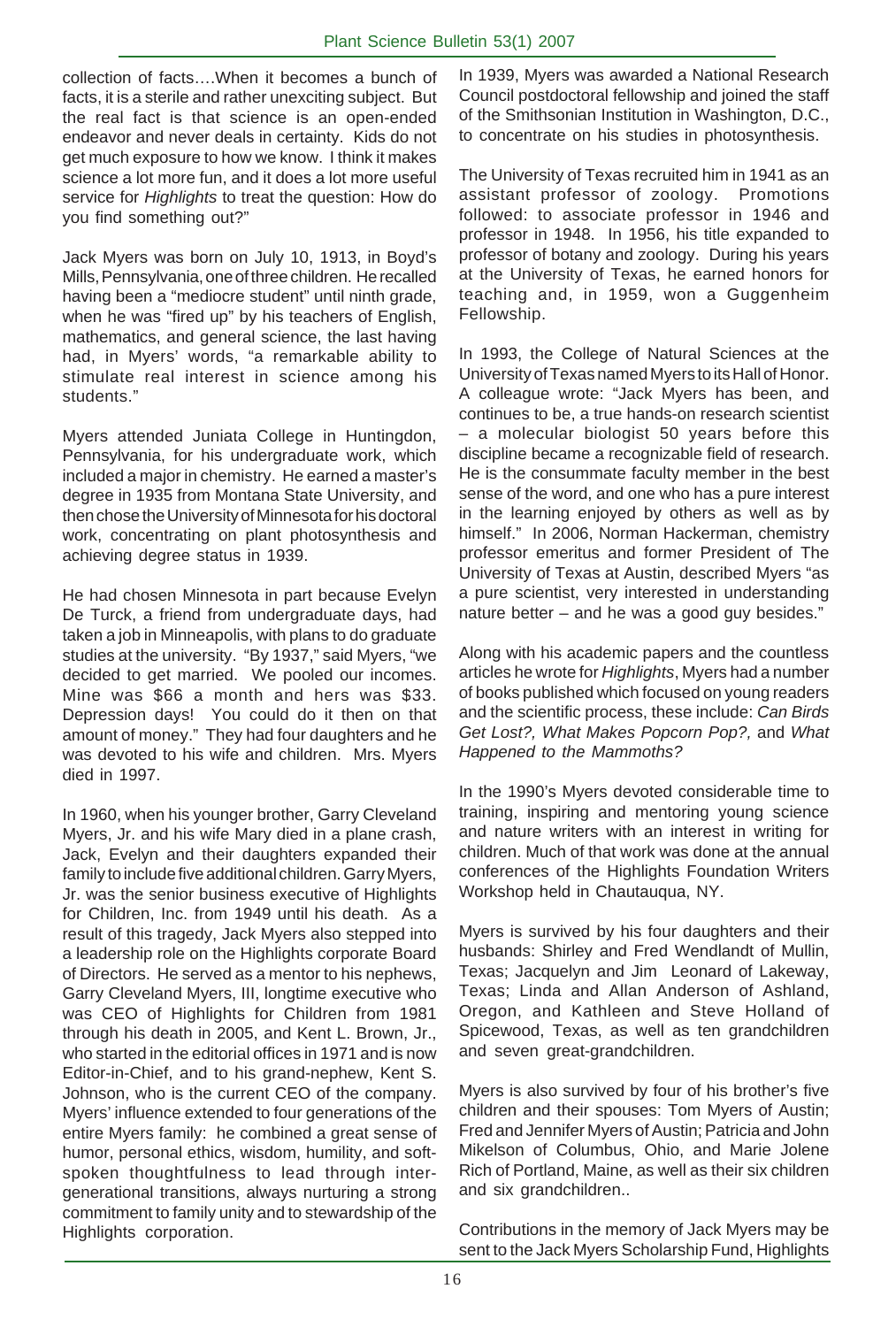Foundation, 814 Court Street, Honesdale, Pennsylvania 18431 or to Hospice Austin, 4107 Spicewood Springs, Rd., Suite 100, Austin, Texas 78759.

## **Kingsley R. Stern, 1927-2006**

Kingsley R. Stern received his undergraduate education at Wheaton College, where he majored in botany. In graduate school, he continued his studies in botany, while minoring in zoology and horticulture. He received his Master's Degree from the University of Michigan at Ann Arbor, and his Ph.D. from the University of Minnesota at Minneapolis. He took additional graduate courses at the University of Illinois in Urbana, and at the Hopkins Marine Station of Stanford University in Pacific Grove, California.



While pursuing his studies, Dr. Stern held part-time positions as an instructor in biology at Hamline University, and an instructor in botany at the University of Minnesota, where he received a Conway McMillan Research Fellowship. After accepting a position as Assistant Professor of Botany at California State University in Chico, he was promoted to Associate, and then Full Professor. In 1987, while on leave, he was a Visiting Professor of Botany at the Manoa campus of the University of Hawaii.

During his tenure at California State University, Dr. Stern taught eight different courses, several of which he introduced to the curriculum, and has been on the committees of over 50 graduate students. To date, an estimated 15,000 students have enrolled in his classes. He has received several grants from the National Science Foundation in support of biosystematic investigations in Fumariaceae (Fumitory family). These investigations, which included studies at the Swedish National Pollen Laboratory in Stockholm, eventually led to the publication of about 20 research papers in professional journals.

Among many of Dr. Stern's accomplishments, he was very well known for authoring the botany textbook, *Introductory Plant Biology,* which is in its 10th Edition. Over 200,000 copies of the book have been sold since the first edition was published in 1979, and it is still used at universities and colleges across the United States and many parts of the world. At the time of his death, Kingsley Stern had just completed the 11th Edition.

Professor Stern taught at California State University, Chico, from 1961 until his retirement in 1994. Dr. Stern's academic awards include being named Outstanding Professor at California State University in 1993, and receiving the school's Distinguished Service award in 1999 for establishing and developing the University Herbarium, which grew from 2,000 to more than 74,000 specimens (now 92,000 specimens). Dr. Stern was most recently honored at the 100th Meeting of the Botanical Society of America, where he accompanied many worldfamous botanists in recognition with the Society's Centennial Award (Chico News citation for Kingsley in receiving the BSA Centannial Award). Kingsley Stern will long be remembered for his attention to detail and dedication to high standards, along with a refreshing sense of humor. His enthusiasm for the botanical world captivated those around him, including his family, for many decades. Living relatives include his wife, Janet; son, Kevin; daughter Sharon; brothers: Merold and Chester; sister, Grace.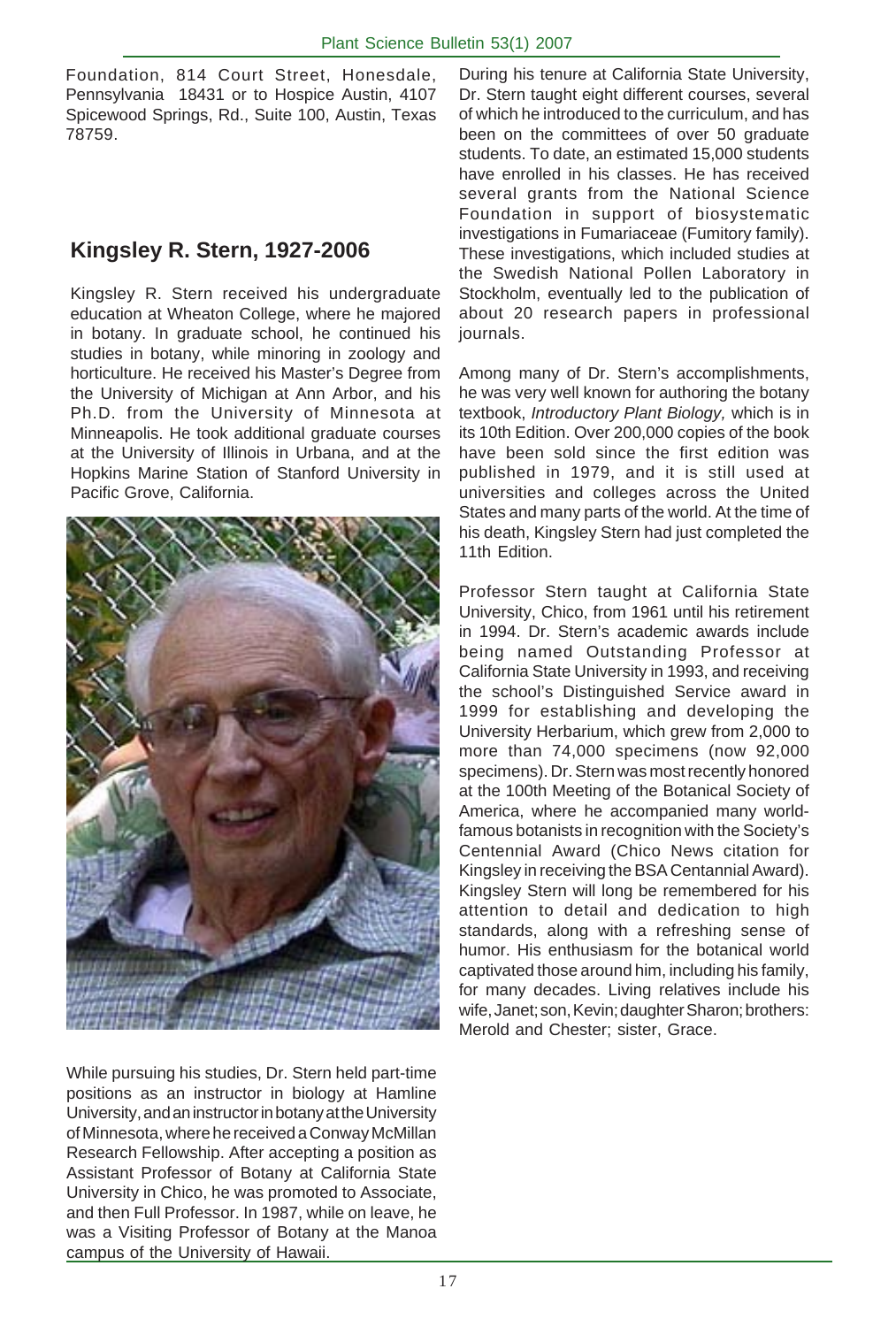# *Personalia*

**Dr. Meredith Blackwell**, Boyd Professor, Department of Biological Sciences, Louisiana State University, Baton Rouge, was awarded the **2006 William H. Weston award for Excellence in Teaching** by the Mycological Society of America. The Weston Award is presented annually to an outstanding teacher of mycology at the graduate and/or graduate levels. In addition to her involvement with the Botanical Society, including authoring the Alexopolous article in *PSB* **52(1):2-11**, Meredith is well known to members of the Mycological Society of America where she has been Eastern Councillor (1981-82), Secretary (1986-88), Vice President (1990-91), and President (1992-93). In 1983 she received the C.J. Alexopoulos Prize and in 2003 was awarded the Distinguished Mycologist award. In 1996 she was made a Centenary Fellow of the British Mycological Society. In addition to her numerous research publications, particularly on insect/fungal relationships, she is co-author of the standard university textbook, *Introductory Mycology*.

**Dr. James S. Miller** Appointed Dean and Vice President for Science at The New York Botanical Garden

The New York Botanical Garden is pleased to announce that James S. Miller, Ph.D., currently William L. Brown Curator of Economic Botany at Missouri Botanical Garden, has accepted the position of Dean and Vice President for Science at The New York Botanical Garden,. Dr. Miller will take up his new position in New York on or around February 1, 2007.

In accepting this appointment, Dr. Miler noted, "I am very excited about joining the staff of The New York



Botanical Garden and the opportunity to work with a group of scientists who are conducting research that is so critical for understanding and preserving the natural resources upon which humans depend for our quality of life."

The position of Dean and Vice President for Science at the International Plant Science Center of The New York Botanical Garden leads strategic positioning, planning, and administration for all areas of science at the Botanical Garden. Dr. Miller will hold an endowed chair, the Rupert C. Barneby Curatorship, named in honor of the legendary New York Botanical Garden scientist, scholar, and humanist who made enduring contributions to the field of botany during a career spanning nearly half a century. Dr. Miller will report to the Director of the Botanical Garden, Dr. Kim E. Tripp.

The position of Vice President for Science has been open at The New York Botanical Garden since June 1, 2006 when Dr. Dennis Wm. Stevenson took a new position at the Botanical Garden as Vice President for Laboratory Research.

Dr. Miller comes to The New York Botanical Garden with an impressive record across the breadth of arenas of responsibility that the Dean will lead in this new position. He received his Ph.D. in Biology from St. Louis University, Missouri. Dr. Miler has extensive field work experience in Latin America, Africa, and Madagascar. He has a solid track record of collaborative work with laboratory-based projects and successfully built the William L. Brown Center for Plant Genetic Resources into a worldclass research operation dedicated to the study and conservation of useful plants. As director of the William L. Brown Center, Dr. Miller has been responsible for fund-raising and creation of a strategic plan for the Center, for developing research programs and field stations internationally, and for managing diverse plant science staff and students. At the same time, Dr. Miler has seamlessly continued a successful personal research and publication program working with the Boraginaceae, a plant family of shrubs, trees, and herbs found worldwide, totaling about 2,000 species in 100 genera.

Dr. Miller is a member of the Scientific Advisory Board for te National Center for Natural Products Research at the University of Mississippi, the advisory board for Agribusiness in Sustainable Natural African Plant Products, the Science Liaison Committee for the Donald Danforth Plant Science Center, the advisory panel for botanicals for the United States Pharmacopeia, and the Science Advisory Board for Sequoia Sciences. Dr. Miller also serves as Adjunct Professor at the university of Missouri, St. Louis.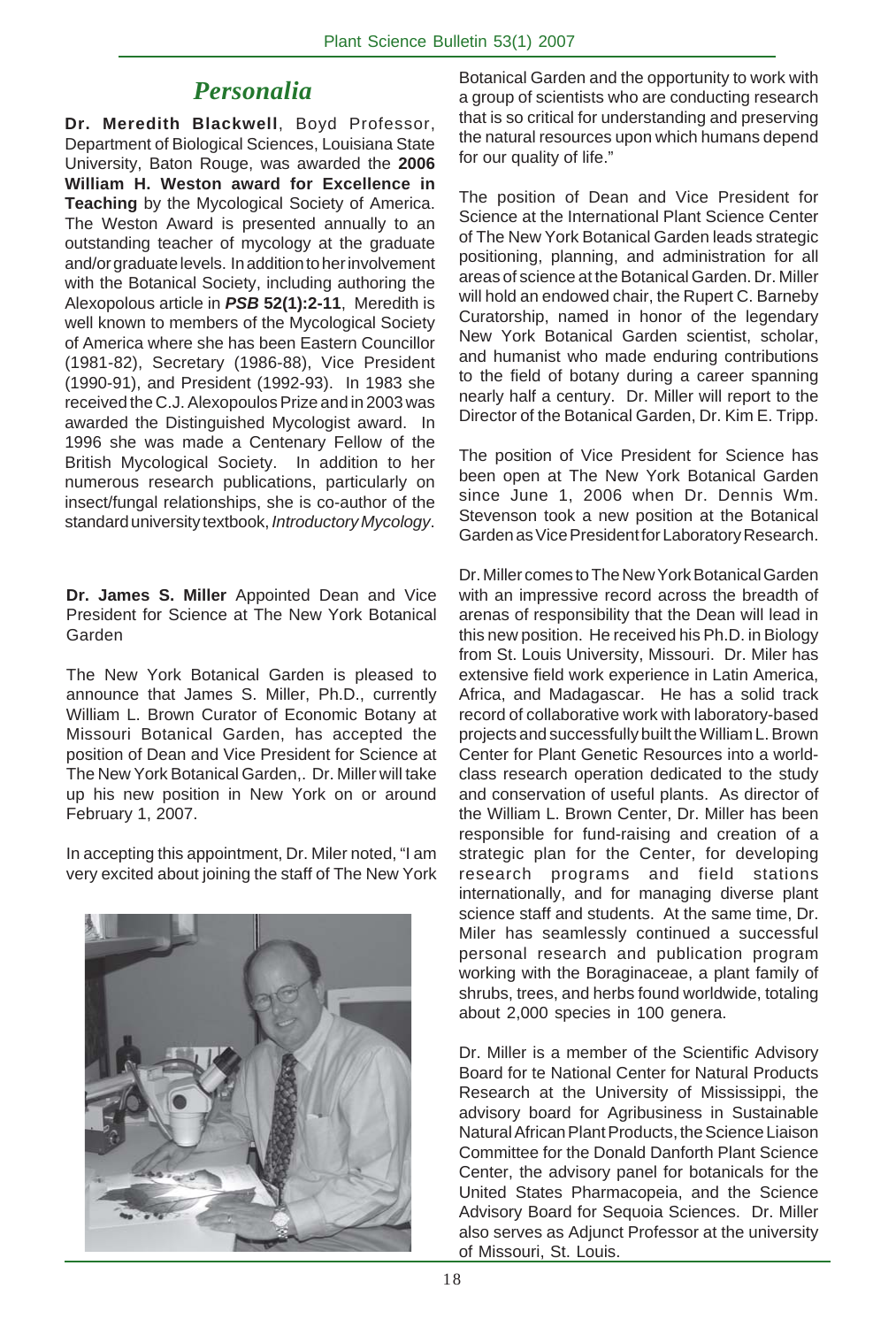## **Symposia, Conferences, Meetings**



The Biology Graduate Student Association and the University of Central Florida Biology Department welcome all undergraduate, graduate and post-doc students to the 4th annual **Southeastern Ecology and Evolution Conference.** Events include a keynote speaker on Friday night and an informal social at the campus bar. There will be a Saturday night social, silent auction, field trips and many other opportunities to meet fellow researchers from the southeastern states.

**WHERE?** The University of Central Florida, Orlando.

**WHEN?** 16-18 March 2007

**COST OF ATTENDANCE?** \$30 before and \$40 after 16 February 2007. That buys you admission to the conference, a t-shirt, a tote bag, a buffet dinner, continental breakfasts and snacks, and many priceless opportunities to network with your peers.

For information about registration, guidelines and deadline for abstract submission, conference schedule, event sign-up, and hotel accommodations please see our website: http://biology.ucf.edu/seec/index.html.

We can't wait to see you in March!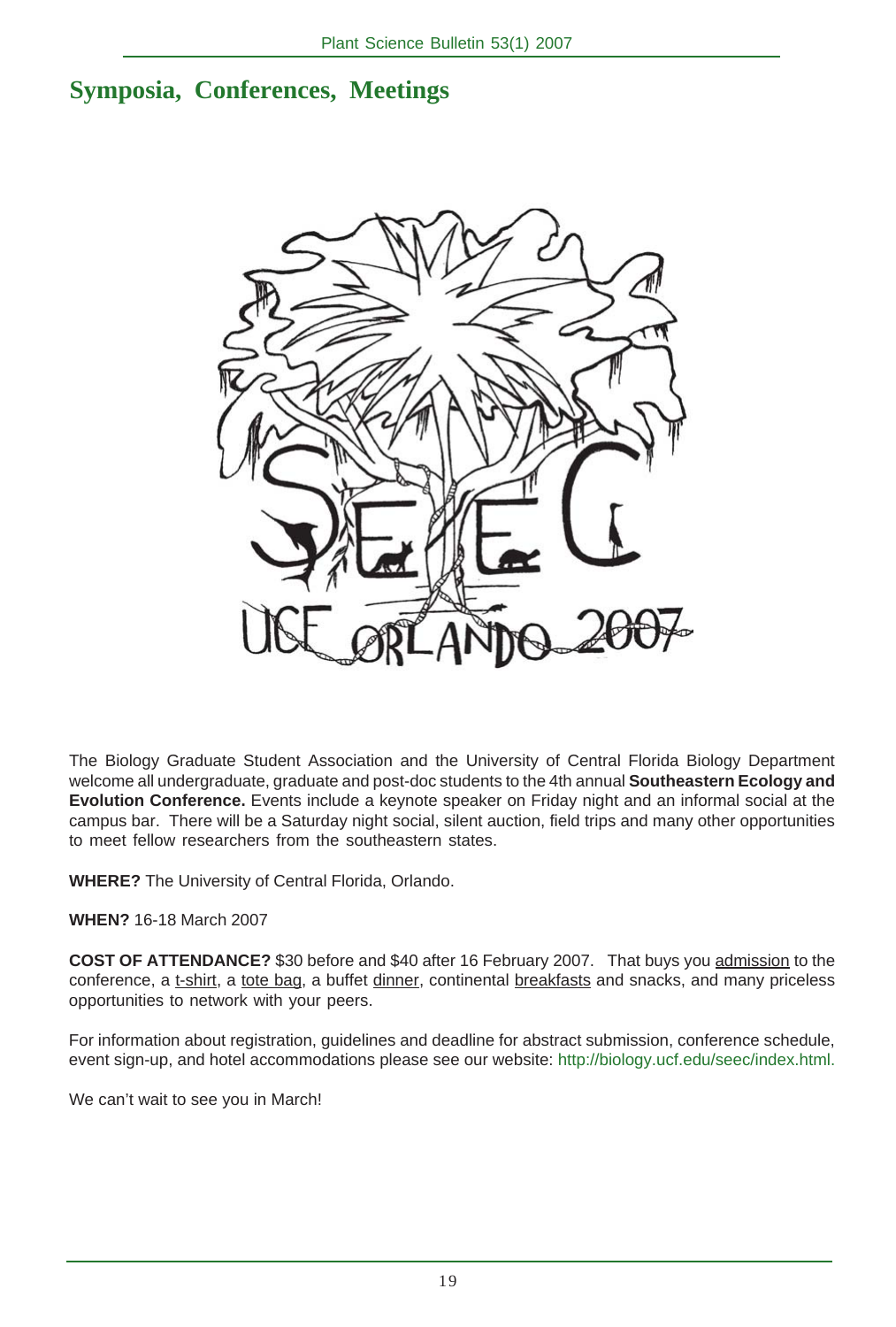## **THE TWELFTH SYMPOSIUM ON THE NATURAL HISTORY OF THE BAHAMAS**

June 21-25, 2007 Gerace Research Center San Salvador, Bahamas



Since 1984, the Gerace Research Center (formerly the Bahamian Field Station) has hosted a biennial conference on the Natural History of the Bahamas. This year's conference will be the 12th in the series, and will address a wide variety of topics in all aspects of the natural history of the islands. The purpose of the conference is three fold - 1) to provide a forum for the presentation of results of current natural scientific research being conducted in the Bahamas and nearby areas, 2) to provide an informal setting to facilitate contacts and cooperation between scientists working in the Bahamas and similar areas, 3) to promote the growth of knowledge in the general area of Bahamian terrestrial and marine sciences. Dr. Peter J. Mumby from the University of Exeter, England, deliver the keynote address. Technical sessions will be in the morning and evening and will include one or more poster sessions. Afternoons will be devoted to a choice of field excursions to various points of interest on San Salvador. Interested authors are invited to contribute to the symposium program by giving oral or poster presentations. REGISTRATION is available on-line by following the link below - please note this is due by April 2, 2007. ABSTRACTS are due May 1, 2007 - see "Notes for Presenters" link below for information. Papers will be published in the Proceedings *of the Twelfth Symposium on the Natural History of the Bahamas*. See the links below for more information.

#### http://www.geraceresearchcenter.com/ NH07symposium.htm

## **Positions Available**

## **Curator William L. Brown Center for Plant Genetic Resources St. Louis, Missouri**

The William L. Brown Center is located at the Missouri Botanical Garden, one of the top three botanical and research organizations in the world.

The William L. Brown Center's portfolio of programs includes natural products discovery partnerships, ethnobotany, the study of medicinal plants, database of useful plants, community-based conservation, and natural resource management. We envision a future emphasis on the wild relatives of cultivated plants and their conservation.

The Missouri Botanical Garden's scientists and staff work cooperatively with individuals, governments and non-governmental agencies around the world to strengthen their scientific capabilities and conservation efforts.

The Garden is searching for a successful leader, scholar and administrator to direct the William L. Brown Center for Plant Genetic Resources. The center's staff includes seven Ph. D. level research scientists and their associated support staff. Current efforts include the Associate Program in the Madagascar International Cooperative Biodiversity Group project. In addition to directing this project the Curator helps establish priorities, oversees the budget, and coordinates the relationships with other nationwide programs.

The successful candidate possesses a Ph.D. in botany or related field of plant sciences, a record of productivity in collections-based economic botany, and experience coordinating teams of research scientists. The individual has demonstrated ability to lead a nationally-prominent research group. Experience includes a successful record raising grant and contract funding. Many programs of the William L. Brown Center involve access to and transfer of plant genetic resources so significant experience with the legal and ethical issues related to the collection and use of plant material, often with commercial partners, and an understanding of material transfer issues is a must. The ideal candidate possesses experience with public promotion of programs, including strong public speaking skills and negotiating international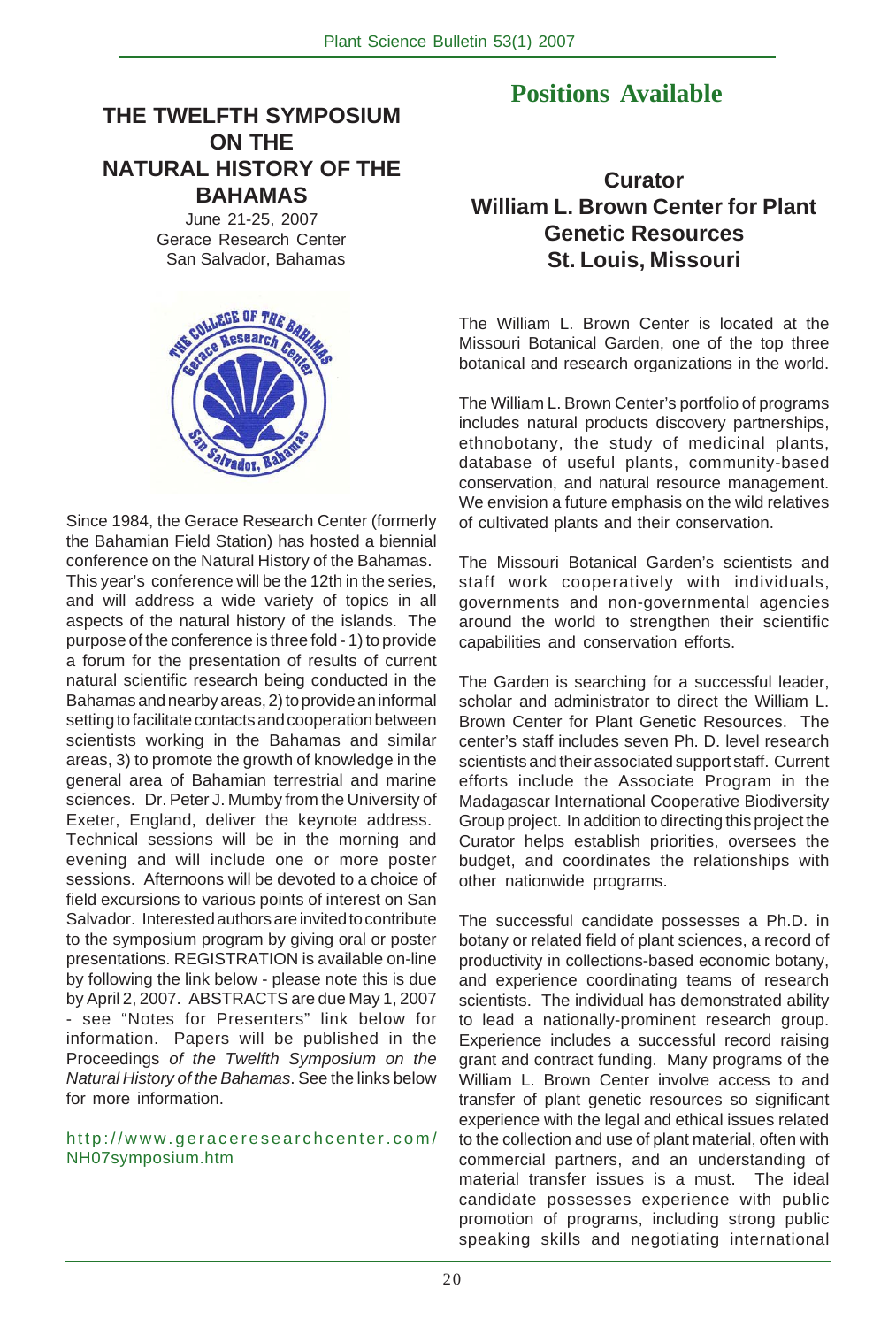agreements with institutions in other countries.

Interested parties are invited to send their curriculum vitae to Job #F215 Human Resource Management, Missouri Botanical Garden, 2345 Tower Grove Avenue, St. Louis, Missouri 63110 or apply online at www.mobot.org. Letters of reference will be requested.

# **Award Opportunities GRANTS FOR ORNAMENTAL HORTICULTURE**

The Stanley Smith Horticultural Trust invites applications for grants up to \$20,000 for education and research in ornamental horticulture. Not-forprofit botanical gardens, arboreta, and tax-exempt organizations are eligible. The deadline for applications is August 15, 2007. For current guidelines, contact Thomas F. Daniel, Grants Director, SSHT, Dept. of Botany, California Academy of Sciences, 875 Howard St., San Francisco, CA 94103, USA (email:tdaniel@calacademy.org).

Thomas F. Daniel, Dept. of Botany, California Academy of Sciences, 875 Howard St., San Francisco, CA 94103 tel. 415-321-8358

## **Other**

## **PROTECTED AREA IN MADAGASCAR BENEFITS BIODIVERSITY, DEVELOPMENT**

Botanical Garden Research Leads to Preservation of Species-Rich Montagne des Français

Research by Missouri Botanical Garden scientists who identified the biological importance of Montagne des Français - a rocky area on Madagascar's northern tip rich in highly diverse and unusual plants and animals - has convinced the Malagasy government to grant it Temporary Protected Area status. This completes the first of three steps necessary to create a permanent protected area through the efforts of the International Cooperative Biodiversity Group (ICBG), a partnership that includes the Garden.

"It's not every day that we are directly part of the creation of a new protected area that emerges as a result of our science," said Dr. Jim Miller, who heads the Garden's William L. Brown Center for Plant Genetic Resources. "This is real conservation impact through our research program."

Montagne des Français is a limestone massif, an impressive outcrop of calcareous and sandstone rocks located 10 kilometers south of the provincial capital of Antsiranana, or Diego Suarez. The ICBG's Madagascar program aims to discover new natural products that could be developed as pharmaceuticals or agrochemicals in a manner that promotes both conservation and economic progress in the island nation off the southeast coast of Africa.

The ICBGs are supported by the Fogarty International Center of the National Institutes of Health (NIH) with support from NIH, the National Science Foundation, and the United States Department of Agriculture. The Madagascar-ICBG is a partnership of Virginia Polytechnic Institute and State University, the Missouri Botanical Garden, Conservation International, Esai Research, Dow Agrosciences, and three governmental research organizations in Madagascar: the Centre National d'Application des Recherches Pharmaceutiques, the Centre National de Recherche de l'Environment, and the Centre National de Recherches Océanographiques.

In 2005 Missouri Botanical Garden botanists coordinated a conservation assessment of Montagne des Français that revealed large areas of natural vegetation surviving in dry deciduous forests and rocky areas. Researchers found 215 species of higher plants, five primates, 12 small mammals, 56 bird species, 40 reptile species, and 19 amphibian species. Among these were several known only from this site, and others classified as critically endangered.

Their research also revealed an alarming loss of natural habitats, however, due mainly to the exploitation of wood for the production of charcoal to sell in Diego Suarez.

The designation of Montagne des Français as a Temporary Protected Area was a complicated process, requiring consultation and agreement with the full range of stakeholders and a provisional delimitation, said Miller. The process was conducted by the semi-governmental organization Service d'Appui à la Gestion de l'Environment (SAGE), with support from Conservation International.

Financial support from the ICBG's industrial partners has been used to support development projects in surrounding villages. All projects promote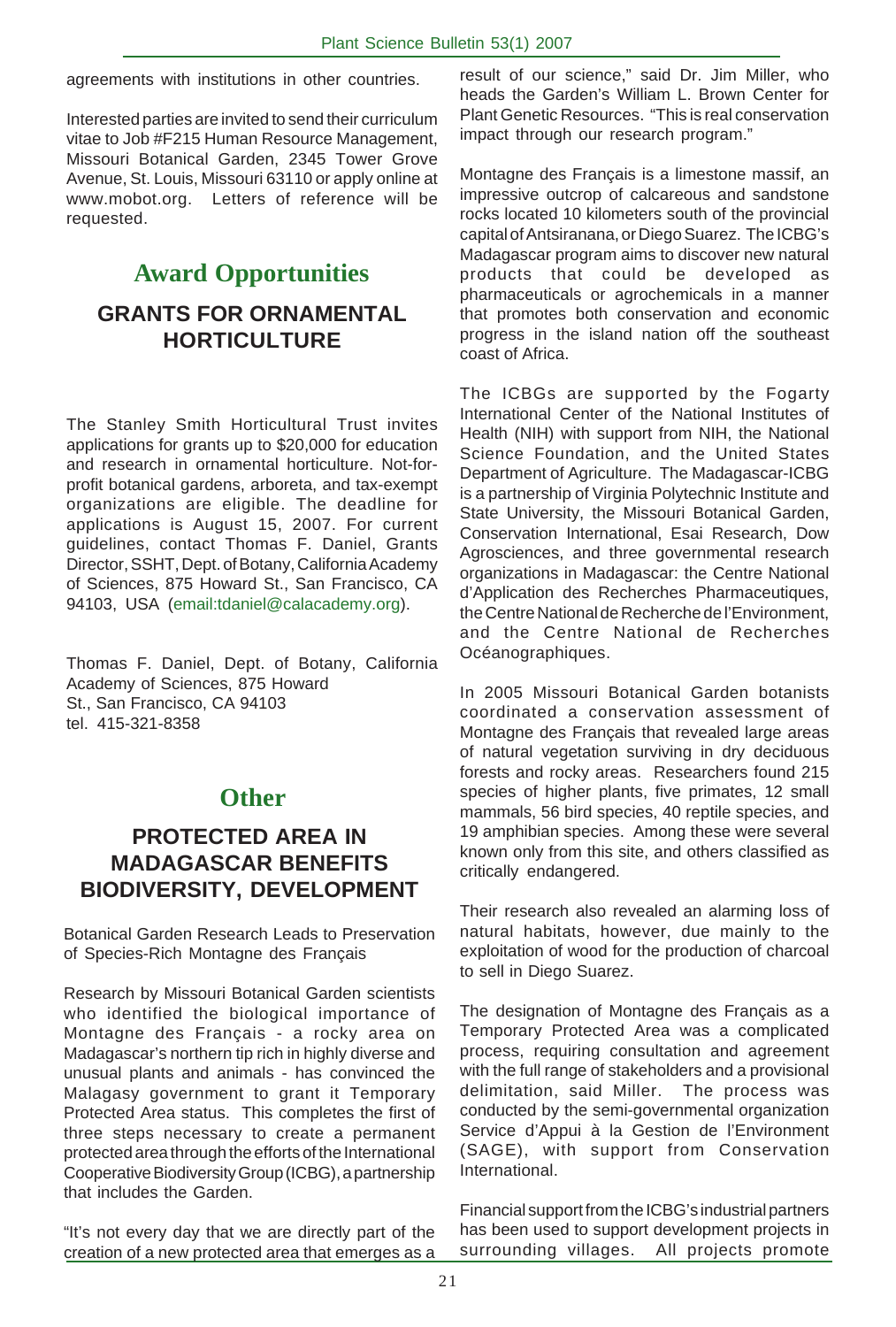sustainable natural resource use, including improvements in animal husbandry for better production of cattle, chickens, and ducks; training to improve efficiency of vegetable farming; wells and irrigation; and reforestation in the newly protected reserve. These projects aim to decrease poverty in the local villages by reducing the tendency to abuse and exploit natural resources, and providing alternative means of making a living other than highly destructive charcoal production.

The final two stages of the process leading to the establishment of Montagne des Français as a formally protected area should be completed in two more years. The site has enormous potential to generate income from ecotourism because of its dramatic scenery, interesting and attractive flora and fauna, and proximity to Diego Suarez and Ramena Beach.

"We are proud that ICBG-Madagascar has been able to create a win-win situation for both humans and nature," said Miller.

## **MISSOURI BOTANICAL GARDEN'S RECYCLING PROGRAM SAVES 70,000 POUNDS OF HORTICULTURAL PLASTIC FROM LANDFILLS**

(ST. LOUIS): The Missouri Botanical Garden's Plastic Pot Recycling Program set a new record during the 2006 collection period by saving 70,000 pounds of waste from landfills. Since the program's inception in 1997, over one-half million pounds of pots and trays have been collected and recycled, completing an environmentally-friendly circle for areagardeners.

The William T. Kemper Center for Home Gardening at St. Louis's Missouri Botanical Garden leads the initiative to collect plastic gardening containers, polystyrene and polypropylene cell packs and trays over six weekends every May and June. Garden workers and 62 volunteers donated 480 man hours to the 2006 effort, collecting approximately 700 pounds of plastic per hour over the course of 102 operating hours. Four local gardening centers and two municipal recycling centers also contributed to the project's efforts. About 20,000 pounds of horticultural waste was collected by Waldbart & Sons, For the Garden by Haefners, Summerwinds at Timber Creek, Schmittels Nursery, City of

Kirkwood Recycling Center and City of St. Peters Recycling Center.

"There is an infectious nature about gardeners wanting to do the right thing and recycle their pots and trays," said Dr. Steven Cline, manager of the Kemper Center and Pot Recycling Program founder and manager. "We continue to see increased participation each year, which has inspired us to expand the program by acquiring new granulation machinery and developing a better way to handle the mix of plastic. We have also found that off-site collections are extremely productive, and feel the future of this effort lies in this satellite collection approach."

Since 2003, the Garden has partnered with Environmental Recycling, Inc. (ERI) to transform the amassed horticultural waste into durable black plastic lumber through the Pots to Planks program. Grants from the Missouri Environmental Improvement and Energy Resource Authority, in partnership with the Missouri Department of Natural Resources, assisted the Garden's 2004 purchase of grinding equipment. In 2005, grants from the St. Louis-Jefferson Solid Waste Management District and support from Monrovia Growers contributed to additional purchases, aiding the Garden's capabilities to process the ever-expanding volume of the collections. The equipment processes plastic into small chips that are easier and more costeffective to transport for recycling.

In the last three years, the collection was processed into over 2,500 planks of plastic lumber available for public purchase as raised garden beds or composting bins. Due to rising petroleum and transportations costs, the program changed direction in 2006 while maintaining its dedication to reuse of recycled plastic. Currently, the horticultural regrind is sold for the production of railroad ties and landscape timbers for use in retaining walls or as landscape elements. Each seven-by-nine-inch timber is eight-and-one-half feet long and weighs about 280 pounds. Plastic landscape timbers last longer than regular wooden ties and will never rot, warp or splinter. They can be cut with a circular saw and drilled similar to wooden lumber. A colorant is molded in and sealant is unnecessary as the plastic is water and pest resistant.

Landscape timbers are available for sale to contractors for \$39.95 each. Sale proceeds are used to sustain the Plastic Pot Recycling program. To purchase plastic landscape timbers, call the Kemper Center at (314) 577-9441. For more information on the Plastic Pot Recycling program, visit www.mobot.org/hort/activ/plasticpots.shtml or call (314) 577-9561.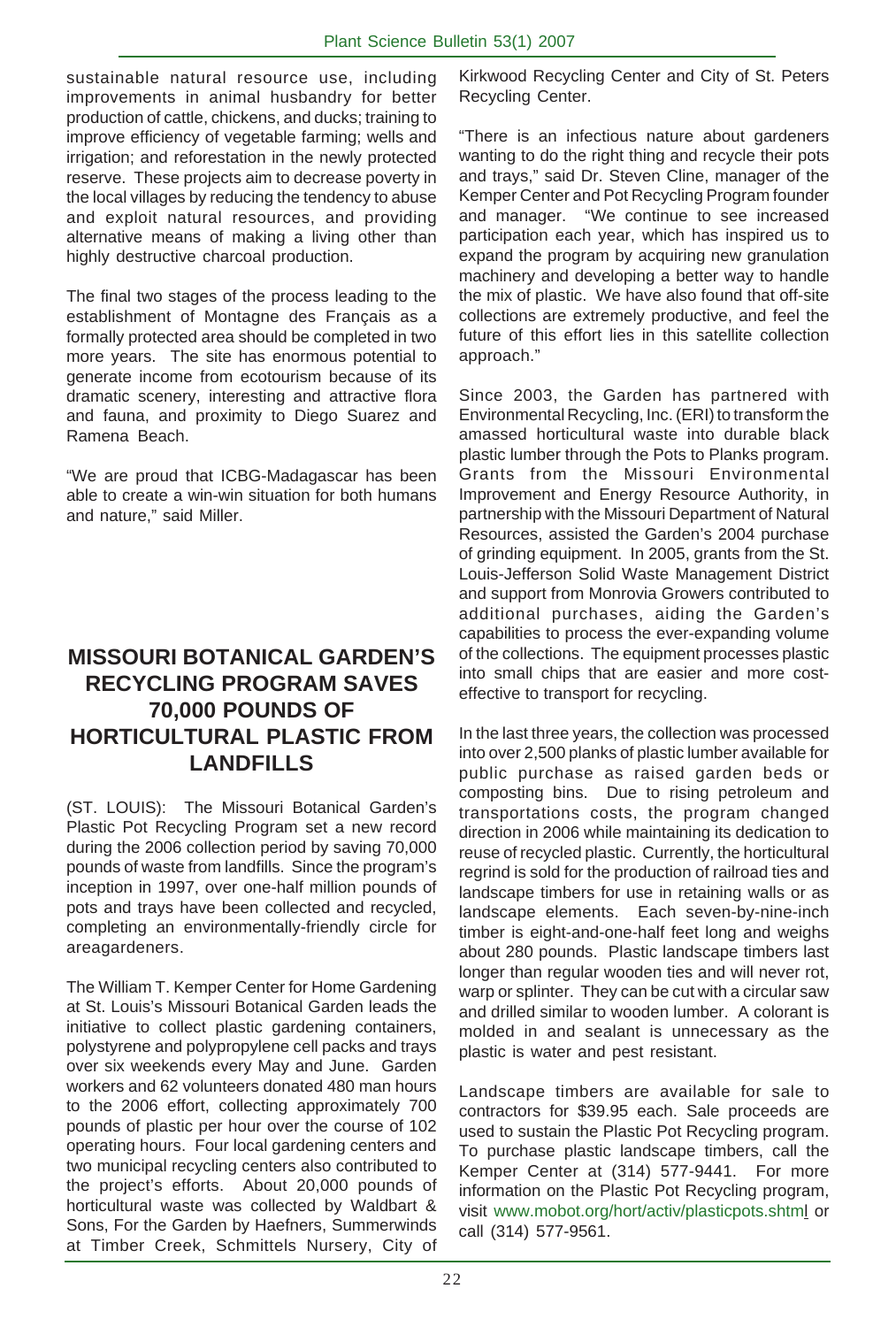## Books Reviewed

| <b>Ecological</b><br>The Ecology of Plants, 2nd Edition, by Jessica Gurevitch, Samuel M. Scheiner, and Gordon A. Fox, - John                                                                                                                                                                                                                                                                                                                                                                    |
|-------------------------------------------------------------------------------------------------------------------------------------------------------------------------------------------------------------------------------------------------------------------------------------------------------------------------------------------------------------------------------------------------------------------------------------------------------------------------------------------------|
| An Enthusiasm for Orchids: Sex and Deception in Plant Evolution. Alcock, John. - Erik Rothacker24<br>Teaming with Microbes: A Gardener's Guide to the Soil Food Web. Lowenfels, Jeff and Wayne Lewis.                                                                                                                                                                                                                                                                                           |
| <b>Mycological</b><br>Fusarium Laboratory Manual. Leslie, John and Brett Summerell. - Douglas Darnowski27                                                                                                                                                                                                                                                                                                                                                                                       |
| Phycological                                                                                                                                                                                                                                                                                                                                                                                                                                                                                    |
| Physiological<br>Arabidopsis Protocols. Salinas, Julio and Jose J. Sanchez-Serrano Second Edition - William Jira<br>Advances in Photosynthesis and Respiration, volume 20 (Series Editor: Govindjee) - Vassiliki Betty                                                                                                                                                                                                                                                                          |
| <b>Structural</b><br>Characterization of the Cellulosic Cell Wall. Stokke, Douglas and Leslie Groom (eds.) -Tobias                                                                                                                                                                                                                                                                                                                                                                              |
| <b>Systematic</b><br>CRC World Dictionary of Grasses. Umberto Quattrocchi. - Rainer W. Bussmann31<br>Flora of the Venezuelan Guayana. Volume 9, Rutaceae - Zygophyllaceae. Paul E. Berry, Kay Yatskievych<br>Genera Orchidacearum. Volume 3 (Part 2) and Volume 4 (Part 1). Pridgeon, Alec M., Phillip J. Cribb,<br>Mark W. Chase, and Finn N. Rasmussen (eds). - William Louis Stern32<br>Illustrated Flora of East Texas, Volume I. George M. Diggs Jr., Barney L. Lipscomb, Monique D. Reed, |

**The Ecology of Plants, 2nd ed.** Gurevitch, Jessica, Samuel M. Scheiner, and Gordon A. Fox. 2006. ISBN 0-87893-294-1 (Cloth US\$96.95) 518 pp. Sinauer Associates, P.O. Box 407, Sunderland, MA 01375-0407.

**Ecology of Plants** is a welcome addition to the ecology bookshelf. In comparison with the first edition, this updated and revised version incorporates additional color photographs, recent research findings, and a comprehensive look at ecology with the focus on plants. The book covers all main ecological topics, ranging from organismal physiological ecology, population ecology, community ecology and ecosystem ecology. Also included are chapters on biomes, human impacts and evolutionary ecology. The book is comprised of five parts (Individual and Environment, Populations and Evolution, Communities, Ecosystems and Landscapes, and Global Patterns and Processes) with 3-5 chapters per part.

I found that this book competes well with several major ecology textbooks that are used to teach

introductory ecology. Indeed, outstanding chapters in Plant Ecology include the treatment of population dynamics, landscape ecology, and community ecology. For example, the chapter on population dynamics provides a thorough overview of the techniques and applications of matrix models and the importance of stochasticity in population dynamics. The chapter on community ecology provides an excellent summary of the development and application of multivariate ordination techniques, a topic usually not included in introductory ecology texts.

In all chapters, the writing is quick paced and oftentimes humorous. While the authors clearly have their opinions, they include a wide spectrum of workers in the field, identifying them by their full name, often including pictures, and summarizing their research findings. This approach humanizes the field and should make the book more appealing to students. All chapters provide a comprehensive historical view of the topic, with reference to both classical and modern approaches. While the book clearly achieves its aim to present the ecology of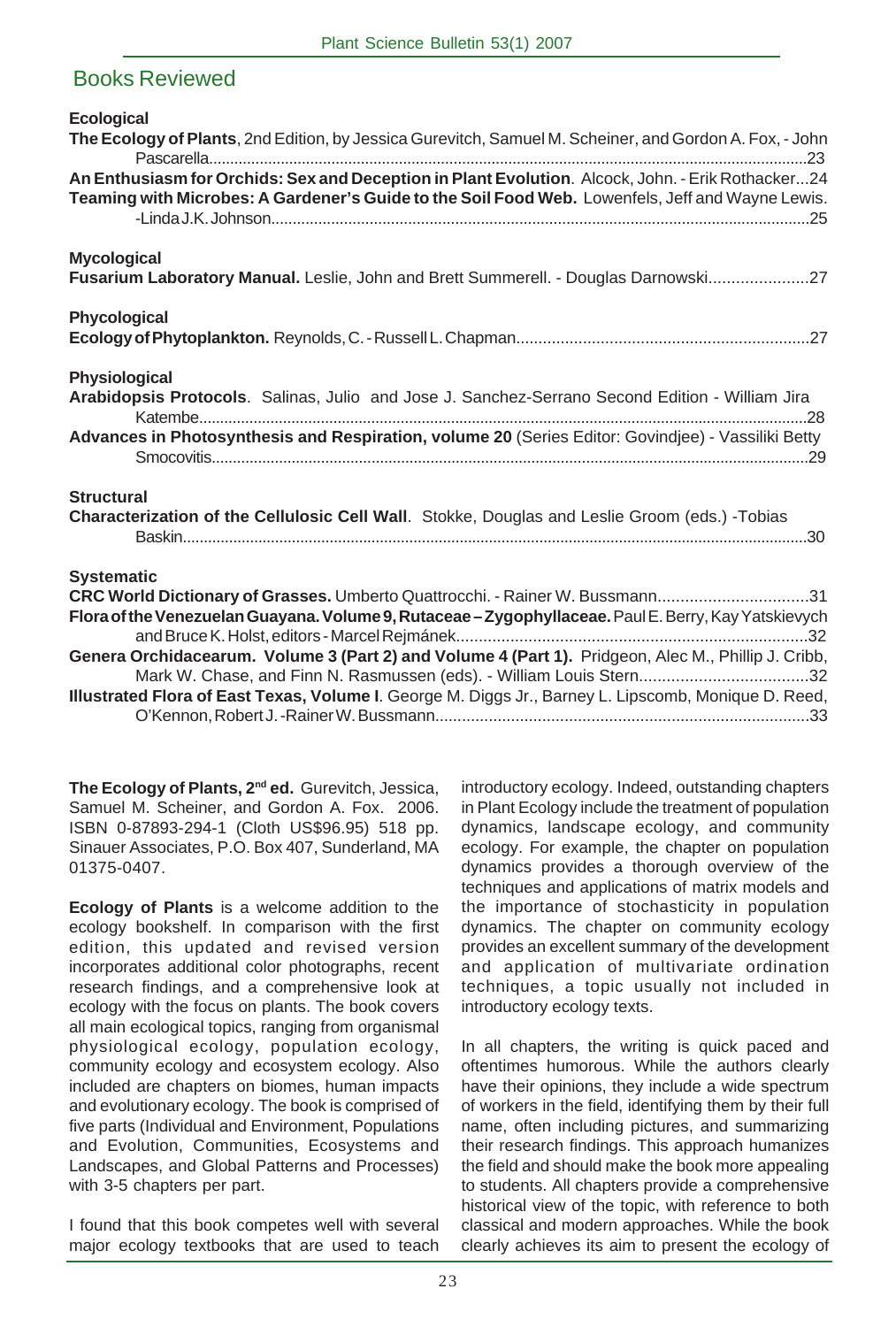plants, I found a lot of typos, some unclear figure captions, and numerous repeated literature cited entries, suggesting that some additional proofreading could have been useful. It is unfortunate that these minor errors stand out so prominently.

For some of us in departments where Botany is being eliminated as a requirement for Biology majors but Ecology is still required, this text could be used to get some plant biology in the curriculum. Our more animal-minded ecologist colleagues would be upset though, as some key ecological concepts, developed with animal models, are not included. The text would be very appropriate for a stand-alone course in plant ecology at both the undergraduate and graduate levels. Each chapter ends with Questions for Further Study and a list of additional readings, both classic references and additional resources. I encourage the authors to include a teacher's guide in the next edition of this very useful book.

-John B. Pascarella, Valdosta State University, Valdosta, Georgia.

**An Enthusiasm for Orchids: Sex and Deception in Plant Evolution.** Alcock, John. 2006. ISBN 0-19- 518274-X. (Cloth US\$) 302 pp. Oxford University Press, 198 Madison Avenue, New York, NY 10016- 4314.

It is clear from the beginning that the author has a very deep enthusiasm for orchids, and as expected from the title this was not expected to be a book directed at the professional botanist. It is however a good medium for anyones first foray into evolutionary plant biology. This book takes on an adaptationist discussion of orchid natural history and evolution, focusing on the sexual deception employed by many orchid species to attract pollinators. Orchids provide a unique group for the study of plant adaptations given their especially complicated pollinator interactions. This is clearly outlined in the first two chapters by the author, John Alcock, who has published numerous books on subjects within evolutionary biology. This book, which focuses primarily on Australian orchid taxa, nicely illustrates the marvelous 'contrivances" that these orchids use for pollination with numerous color photos of the plants and their pollinators.

There is a brief overview of many basic methods and principles in systematics from nomenclature and methods in molecular systematics. Beyond these relevant topics there are many additional concepts discussed throughout the book from behavior (both animal and a broadly defined plant behavior) to creationism and how orchid natural history can be useful in understanding and/or belaying these differing perspectives.

The author is an established entomologist and this lends a unique entomological perspective on orchid evolution thought out the book, one which he brings to bear nicely in the chapter on "Adaptation and Maladaptations". As an orchidologist I found this discussion most interesting of all as it provided a different and refreshing look at the orchid- pollinator dynamic. All too often orchids are described as malicious aggressors who have virtually enslaved pollinators into doing their will. Yet in this chapter Alcock nicely explains a number of hypotheses which suggest that pollinators are not completely unwitting participants, but are also driving the evolution of orchids in ways which I had not previously thought of; these plants exhibit exquisite and very convincing adaptations for pollination by deception. Additionally, orchids are not only responding by evolving novel mechanisms to attract pollinators but pollinators are also evolving means to discover and elude orchid deception, thus perpetuating an evolutionary "arms race" of sorts between pollinator and orchid. As part of this chapter there is also a somewhat long discussion of human physiology and psychology of sorts; he explains MHC and how human perception favors pretty things, which seems out of place in a book on orchids, but it does however in some way get to the general overall phenomenon or specter of "orchid fever" and explains the enthusiasm orchids elicit.

One chapter provides a concise, informative history of plant evolution discussing how evolution and speciation results in these unique adaptations within and between species; he also establishes the concept of the most recent common ancestor and how we observe and understand the relationships between plants. This is followed by an explanation of the ways in which in which systematists name organisms and the problems and concepts which this process entails. The remaining chapters lay out issues surrounding the biodiversity and conservation of orchids. These issues while not unique to orchids *per se*, are important and if orchids can be used to describe and encourage conservation practices, I applaud the use of them; any medium which can drive home the message of conservation of natural resources and biodiversity to the larger populace is worth noting.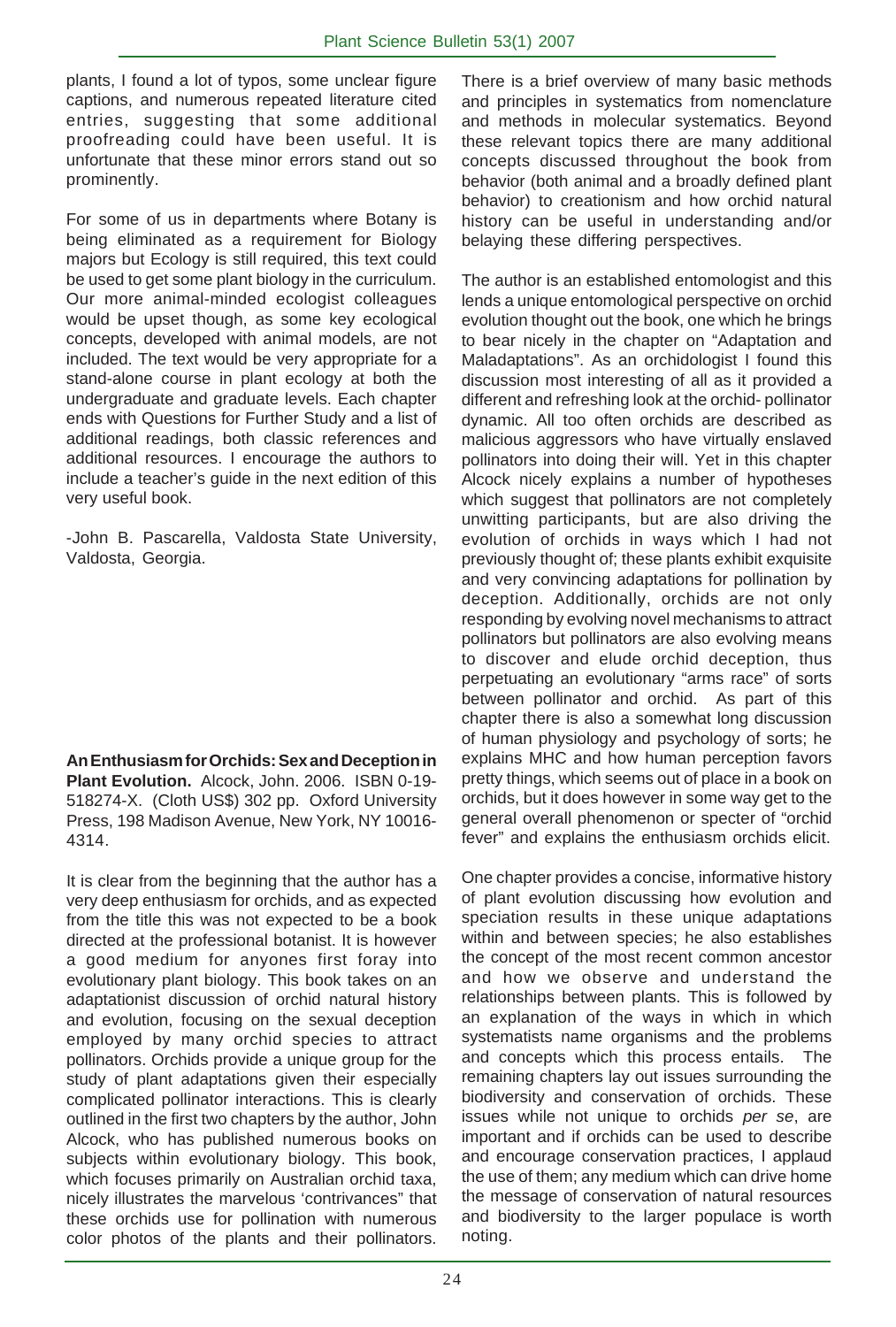While generally being an easy read, the book is often prosaic and verbose in ways which make it difficult at times to trudge through. The various tangents taken throughout the text can also be distracting. For example there are a number of forays into personal history, which, while being insightful, I found unnecessary, adding little or no contribution to the material. The author never claims to be a botanist, which is obvious especially when botanical terminology is misapplied or unused (antennae are not anthers). In addition there are two major points which are discussed *ad nauseum*. Alcock uses a rather broad definition of behavior stretching the term to its limits, suggesting plant mechanistic and chemical responses to stimuli are in some ways analogous to the psycho-neuromuscular behaviors of animals. His examples range from humans to both orchid and non-orchidaceous plants and the "just so" evolutionary explanations are at times difficult to accept. The second area, that being his nearly chapter long look at the misconceptions of intelligent design creationism I also felt was unwarranted and did nothing to forward the book. As an evolutionary biologist, I too understand the desperate need for these sorts of discussions, but feel that this was not an appropriate venue.

In conclusion, *An Enthusiasm for orchids: Sex and Deception in Plant Evolution* is still an interesting book, and as someone who has personally taught or been directly associated with instructors teaching evolutionary biology, this book can provide good examples of plant adaptations which are desperately needed in these sort of classrooms which tend to focus more often on animal examples. While there are some detractions, the book overall provides many interesting points which would be of interest to some readers, and for me at least I will see orchid evolution from a much different perspective…. through compound eyes!!!

-Erik P. Rothacker, Evolution, Ecology and Organismal Biology, Ohio State University

**Teaming with Microbes: A Gardener's Guide to the Soil Food Web.** Lowenfels, Jeff and Wayne Lewis. 2006. ISBN-13: 978-0-88192-777-1, ISBN-10: 0881927775 (hardcover, US \$24.95). 196pp. Timber Press, Inc. Portland, Oregon, USA.

As a horticulturist and a botanist, I couldn't help but be intrigued by a book whose dedication to the

authors' wives included the statement, "They remained silent when we took the molasses from the cupboard."

The authors, both gardening enthusiasts in Alaska, present an interesting premise: They strive to convince the rest of us gardeners that the most efficient way to a healthy garden is through an understanding of what lies beneath – the soil and the organisms that live there. The preface states that what sets this book apart is its "strong emphasis on the biology and microbiology of soils" and indeed they formatted their work as a one-two punch – first the science, then the application. The first eleven chapters cover "The Basic Science" and the following nine discuss "Applying Soil Food Web Science to Yard and Garden Care".

The basic science presented by the authors introduces the reader to some introductory concepts of the SFW concept, general soil science, and the organisms that contribute to the development and maintenance of healthy soils. The first chapter, "What is the Soil Food Web and Why Should Gardeners Care," discusses the principles of the SFW – mainly that the interconnectedness of the activity of plants and the soil organisms contribute to a soil chemistry and composition that help plants grow. While a bit anthropomorphic in its terminology, the basic ecological concepts presented are sound and easy to understand.

Chapter Two, "Classic Soil Science" provides a primer on soil chemistry. The authors valiantly struggle with providing good information while avoiding overly technical terminology. The introduction to soil formation processes, soil profiles, porosity, structure and texture are wellwritten for a lay audience with a few exceptions – terms like "chelating agents", "oxidation", and "reduction" are not defined and probably not in the common vocabulary of an average gardener. I would have liked to see the authors take the opportunity in this chapter to explain the relationship between pH and nutrient availability to their readers as well.

Chapters three through eleven cover the organisms that are found in soil and that contribute to its formation and health. Unfortunately the authors mistakenly refer to this group as the "soil biology" (the study of soil) instead of the "soil biota" (the living portion of the soil), or more simply, the soil's organisms or inhabitants. Beyond that vocabulary *faux pas*, each chapter sufficiently describes the general life cycle and both beneficial and harmful activities of the various groups – bacteria, fungi, algae, slime molds, protozoa, nematodes, arthropods, earthworms, gastropods, as well as a cursory look at reptiles, mammals, and birds. The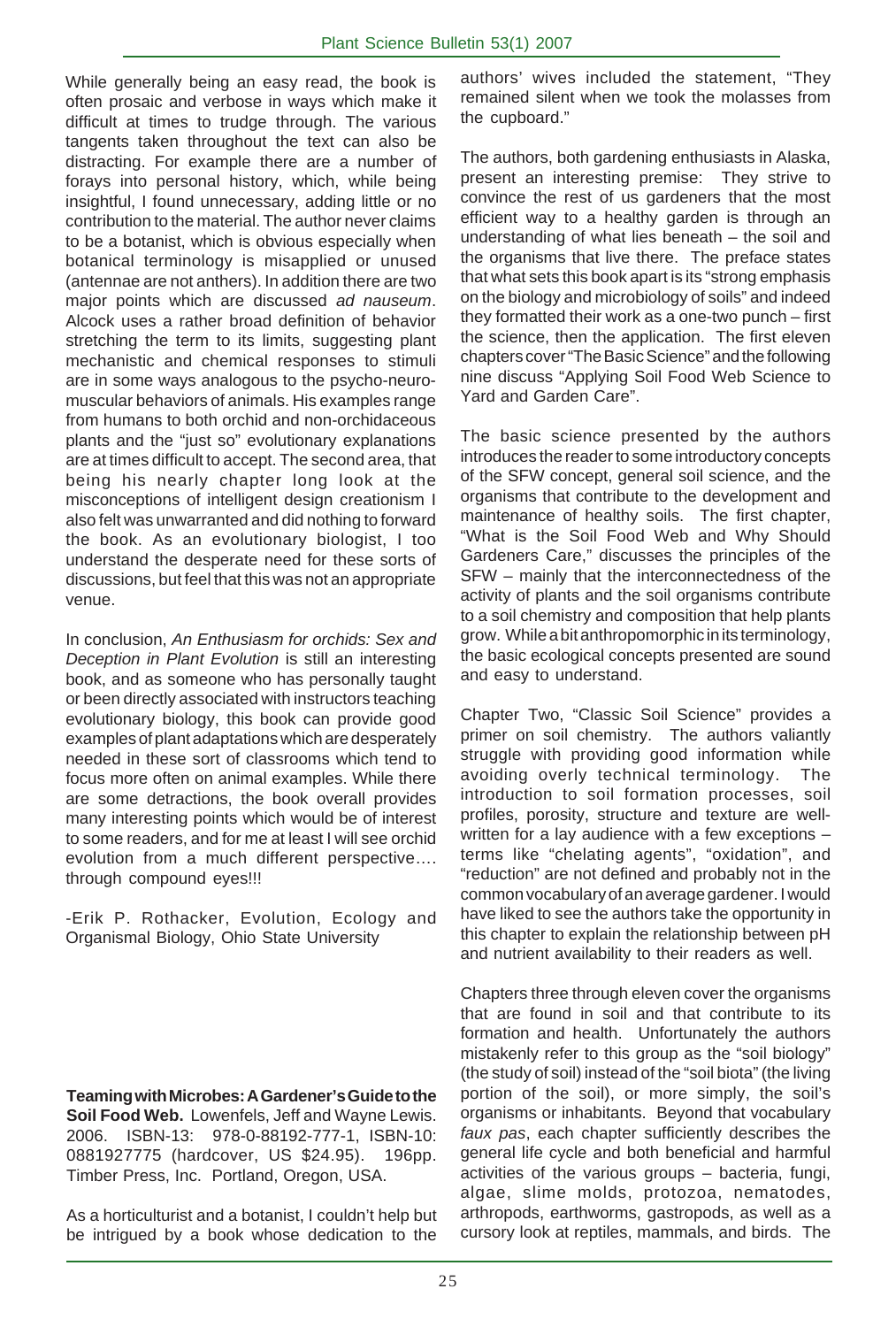variety of organisms discussed gives the reader a real respect for the shredding, burrowing, binding, interactions among organisms and the decay that occurs underfoot and underappreciated. The text has frequent reminders of the chemical contributions to the soil from the activities of these organisms, particularly as relates to nitrogen availability and pH. I would hope that in the next edition, the authors correctly classify the poorly named "blue-green algae" with the bacteria where they belong (as Cyanobacteria instead of as the defunct Cyanophyta).

It is clear that the authors' passion and expertise lie in the second part of the book in which they demonstrate how to incorporate the philosophy of the soil food web into one's garden practices. Throughout this section, they list their Soil Food Web Gardening Rules (repeated in the appendix) as they apply to the topic at hand. In chapter twelve, "How the Soil Food Web Applies to Gardening", the authors promote the idea that a healthy soil and its inhabitants act as a reservoir for nutrients thus preventing their loss to the habitat. The biota improves the structure of the soil, encourages healthy competition among the organisms, and specifically influences nitrogen availability in the root zone. In addition, the authors promote the idea that different plants respond better to different ratios of bacterial and fungal decomposers in their soil.

It seems from the book and through some of the resources listed that the majority of the research supporting the SFW approach has been done by Dr. Elaine Ingham. In fact she wrote the preface, and some of the examples in the book are reproduced from her company, Soil Foodweb, Inc. I find the philosophy of the book intuitively appealing, but more independent research into the respective roles of bacterial and fungal decomposition in gardens would have lent more weight to the authors' recommendations.

Chapter thirteen provides a useful soil assessment tool for a homeowner in order to establish the current soil conditions in various areas of the garden. Anyone can follow the guidelines to see what sorts of organisms are already present in their soil, and the authors wisely advise using a professional service for a nutrient analysis of the soil.

Chapters fourteen through seventeen are the heart of the work. In these chapters, the authors discuss mulches, composts and compost teas and how each of these soil amendment tools can be used to its best advantage. These soil additives can be customized to meet the nutrient release needs of various sorts of gardens. The introduction to the whys and hows of hot composting is excellent–

including the importance of temperature and C:N ratios – and the brief coverage of vermicomposting and cold composting presents all the basics. All sorts of organic mulches are discussed in terms of their roles in nitrogen robbing and habitat qualities for bacteria and fungi decomposers in addition to the usual coverage of the ability of mulch to stabilize soil temperature, suppress weed growth and reduce surface evaporation.

The chapter on compost teas presents a wonderfully thorough explanation of why actively aerated compost teas can truly be "black gold" for gardening. As someone unfamiliar with the concept of these actively aerated teas, I was happy that the authors included instructions and some schematics for how to construct a home system and how to apply the teas. Their enthusiasm for the process and results from compost teas is contagious and makes you want to head to the home improvement store to get supplies – and to the cupboard for the molasses.

The book finishes with chapters that look at specific garden types – lawns, mixed borders of herbaceous and woody perennials, and annual flower and vegetable gardens – and whether bacterially or fungally dominated decomposition nourishes those plants best. The coverage of lawns was very welcome – applications of herbicides and pesticides on lawns are often overdone and contribute to soil and water pollution problems. Perhaps this presentation of the importance of each of the soil's inhabitants to the overall soil system health will convince some gardeners to reduce chemical usage. The final chapters give a simple gardening calendar for SFW enhancement and a motivational note about old growth forests having done alright on their own.

As a gardener, I enjoyed the easy-to-read text and found the gardening approaches sound and the recommendations quite practical. The botanist in me thought some of the motivational hype was a bit naïve – old growth forests are being invaded by aggressive introduced weeds too – but the enthusiasm for a paradigm shift in thinking of our soils as another living system in the garden and that our role as gardeners includes responsible stewardship of that system as well as the plants anchored in it is well-overdue. The authors do a fine job at selling the care of the soil as a co-requisite for successful care of the garden plants. While **Teaming with Microbes** is not an appropriate choice for a college-level soils class, gardeners interested in more holistic approach to their landscapes will find good ideas and approaches.

- Linda MK Johnson, Department of Biology, Chemistry and Environmental Science, Christopher Newport University, Newport News, VA, 23606.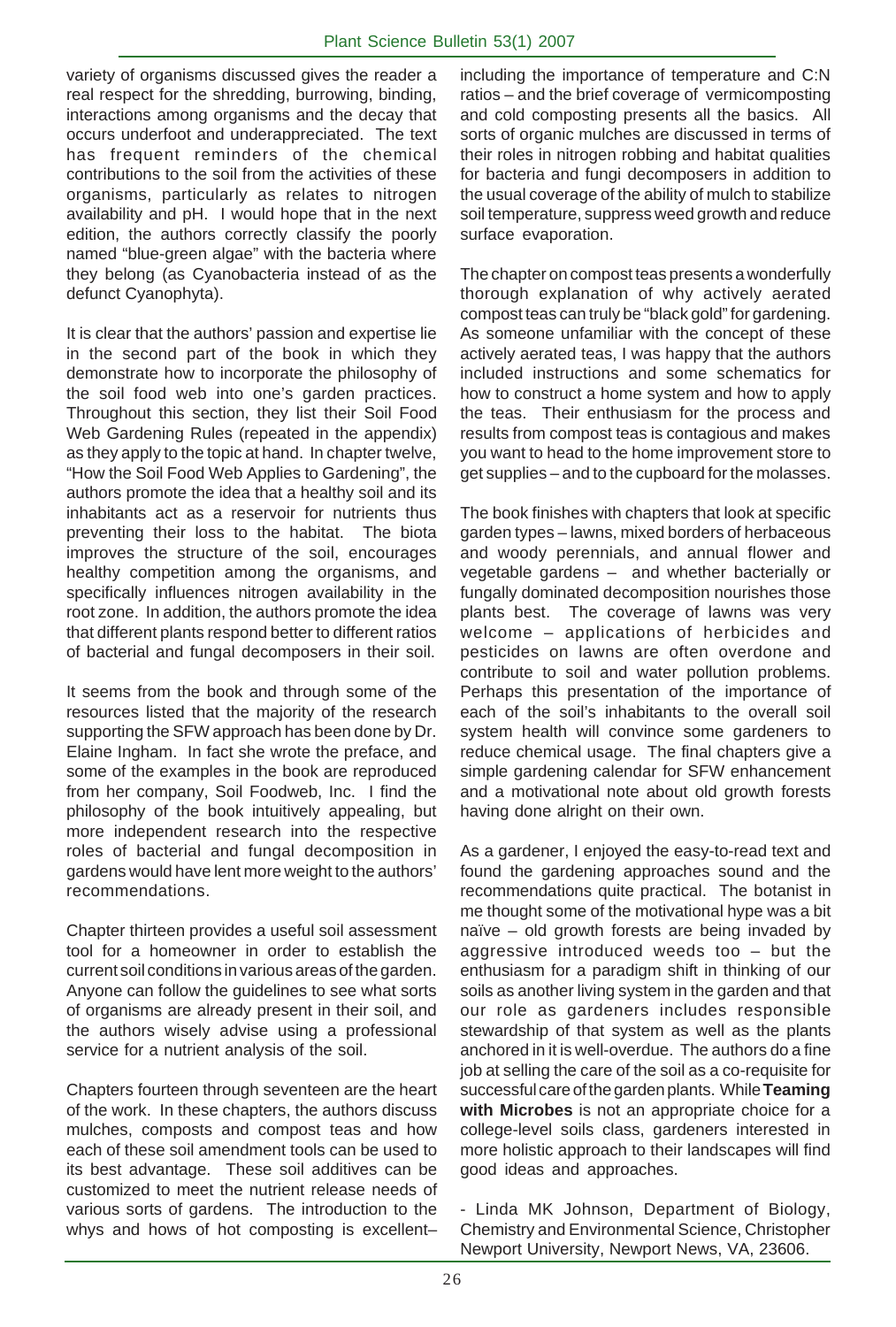**Fusarium Laboratory Manual.** Leslie, John and Brett Summerell. 2006. ISBN 0-8138-1919-9 (Paper US\$124.99) 400pp. Blackwell Publishing Professional, 2121 State Avenue, Amers, IA 50014- 8300.

**The** *Fusarium* **Laboratory Manual**, with photographs by S. Bullock, succeeds in providing a clear, encyclopedic, and easy-to-use guide to working with *Fusarium* in the laboratory. It is filled with excellent text and figures and will be useful for anyone working with *Fusarium*.

*Fusarium* is a genus which presents ample work for both mycologists as well as for those working on flowering plants, since so many species in this genus are either important pathogens or saprobes associated with crop plants. Many of the saprobes enter sick plants secondarily, and so understanding *Fusarium* is important for sorting out which is the actual pathogen killing a plant. *Fusarium* is a problematic genus which has varied wildly in size over the past centruy, rising from a handful of species to around a thousand, which were subsequently reduced to some dozens. That last number has been relatively stable in decent decades.

*Fusarium* is also problematic because morphological identification of species and forms can be extremely difficult. Thus, culture methods are critical for those dealing with these fungi, making this book invaluable. This manual is not the first of its type, it and previous such works having come from the frequent workshops held by those working on *Fusarium*. The *Fusarium* Laboratory Manual opens with a general discussion of the genus and its taxonomy, its importance as a source of pathogens as well as a source of secondary metabolites used as raw materials for industrial processes. Many of the industrial products in that category include growth-promoters fed to animals.

The *Fusarium* Laboratory Manual then turns in successive chapters to methods of collection and isolation from various biotic and abiotic sources, growth and maintenance of cultures (including many recipes for media), and then interaction between species and forms. This last area occupies two chapters, first covering vegetative compatibility, which governs formation of heterokaryons between two species, and second covering sexual reproduction in *Fusarium*. The last chapter presented before any taxonomic information is given deals with DNA analysis, including ample detail on methods such as CTAB maxipreps of *Fusarium*'s DNA.

The last major section of the book deals with taxonomy, principally with individual species,

subspecies, and forms. Each species is presented in a few pages, including diagnostic character. Perhaps most notable for each is an excellent photograph of the horn-shaped macroconidia. Overall, the text is outstanding—crystal clear with so much detailed information that anyone who has had a few basic courses in Biology could start to work with *Fusarium*. The black-and-white pictures are also outstanding, with great clarity, and over 2400 references from the literature are provided at the end of The *Fusarium* Laboratory Manual.

Who should buy it? Every college and university laboratory, for a start. Also, anyone working on *Fusarium*, or on plant pathology more generally, as well as those faculty looking for an excellent resource with lots of ideas for upper level laboratories. Buy a copy today.

-Douglas Darnowski, Indiana University South



**Ecology of Phytoplankton.** Reynolds, C. 2006. ISBN 978-0-521-84413-0 (hardback) IBSN 978-0- 521-60519-9 (paperback). xiv + 535 pp. Cambridge University Press, Cambridge.

There is a common expression: "The third time is the charm." Since that saying may strongly imply that the first two attempts were unsuccessful it is definitely not appropriate for books on phytoplankton ecology by Colin Reynolds. But it is true that his third book, *Ecology of Phytoplankton*, is a more complete, comprehensive treatment of the subject. In fact, the inclusion of marine phytoplankton certainly makes this volume a more useful and more important offering than the significant, but more narrowly focused first book, *The Ecology of Freshwater Phytoplankton* (published 1984) or the very focused second book, *Vegetation Processes in the Pelagic: A Model for Ecosystem Theory* (published in 1997). Some readers might quibble that the marine phytoplankton coverage in this volume is by no means equivalent to that for the freshwater phytoplankton; however, the coverage of marine organisms is an important, welcomed addition that makes this book an equally welcomed and important addition to the roster of available books dealing with both freshwater and marine phytoplankton.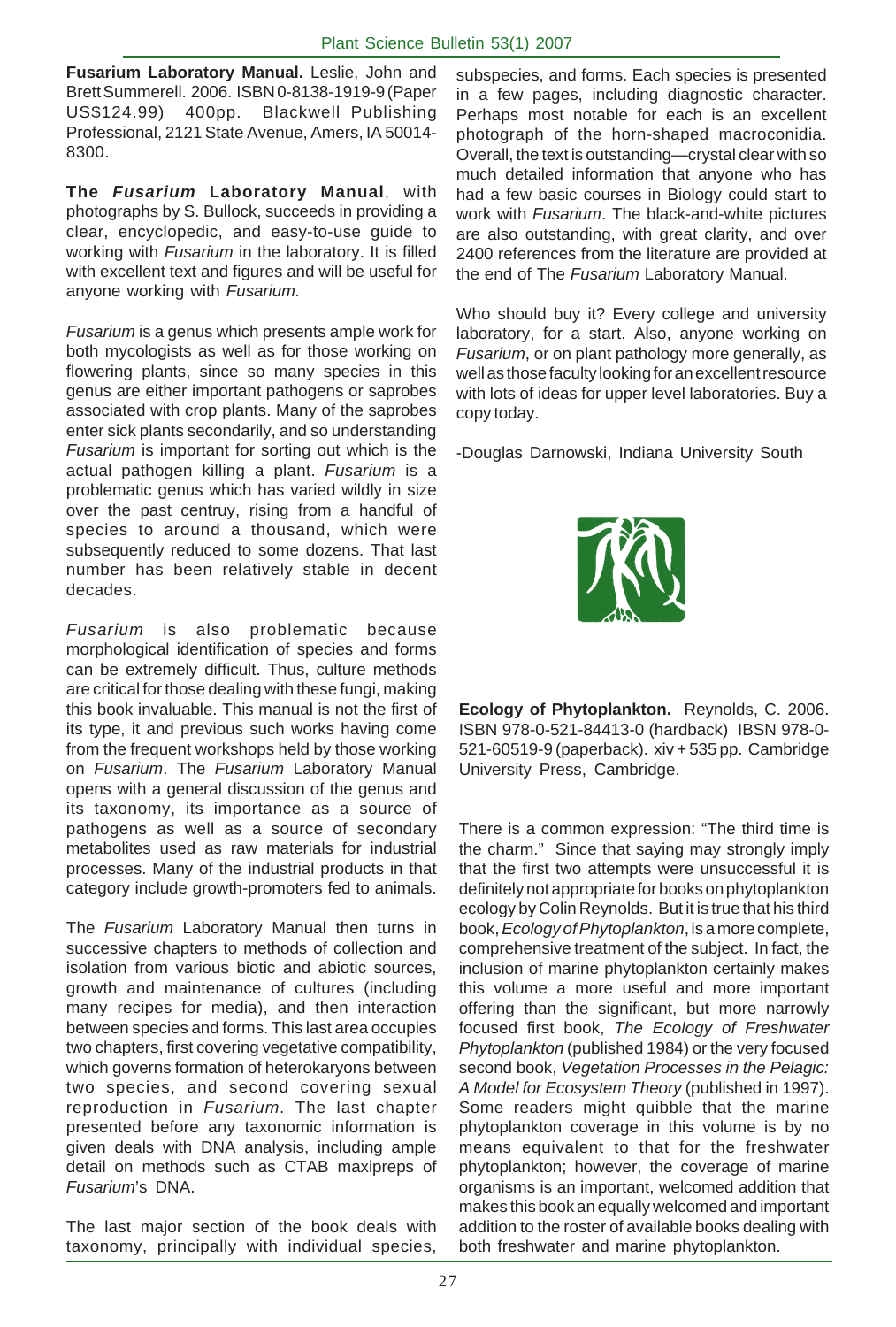*Ecology of Phytoplankton* is an impressive compilation of information of phytoplankton ecology and covers everything from some basic taxonomy of the phytoplankton to detailed discussions of the multifaceted topic of phytoplankton mortality and loss processes. The book comprises eight chapters, a glossary, a list of units, symbols, and abbreviations (three pp.), an extensive list of references (60 pp.), and four indices (totaling 28 pp.). The indices are to the lakes, rivers and seas mentioned, the genera and species of phytoplankton mentioned, the genera and species of other organisms, and a general index.

A major contribution of this book is the new perspective the author provides based on the years of research results in his lab and others worldwide. That is, Reynolds can and does revisit ideas perhaps only very speculatively offered in 1984 or 1997. He indicates whether the additional science has proven or disproved earlier notions, or, in some cases, whether the basic questions remain unresolved. Given the breadth and depth of the topical coverage, *Ecology of Phytoplankton* should be an invaluable reference for both those working directly in the area of phytoplankton ecology and those whose research interests are more tangential. Students should find this book valuable as a reference for specific topics of phytoplankton ecology and it could, perhaps, be used as text for an advanced course in phytoplankton ecology.

As impressive as this volume is, it would have been enhanced by the addition of colored plates in Chapter 1, wherein the taxa are introduced. Also, in my copy of the book at least one figure (viz. 3.1) is horribly printed. The inclusion of summaries at the end of each chapter was, of course, an excellent idea; however, I found the summaries to be a bit less comprehensive than they might have been. On the other hand, a *ca.* two-page summary per chapter is probably more feasible and appropriate than a longer summary. These minor criticisms of the book do not detract from its significance as a major contribution to the study of phytoplankton. Given the importance of phytoplankton to the global ecology and given the rich morphological and physiological diversity of the algae that are the phytoplankton, Colin Reynolds has provided a very comprehensive and insightful book that will be an important resource for limnologists, oceanographers, and ecologists who are interested in the pasturage of the seas, lakes, and rivers.

- Russell L. Chapman, Center for Marine Biodiversity and Conservation, Scripps Institution of Oceanography, University of California San Diego, La Jolla, CA 92093

**Arabidopsis Protocols.** Salinas,Julio and Jose J. Sanchez-Serrano Second Edition. Series: (Methods in Molecular Biology Series; 323), March 2006, ISBN 1-58829-395-5 (hard cover 135.00), 469 pp, Humana Press Inc. 999 Riverview Drive, Suite 208, Totawa NJ 07512.

The book *Arabidopsis Protocols* by Julio Salinas and Jose J. Sanchez-Serrano is essentially an advanced laboratory manual for plant molecular biology. The book is conveniently organized into six sections. In section I, individual and joint contributors discuss methods for growing of *Arabidopsis* and related plants. Included in the section are methods for handling seeds, growing plants, grafting and cryopreservation of suspension cultures. Genetic analyses in *Arabidopsis* is the subject of section II, where QTL analysis, high-throughput TILLING, mapping of untagged mutations, PCR-based screening for mutations, gene identification and related procedures are presented. Section III focuses on transient and stable transformation of *Arabidopsis*. Agrobacterium-mediated transformation, transient expression assays, functional analysis of transcription factors by microparticle bombardment, somatic embryogenesis and strategies for use of reporter genes are discussed. Section IV of the book focuses on transcriptomics. This section includes RNA extraction strategies and microarray data analysis. Section V of the book deals with proteomics. Methods for isolation of nuclear and membrane proteins, and 2-dimemntional electrophoresis are included. Metabolomics is the subject of section VI where methods for metabolite and hormone profiling in *Arabidopsis* are presented.

This book is a compendium of modern protocols in plant molecular biology; with direct reference to *Arabidopsis*. In each section, protocols used in various aspects of traditional and modern research topics are presented with amazing clarity. At the end of each protocol or set of protocols, the expert contributors documented common problems and the cautionary measures to be observed by the users. This book should prove to be a highly helpful laboratory companion for beginners and established researchers in molecular biology, particularly those whose research deal with *Arabidopsis* and related plants.

-William Jira Katembe, Department of Biological Sciences, Delta State University, Cleveland, MS 38732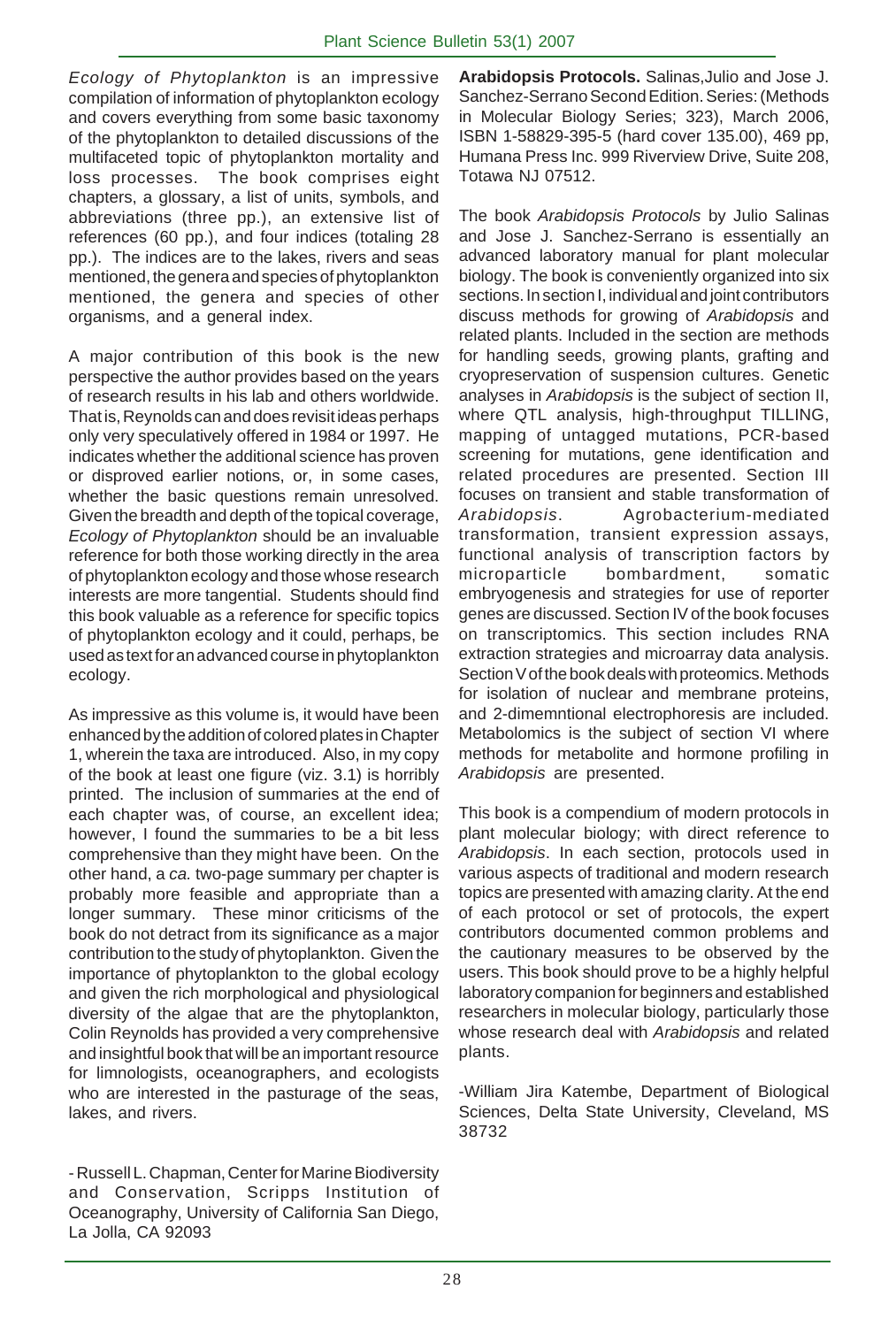**Advances in Photosynthesis and Respiration,** volume 20 (Series Editor: Govindjee). ISBN 1- 4020-3323-0. Springer, 2005. 1215 pages, hardcover. 295.00 (Euros)

*Discoveries in Photosynthesis* is a new edited volume out of the "Advances in Photosynthesis and Respiration" series that draws its inspiration from the phrase that "life is bottled sunshine" ascribed to Wynwood Reade in his 1924 *Martyrdom of Man.* It is the first comprehensive scholarly attempt to gather original materials in order to understand the long and complex history of photosynthesis research. Edited by a distinguished set of researchers in the area on the occasion of the new millennium, the volume is every inch as impressive as its important subject demands. At 1262 pages of text (the book stands at 1304 pages in total), it includes 111 papers, by 132 researchers, from no less than 19 countries. Its coverage and perspectives are equally vast, including not only historical overviews, timelines and biographical tributes, but also detailed "mini-reviews" on critical processes, techniques and applications, institutional sites and laboratories, and comparative national perspectives. It is chock-full of historically important photographs, most never published, along with relevant illustrations, figures, and graphs (some in beautiful color), appropriate to each subject. It is, in short, a monumental effort.

The book begins with a suite of papers by the editors in a section titled "editorials." Here the editors, Govindjee, J. T. Beatty, H. Gest, J. F. Allen offer useful historical highlights of photosynthesis research. This is followed by a section titled "overviews and timelines," that includes further contributions by some of the editors and other authors and a brief section on "tributes" to major contributors like Robert Hill, James Franck, Hans Gaffron, and Samuel Ruben. This is followed by five more technical sections on "excitation energy transfer," "reaction centers," "oxygen evolution," "lightharvesting and pigment-protein complexes," and "electron transport and ATP synthesis" usually written by scientific experts in each area. This is followed by the next set of sections on "techniques and applications," "biogenesis and membrane architecture," "reductive and assimilatory processes," and "transport, regulation and adaptation." Two further sections are dedicated to larger themes in "genetics" and "evolution," which leads to a section dedicated exclusively to institutional and national sites. These include "the Laboratory of Photosynthesis" and its successors in Gif-sur-Yvette, in France, the Charles F. Kettering Research Laboratory, and three papers on the history of photosynthesis research in Russia and the Soviet Union. The volume closes with a series of retrospective contributions.

Taken as a whole, the volume is an impressive collection of historical perspectives on photosynthesis research by some of the leading researchers in the area. My own favorite contribution is modest in ambition, scope, and length, but is nonetheless one of the most important in the volume. Written by H. Gest, the article is titled "History of the word *photosynthesis* and evolution of its definition." It explores the etymology and historical use of the term "photosynthesis." According to Gest, before 1893 or so, the term "assimilation" had been used to describe anabolic metabolism in both plants and animals. The term "photosynthesis" as well as "photosyntax" was first introduced by Charles Reid Barnes at the Madison, Wisconsin meeting of the *American Association for the Advancement of Science.* Gest rightly gives credit to Charles Reid Barnes for introducing the more accurate terminology that gained currency. Science is very much about the importance of definitions, which Gest acknowledges with an appropriate reminder from the great chemist, Antoine Lavoisier who substituted the concept of "oxygen" for the bankrupt notion of "phlogiston." Here, there is one small point that I would add to Gest's historical reconstruction. It was at that same meeting that Charles Reid Barnes was instrumental to drafting the "minority report" that would go on to create the *Botanical Society of America,* earning for himself the designation of "founding father of the new society." In simultaneously serving as the inventor and promoter of the term "photosynthesis" and in founding the new botanical society, Barnes reminds us that even though some present-day botanists, plant biologists and plant scientists may see themselves as engaged in very different projects, all share a common point of origin.

-Vassiliki Betty Smocovitis, Departments Zoology and History, University of Florida, Gainesville, FL 32611

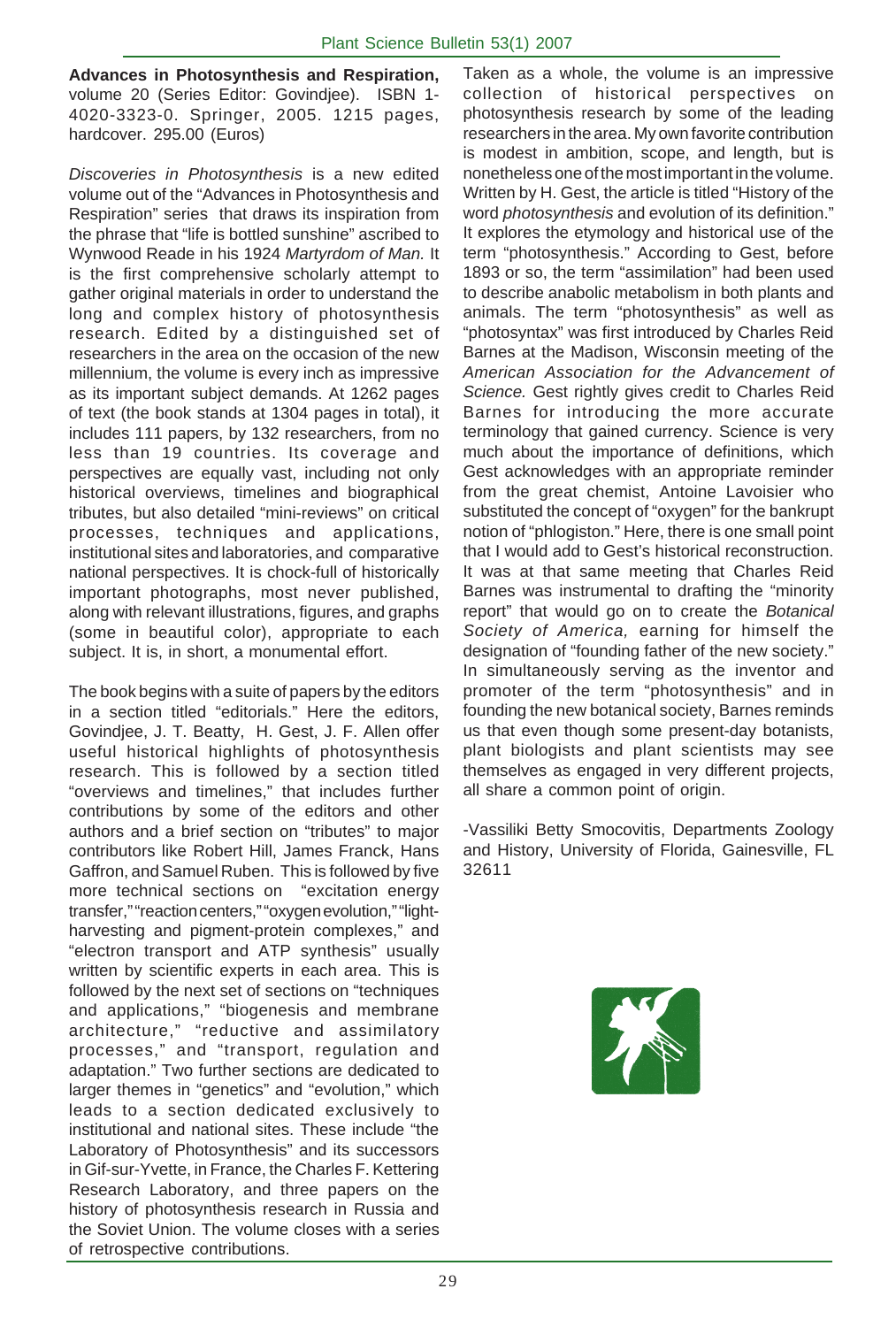**Characterization of the Cellulosic Cell Wall**. Stokke, Douglas and Leslie Groom (eds.). 2006. ISBN 0- 8138-0439-6 (Cloth US\$149.99) 352 pp. Blackwell Publishing Professional, 2121 State Avenue, Ames, IA. 50014-8300.

These are the proceedings of a workshop held in August of 2003, organized by the editors, and sponsored by the USDA Forest Service, Southern Research Station; the Society of Wood Science and Technology; and Iowa State University. There are 19 chapters, divided between reviews and papers (defined by having a materials and methods section).

Opening a 2006 symposium volume struck me like seeing a colleague photographing data on a copy stand for slides. As copy stands have vanished with the ubiquity of powerpoint projectors, the symposium volume has succumbed to the journal article. But while few of us mourn the copy stand, we may lament the passing of the symposium volume. If there is cause to bring together a clade of researchers for a few days, then so too there is cause to produce a lasting record of the enterprise.

To succeed, any book must read well. The act of reading is aided by the arts of the designer as well as those of the writer. A book printed in smudged letters, though written by Darwin, will read poorly. In the present volume, design and stylistic elements are mixed. The typography is first rate. The font is strong and the page design is attractive. The front page of each article omits the volume information, making it impossible to cite correctly from a photocopy. The front page also omits author affiliations, forcing the interested reader to consult an alphabetical list at the front, a nuisance particularly for multi-authored papers. The bibliographies are inconsistent, with some omitting titles or author names when more than two, seemingly random handling of journal issue numbers, and erratic capitalization. Most seriously, many figures are poorly designed. It mystifies me why scientists, whose output is so often graphical, are so indifferent to graphic design. Besides ugliness, some figure legends mis-identify symbols, and the identical image is reproduced in two different figures (this happened in two articles). The latter is technically fraud but I am sure the instances here reflect carelessness rather than deception; I mention it to underscore the lack of attention given to the figures.

The stated aims of the conference were to bring together researches working on wood science, cellulose, and biomaterials from a variety of disciplines. In view of the challenges and opportunities offered by cellulosic biomass as an alternative to oil, the editors remark: "No longer is it

prudent of keep the molecular biologist isolated from the structural engineer." Despite this, there are no molecular papers, *genome* has no entry in the index. There are no papers on cell wall biosynthesis. Many papers are aimed at facilitating turning wood into boards or paper, but only one is aimed at fuel. Instead almost all of the papers are about methods to characterize the physical or chemical properties of wood. The volume thus lives up to its title if not to the editors' preface.

I am a reasonable target for this book: My research has been involved with primary cell walls, not wood, and it was valuable to read up on methods for secondary cell wall analysis and on the viewpoints of wood scientists. I learned from all of the articles and found references to check in all of them. Although the writing is uneven, most of the papers are short and to the point; it is convenient to have an entrée to various analytical methods in one book. The reference lists contain few citations after 2003 but I doubt that is a significant limitation.

Many techniques are represented, ranging from imaging (atomic force microscopy, scanning electron microscopy), materials science (stressstrain curves, on single fibers), chemistry (sugarlinkage analysis), and spectroscopy (X-ray diffraction, NMR, FTIR). A few papers deal explicitly with anatomy; for example, molecular types will enjoy learning where to find true secondary xylem in arabidopsis. A few papers deal with physiology, including an essay that argues persuasively that the evolution of wood is driven by the demands of water transport rather than supporting the plant. But most of the papers are about how to analyze the properties of wood, for example a paper that shows how to estimate wood stiffness from density and a simple X-ray diffraction parameter. A topic covered from several different angles is the spatial variation within a tree, including early and late wood as well as wood from the top, middle, and bottom of the trunk. Anyone with an interest in the cell wall will find many useful methods and concepts illustrated here.

-Tobias I. Baskin, Biology Department, University of Massachusetts Amherst, 611 N. Pleasant St. Amherst, MA, 01003; baskin@bio.umass.edu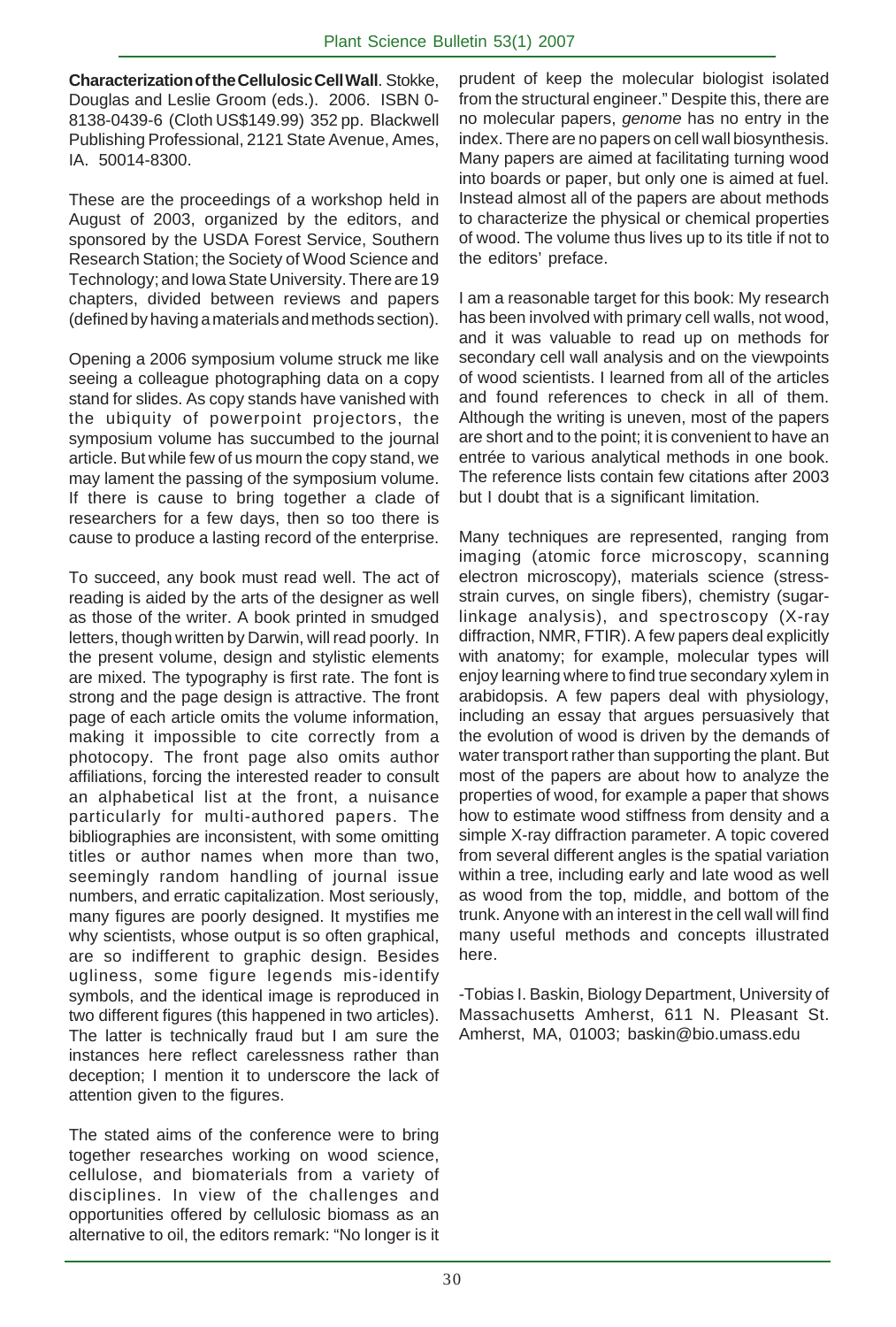**CRC World Dictionary of Grasses.** Umberto Quattrocchi. 2006. 3 volumes. ISBN-10: 0-8493- 1303-1, ISBN-13: 978-08493-1303-1. (Cloth US\$ 650.00) xiv + 2383pp CRC Press (Taylor and Francis Group)

Few scientists can claim a career similar to Umberto Quattrocchi. Originally a political scientist and acclaimed M.D., he started pursuing his love for botany after retirement form medical practice, while at the same time holding a professorship in political science. His previous work "*CRC World Dictionary of Plant Names*" became a bestseller, and received various awards.

The "*CRC World Dictionary of Grasses*" is a remarkable work and continuation of Quattrocchi's excellent botanical writing. While, as the author points out himself, such a work will always be in progress, the dictionary presents an unparalleled achievement.

Grasses represent one of the largest plant groups, have worldwide distribution, and are probably the economically most important plant family, including food crops like wheat, rice, corn that feed the largest part of the world population. Given this importance, a short general introduction into the subject would have been a plus. The work is set up as a real dictionary, presenting more than 800 grass genera with thousands of species in alphabetical order. This system is very easy to follow.

Quattrocchi has painstakingly researched a huge number of, often obscure, references in multiple languages. Every genus, species and lower taxon includes a very detailed synonymy. The genus (but not the species) names are followed by an explanation of their etymology, data on species numbers, worldwide distribution, taxonomic affiliation, and a detailed taxonomic description of the genus, followed by a comprehensive bibliography for every genus. The respective bibliography sections are excellent, but reference book and journal titles only, without giving author names, and it would be very helpful to have a complete bibliography accompanying this set, e.g. in form of a searchable CD.

The species descriptions follow the same structure as the genera: The scientific names are followed by the synonyms, notes on distribution, a shortened botanical description, remarks on uses, an outline on habitat requirements of the species, and bibliographic references, and vernacular names in multiple languages. The information available for a species naturally varies, from little more than a name for rare species, to more than a page for economically important species like sugarcane.

The etymological and taxonomic information are easy enough to find. This makes the dictionary an excellent resource for systematics. The information on plant uses and growth conditions follow directly after the botanical description however, without any break or any indication of the subject. This makes the information rather tedious to find, since the reader had to read through the whole description. It would be much easier if every species description would include categories like "Distribution", "Description", "Uses", "Ecology" and "Bibliography". Again, a searchable CD would remedy this inconvenience.

While the taxonomic bibliography for every species is impeccable, the information on distribution, uses and vernacular names is rather fragmentary and contains numerous errors. *Poa annua* for example, one of the now most globally distributed grasses, is mentioned as distributed in "Europe", *Loilum perenne*, component of many seed-grass mixtures is supposed to occur in "Europe and Egypt to Morocco" only, wheat is listed only for the "Mediterranean", while sugarcane is said to be "pantropical", barley is listed for "Europe and Eurasia", and *Zea mays* seems to occur only in "America, Mexico and Guatemala". Here the work lacks consistency and contains large number of errors. The section on vernacular names is comprehensive, but again very difficult to use. Names are arranged in alphabetical order within every language, but the languages themselves are somehow arranged alphabetically by continent, but not consistently. English is always mentioned first (followed by Italian, French and Spanish in case of sugarcane), Latin American countries come before African and Asian nations. In addition, countries (e.g. Brazil, Colombia, Cameroon, India etc.) are mixed up with languages (e.g. English, Arabic, Yoruba, Ladakhi), and within countries (e.g. Mexico), the author does often not indicate which language or language group an indigenous plant name belongs to. This again makes it very difficult to find and use the respective information.

The work concludes with a comprehensive bibliography, although it is not clear what literature has been included and why. Most references cited under genera and species are not mentioned in the bibliography, while some genus or species descriptions stated in the bibliography are not referenced under the respective taxonomic sections. This is again a lack of consistency.

The World Dictionary of Grasses has very few errors or typos, which is remarkable for a work of such scope. The mayor shortfalls are inconsistencies in the descriptions of plant distribution, uses and indigenous names. Most serious is however the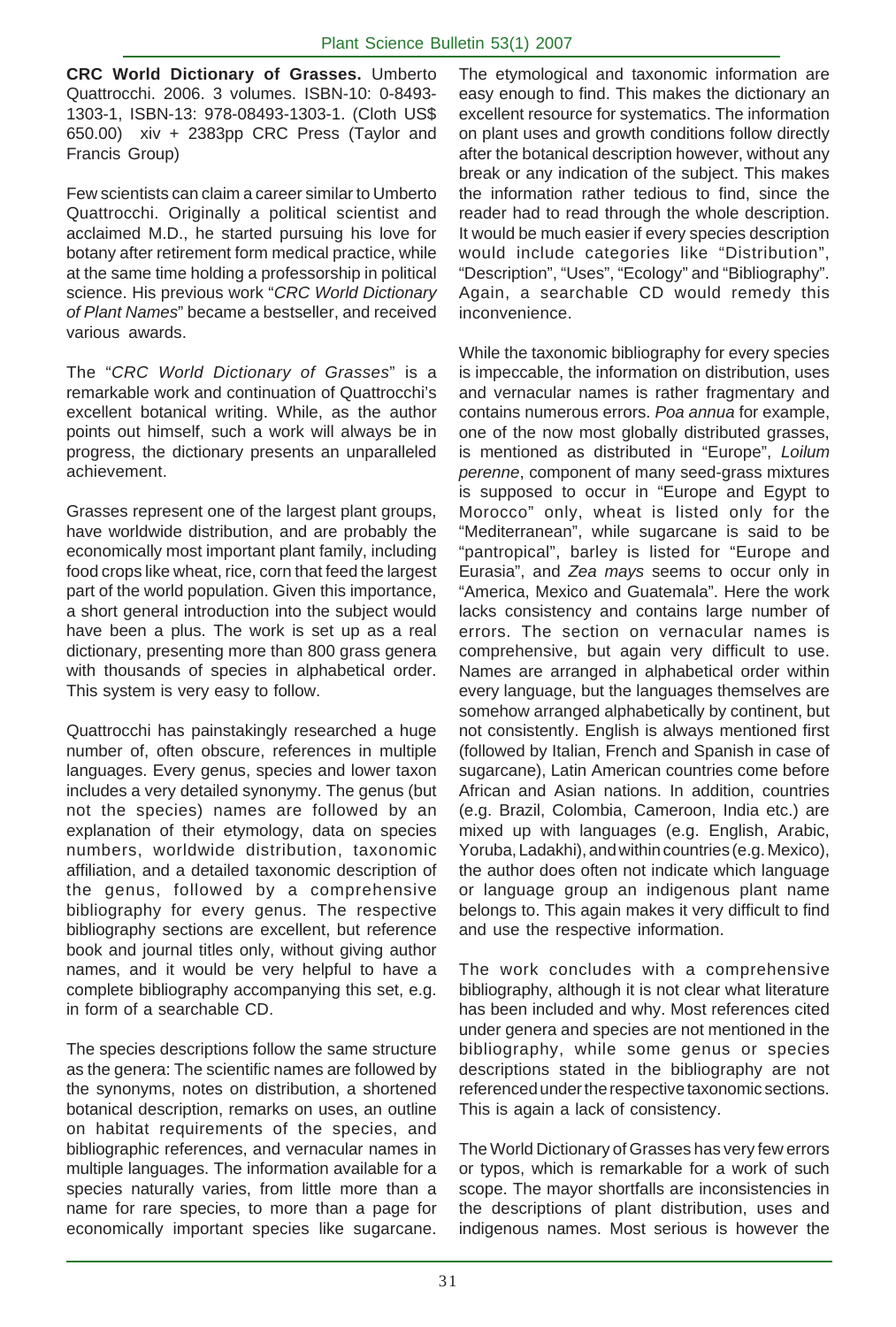lack of a searchable CD that could be taken into the field.

This 3-volume set is a monumental work indeed, and will be essential to any library linked to botany, ecology, ethnobotany, general plant science, agriculture or horticulture. It is a great resource for systematic botanists, and has value for whoever else might be interested in grasses. At \$ 650 the set is far from cheap, but surely worth the investment.

-Rainer W. Bussmann PhD, Vice-President and Scientific Director, Nature and Culture International, 508 El Paso St., Austin, TX 78704



**Flora of the Venezuelan Guayana. Volume 9, Rutaceae – Zygophyllaceae.** Paul E. Berry, Kay Yatskievych and Bruce K. Holst, editors. 2005. ISBN 1-930723-47-4 (cloth, US\$85.00) xv + 608 pp. Missouri Botanical Garden Press, St. Louis.

This is the concluding volume of the taxonomic treatment of the native and naturalized vascular plants that occur in southern Venezuelan states of Amazonas, Bolívar, and Delta Amacuro. The flora area covers almost 500,000 km2 and includes famous tabletop mountains (tepuis) known for their high plant endemism. The whole project was initiated by Julian Steyermark in the early 1980s. He also wrote draft treatments for a number of families and envisioned that the flora would be published in two volumes by 1988. However, Julian Steyermark died in 1988 and only thanks to the above listed editors and about 200 contributing authors the complete flora (nine volumes) has been published during the period of 1995 – 2005. Steyermark's essential contribution has been fully recognized: his name is listed as the first among the editor names on the covers of all nine volumes. The resulting treatment includes descriptions and keys to almost 10,000 vascular plant species. More than 98% of the species are native, ca. 23% are endemic to Venezuelan Guayana and ca. 40% are endemic to the Guayana Shield. About half of the species are illustrated.

This final volume includes 48 families – Rutaceae to Zygophyllaceae – in alphabetic order, plus three families that have been recognized after publication of Cronquist's *System* (Bonnetiaceae, Muntingiaceae, Picramniaceae) and one family previously omitted (Ceratophyllaceae). The largest families covered by this volume are Xyridaceae (95 species), Sapotaceae (85), Sapindaceae (83), and Solanaceae (79). One family – Tepuianthaceae (four species in the flora)– is endemic to the Guyana Shield. In total, the volume includes 190 genera and 971 species. Among them, 503 are illustrated by black-and-white drawings, mostly by Bruno Manara.

The *Flora of the Venezuelan Guayana* represents the first comprehensive inventory and identification guide for vascular plants of such an extensive region of northern South America. Julian Steyermark would be proud to see this fine piece of work. The editors and contributing authors should be congratulated for this monumental achievement!

– Marcel Rejmánek, section of Evolution and Ecology, University of California, Davis, CA 95616.



**Genera Orchidacearum. Volume 3 (Part 2) and Volume 4 (Part 1).** Pridgeon, Alec M., Phillip J. Cribb, Mark W. Chase, and Finn N. Rasmussen (eds). 2003, and 2005. ISBN 0-19-850711-9 and 0-19-85712-7 (Cloth, US\$175.00 each) xvii + 36 and xxii + 672 pp. Oxford University Press, Oxford.

A remarkable series of great potential, *Genera Orchidacearum*, yet to be completed, is already the *vade mecum* of information and interpretation on orchid systematics told through the medium of generic analysis. Volumes 3(2) and 4(1) are two fo the projected six-part ensemble, two of which, Volume 1 and Volume 2(1), have already appeared. Volume 3(2) treats 114 genera and Volume 4(1), 209 genera in 13 tribes. In each volume, the genera have been detailed by one or more specialists concentrating on one or more aspects of information: e.g., description, distribution, anatomy, morphology, palynology, pollination, cytogenetics, phytochemistry, phylogenetics, ecology. And, in some cases, cultivation and uses. There are taxonomic notes with associated pertinent literature citations for many of the genera.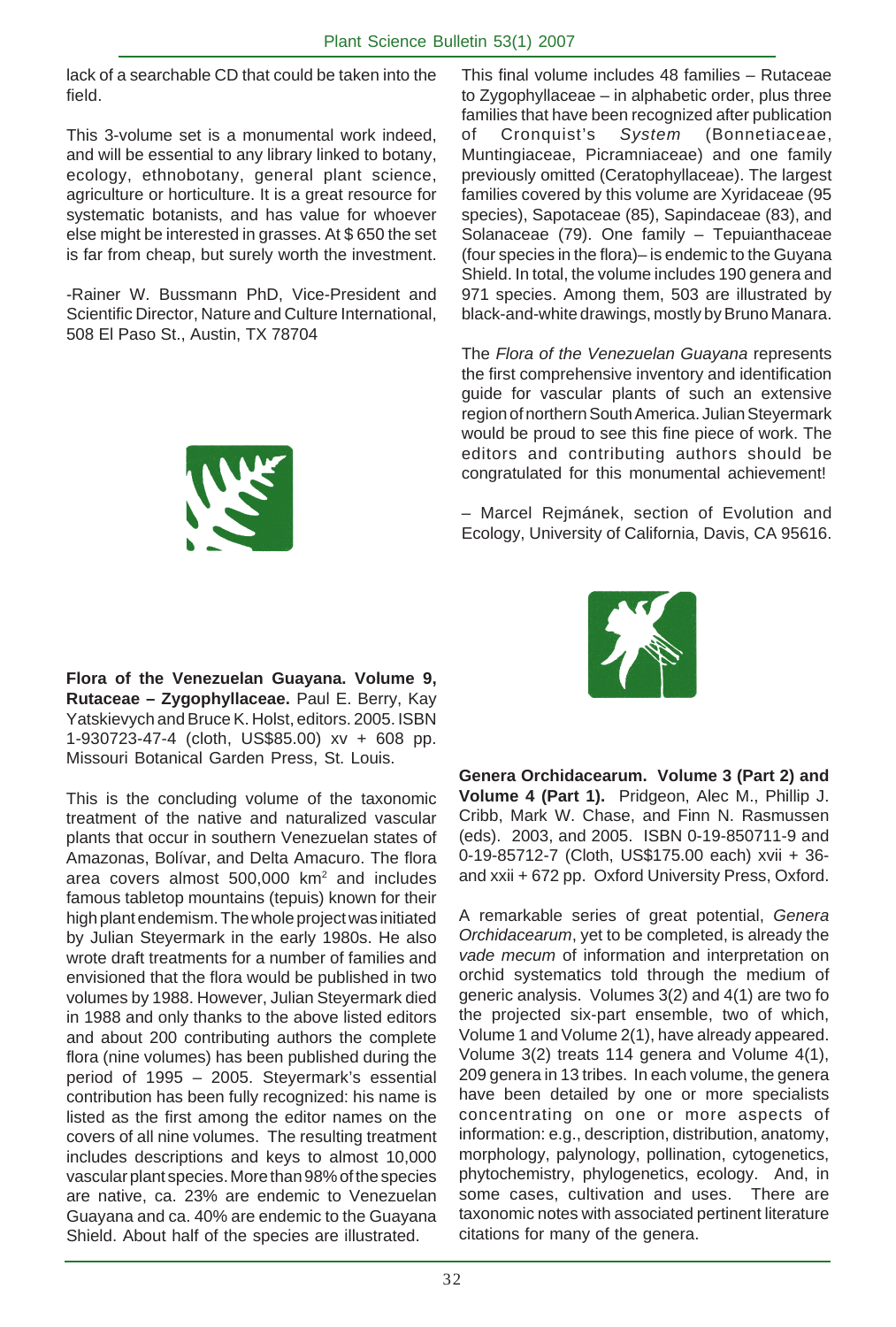Volume 3(2) includes all of subfamilies Orchidoideae and Vanilloideae. Orchidoideae is organized into several tribes, but Vanilloideae comprises only two tribes. Each volume ends in a glossary of terms, an exhaustive list of references, and index to scientific names, and a subject index. In Volume 3(2) the paginated alphabetical list of genera comes at the end of the book, but in Volume 4(1) this list more conveniently appears in the front matter where it is easily accessible. Almost all genera are illustrated by detailed line drawings of consistently good character with features sharply delineated. Both gross characters and dissections are clearly labeled and described. In both volumes, colored illustrations of fine quality are present. In volume 3(2) there is one group of colored pictures and in Volume 4(1) there are two groups. Colored illustrations include both floral depictions and habitat portrayals.

Both of these volumes represent comprehensive, meticulously edited texts and there are few reasons for negative criticisms. But at least one needs to be addressed: *Corallorhiza* in Volume 4(1) is described in one instance as rootless (which it is!) and further along in the same treatment there is a paragraph outlining the anatomy of the root! This contradiction may have arisen owing to a misinterpretation of the cited literature. Porembski and Barthlott (1988) noted the occurrence of velamen in the subtribe Corallorhizinae (=Calypsoeae sensu Dressler 1993) in which it does occur in some genera. Furthermore, the description of the root of *Corallorhiza* in *Genera Orchidacearum* was apparently taken from Porembski and Barthlott's characterization of the *Calanthe* type valemen to which in their appendix table *Corallorhiza striata* is assigned.

Overall, Volumes 3(2) and 4(1) are exemplary of the careful and thorough work of the editors and contributors. It is well to recognize the dedication of these scientists with the "guts" to venture into the morass of genera that comprise Orchidaceae. These volumes, and those to come, will long remain as standards of excellence and comprehensiveness toward which future workers should aspire.

-William Louis Stern, The Kampong, 4013 Douglas Road, Coconut Grove, Florida, 33133.

#### Literature Cited:

Dressler, R.L. 1993. *Phylogeny and Classification of the Orchid Family*. Dioscorides Press, Portland, Oregon.

Porembski, S. and W. Barthlott. 1988. Velamen radicum micromorphology and classification of Orchidaceae. *Nordic Journal of Botany* 8: 117-137.

**Illustrated Flora of East Texas, Volume I.** George M. Diggs Jr., Barney L. Lipscomb, Monique D. Reed, O'Kennon, Robert J. 2006. Sida Botanical Miscellany, No. 26. BRIT Press, xvii + 1594pp. (hardcover). US\$ 89.95; ISBN 1-889878-12-X; ISSN 0833-1475.

Few books are so well researched and written that it is almost impossible to avoid superlatives when reviewing them. The first volume of the "Illustrated Flora of East Texas" project falls into this category.

When Diggs, Lipscomb & O'Kennon published "Shinners & Mahler's Flora of North Central Texas" in 1999, it seemed hardly possible to produce an even more in-depth treatment of a local flora. This first publication if the "Illustrated Texas Flora Project," a collaboration between the Botanical Research Institute of Texas and Austin College, set a new standard, and became an immediate classic.

In the first volume of the "Illustrated Flora of East Texas", the same authors, joined by M.D. Reed, show that even their previous monumental work could be improved upon. East Texas comprises an area of about 62,600 square miles (162,000 square kilometers, or about 40 million acres), roughly a space the size of entire Georgia. The region stretches from the border of Texas with Arkansas and Louisiana west to the fringes of the Blackland Prairies around Waco, and from the border with Oklahoma to Austin and San Antonio in the South. This comprises the vegetation areas of the Pineywoods, the Post Oak savannah, Blackland Prairie, and the Red River Area. The flora of this vast region includes 3,402 species (3,660 taxa), which is more than two-thirds of all species known from Texas, or almost 20% of the combined flora of the U.S. and Canada. Volume One covers ferns, gymnosperms and monocotyledons, and includes 1,060 species (1,131 taxa).

The introductory chapter is considerably extended in comparison to the author's previous work. The subchapters on geology, soils and climate of East Texas are detailed for a flora, and provide a solid background. Distribution, geology, soils, vegetation, settlement history, vegetation units and conservation status of each vegetation formation (Pineywoods, Post Oak Savannah, Blackland Prairie and Red River) are then discussed in even greater detail. Two unique areas, Caddo Lake and the Big Thicket, finalize the discussion of the main vegetation units of the region. Far from finished, the introductory chapter provides additional information on the origin and diversity of the regional flora, its conservation status, and gives an almost too detailed historic overview on the botanical exploration of the region.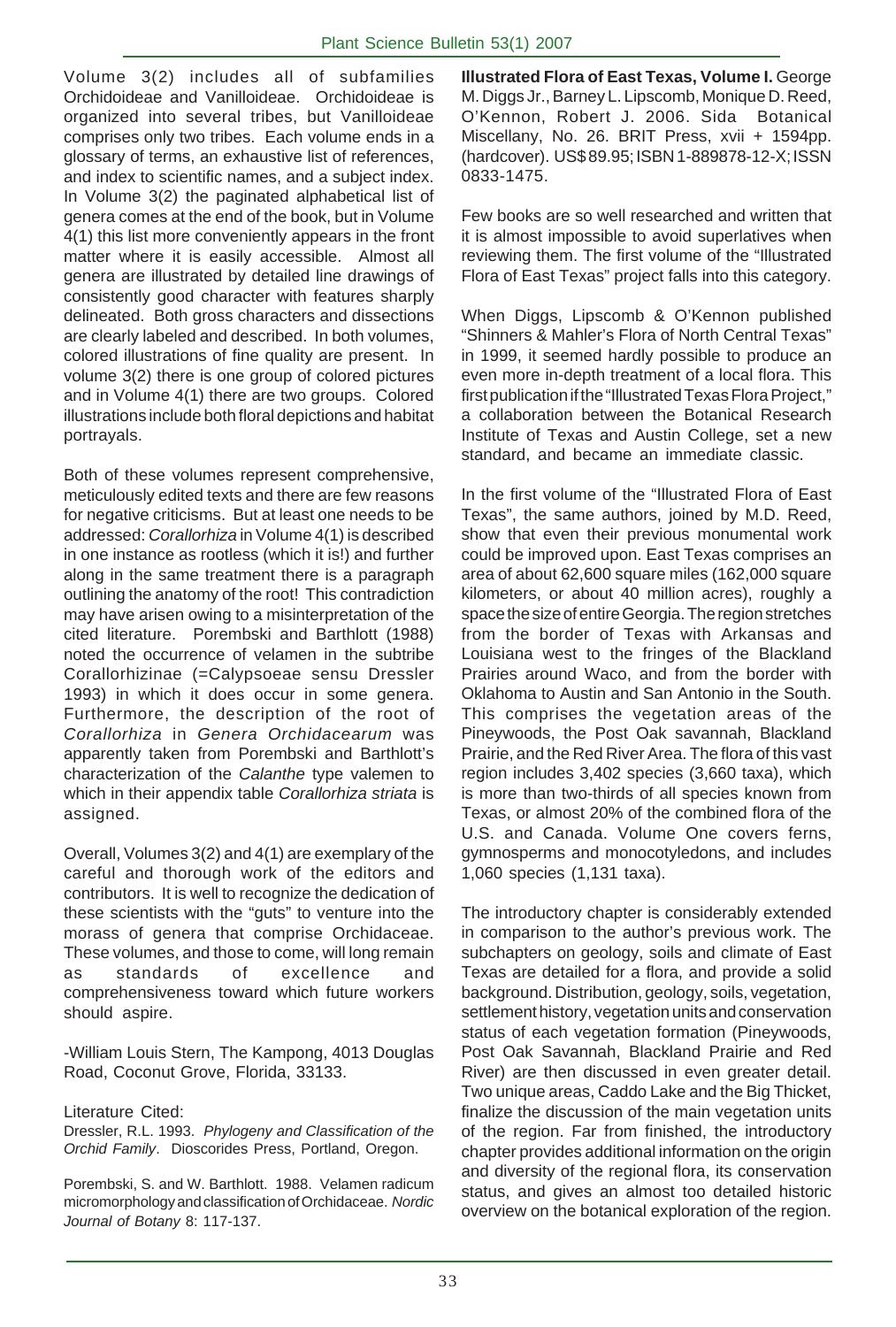A series of 200 excellent color photographs of representative taxa precedes the main taxonomic section with keys to the major groups of vascular plants, pteridiophyte, gymnosperm, and monocot families. As in their previous work, the authors have put great efforts in structuring their keys, which work flawlessly. To make the keys more indicative the authors included many term definitions in parenthesis. The taxon descriptions include a wealth of information on origin and etymology of the Latin and vernacular names, synonymy, taxonomic considerations, ecology, distribution, ethnobotany and economic uses, possible poisonous effects, and of course diagnostic features. Added maps show the distribution of every species for all counties of Texas. While this is a great addition of information, the printing quality of the maps could be better. In addition, maps pages are scattered throughout the book, and the individual species do not have a cross reference to their respective map page. This makes it harder to use this information. Since the flora covers almost 20% of all species occurring in the U.S. and Canada it would be even better if the distribution maps could give an indication for the continental distribution of a species.

To make the use of the flora easier for nonspecialists, the authors included line drawings of key features for all species covered. This definitely helps to make the flora accessible and useful to a much wider readership. The drawings do sometimes suffer from size reduction, but this is compensated by a clearer print quality than in the author's previous work. It would be helpful however if every drawing would be accompanied by a scale bar.

Twenty-five appendices complete this great work. Appendices 2-7 are remarkable. They provide an excellent introduction to systematics, taxonomy, phylogeny and the debate on cladistics, that will serve laymen as well as students. Information about plant collection, endemic and endangered species, conservation organizations in Texas and especially a suggested reading list on Texan botany are very helpful to the non-professional reader. By providing detailed suggestions for the use of native and introduced species as ornamentals, species important for wildlife and as host plants for Lepidoptera, and by listing sources for native species, the authors provide comprehensive information for gardeners, landscapers and conservation planners. Appendix 21 gives a great introduction to nineteen commercially important timber trees of East Texas. Only four gymnosperm species (3 species of Pinus and Taxodium distichum) fall in the frame of Volume I however, and the inclusion of this appendix is a little surprising. Every species is describes in great detail, and a

separate color plate provides a line drawing, distribution map and color photographs of wood, bark, leaves, and other characteristic features.

The Flora concludes with a comprehensive glossary of botanical terms that provides also a good reference for the use of other floras. The reference section is most impressive, and provides more than 3,000 citations on every aspect of Botany in Texas, as well as sources to literature on every taxon represented.

The Flora of East Texas has remarkably few errors for such a monumental work. A few improvements would make it easier to use: An accompanying, searchable CD would be of great value, and should be part of the final flora set. Once all volumes are available, the keys should be published in a small, separate volume that could be easily taken to the field. Finally, the line drawings are clearer than in author's previous work. The thinner paper used for the Flora of East Texas allows the back of a page to shine through to the front. This makes reading harder.

It is not only a tremendous contribution to botanical esearch in East Texas. The tremendous number of pecies treated makes the flora useful for a much arger territory, and as such it is a milestone for otanists in Texas, Oklahoma, Arkansas and ouisiana. It includes virtually all taxa that are also overed in the "Flora of North Central Texas", and can replace this work for readers with a wider geographic focus. It is absolutely essential for the library of any botanist in the region, and will be invaluable for ecologists, conservationists, natural resource professionals, foresters, students, landowners, educators, gardeners, and whoever else might be interested in Texan plants, and with a price of less than \$90 the Flora of East Texas is a real bargain. -Rainer W. Bussmann PhD, Associate Professor, Vice-President and Scientific Director, Nature andCulture International 508 El Paso St. Austin, TX 78704

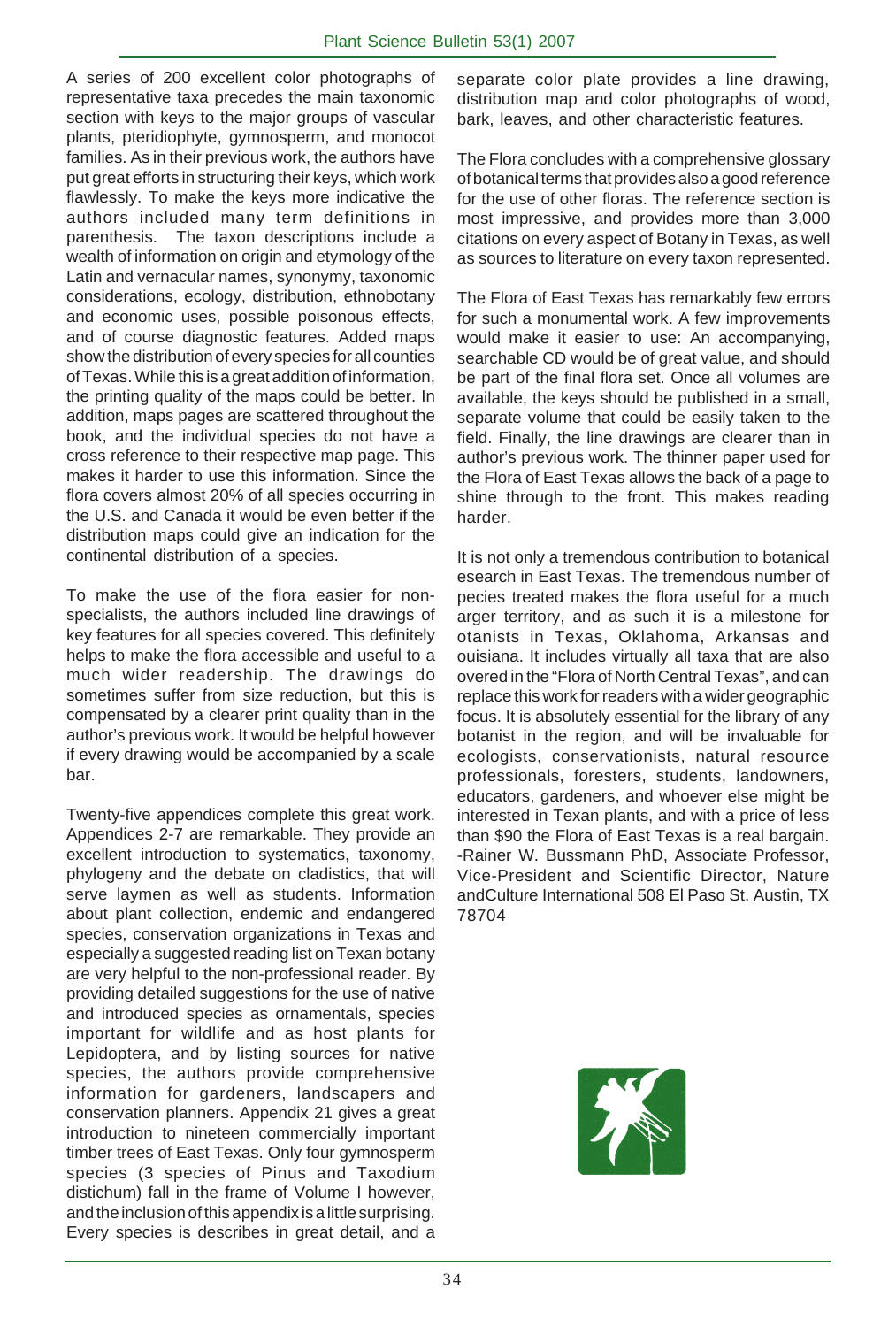### **Books Received**

If you would like to review a book or books for PSB, contact the Editor, stating the book of interest and the date by which it would be reviewed (15 January, 15 April, 15 July or 15 October). E-mail

psb@botany.org, call, or write as soon as you notice the book of interest in this list because they go quickly! - Editor

**Agroecology in Action: Extending Alternative Agriculture through Social Networks.** Warner, Keith Douglass. 2007. ISBN 0-262-73180-0 (Paper US\$25.00) The MIT Press, 55 Hayward Street, Cambridge, MA 02142.

**Biological Control of Plant Diseases.** Chincholkar, S.b. and K.G. Mukeriji (eds.) 2007. ISBN 1-56022- 328-6 (Paper US\$49.95) 426 pp. Haworth Food and Agricultural Products Press, 10 Alice Street., Binghamton, NY 13904-1580.

**Encyclopedia of Evolution.** Rice, Stanley A. 2007. ISBN 0-8160-5515-7. (Cloth US\$67.50) 468 pp. Facts on File, Inc., 132 West 31<sup>st</sup> St., New York, NY 10001.

**Medicinal Plants: Chemistry and Properties.** Daniel, M. 2006. ISBN 1-57808-395-8 (Cloth US\$59.50) 250 pp. Science Publishers, P.O. Box 699, 234 May Street, Enfield, NH 03748.

**Monocots: Comparative Biology and Evolution Excluding Poales.** Columbus, J.T., E.A. Friar, J.M. Porter, L.M. Prince, and M.G. Simpson (eds). 2006. ISSN 0065-6275 (Cloth US\$99.95) 735 pp. Rancho Santa Ana Botanic Garden, 1500 North College Avenue, Claremont, CA 91711-3157.

**The Organ Pipe Cactus.** Yeman, David. 2006. ISBN 0-8164-2541-2 (Paper US\$9.95) 80 pp. The University of Arizona Press, 355 S. Euclid Avenue, Suite 103, Tucson, AZ 85719.

**Pitcher Plants of the Americas.** McPherson, Stewart. 2007. ISBN 0-939923-74-2 (Paper US\$34.95) 320 pp. The McDonald & Woodward Publishing Co. 421-B E. College Street, Granville, OH 43023.

**Plant Growth and Climate Change.** Morison, James I.L. and Michael D. Morecroft, (eds). 2006. ISBN 1- 4051-3192-6 (Cloth US\$199.99) 213 pp. Blackwell Publishing, P.O. Box 570, Ames, IA 50010-0570.

**Plant Proteomics: Annual Plant Reviews, Volume 28.** Finnie, Christine (ed). 2006. ISBN 1-4051- 4429-7 (Cloth US\$199.99) 253 pp. Blackwell Publishing, PO Box 570, Ames, IA 50050-0570.

**Practical Plant Identification: Including a Key to Native and Cultivated Flowering Plant Families in North Temperate Regions.** Cullen, James, 2006. ISBN 0-521-67877-3 (Paper US\$29.99) 357 pp. Cambridge University Press, 32 Avenue of the Americas, New York, NY 10013.

Principles of Population Genetics, 4<sup>th</sup> ed. Hartl, Daniel L. and Andrew G. Clark. 2007. ISBN 0- 87893-308-5 (Cloth US\$93.95) 652 pp. Sinauer Associates, Inc. P.O. Box 407, Sundberland, MA 01375-0407.

**Wild Orchids of the Prairies and Great Plains Region of North America.** Brown, Paul Martin. 2006. ISBN 0-8130-2975-9 (Flexibind US\$29.95) 376 pp. University Press of Florida, 15 NW 15th Street, Gainesville, FL 32611-2079.

## **BSA Contact Information**

All inquiries for the BSA Business Office should be directed to:

 Executive Director: William Dahl and / or Administrative Coordinator: Wanda Lovan

 BSA Business Office Botanical Society of America, Inc. 4474 Castleman Avenue P.O. Box 299 St. Louis, MO 63166-0299

 Voice: 314-577-9566 FAX: 314-577-9515 E-mail: bsa-manager@botany.org Office hours are 7:30 am to 4:30 pm Central Time http://www.botany.org/

President: Christopher Haufler vulgare@ku.edu

All inquiries about the Botany 2007 meeting (and any other future meeting) should be directed to:

 Mrs. Johanne Stogran, Meetings Manager. Email: johanne@botany.org or meetings@botany.org Voice: 614-292-3519 Fax: 614-247-6444 http://www.botanyconference.org/